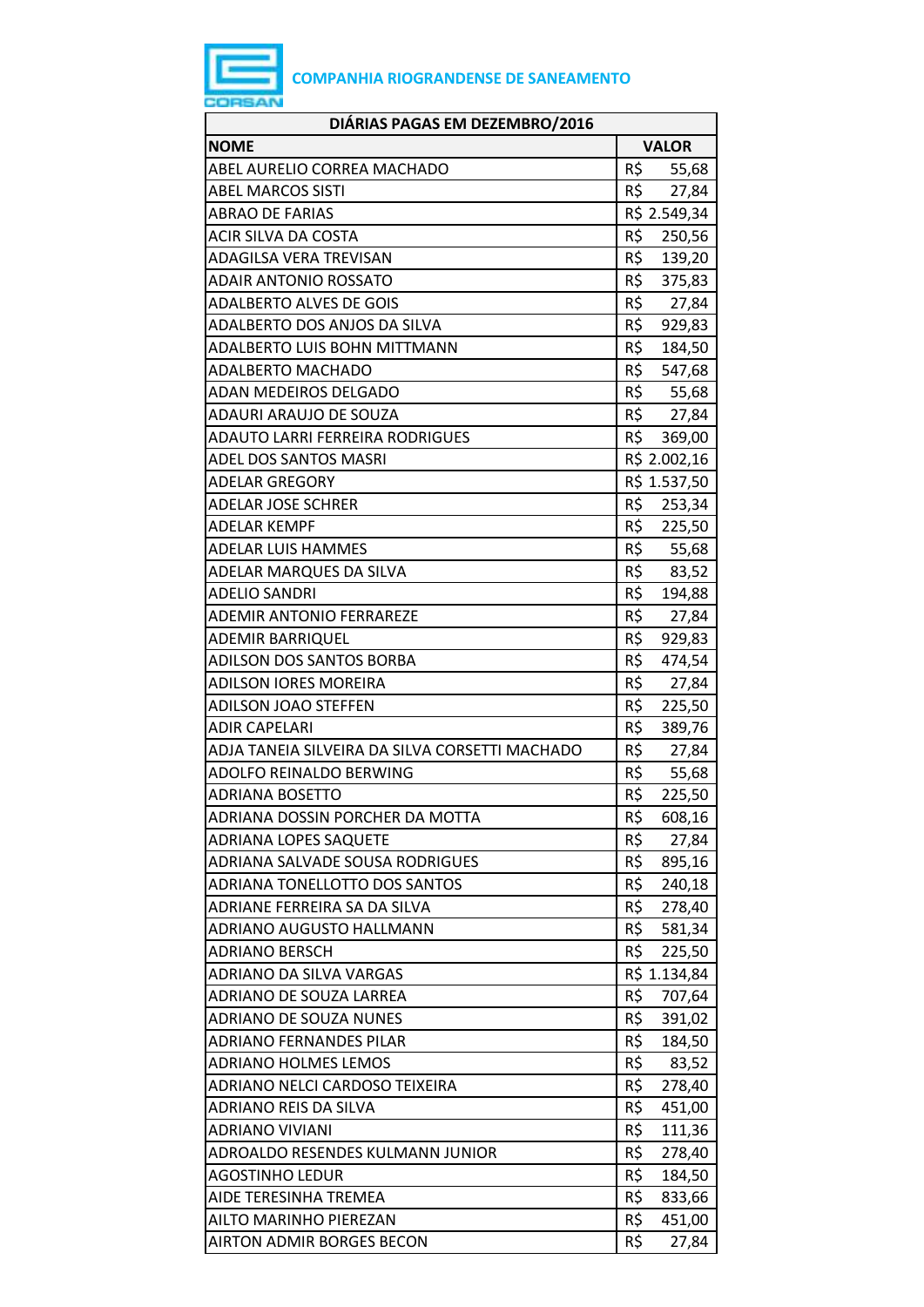| <b>AIRTON LINASSI</b>               | R\$ 27,84     |
|-------------------------------------|---------------|
| <b>AIRTON SILVEIRA VARGAS</b>       | R\$<br>27,84  |
| ALAERTI ALFONSO                     | R\$ 1.655,69  |
| ALAMIR LEANDRO BULIGON              | R\$<br>27,84  |
| ALAN HATSCHBACH                     | R\$ 27,84     |
| ALAN LUNARDI                        | R\$ 306,24    |
| ALAN REGINATO PEREIRA               | R\$ 2.337,00  |
| ALANDERSON FRAGA VIEIRA             | R\$<br>430,50 |
| ALAOR CRESTANI                      | R\$<br>361,92 |
| ALAOR RIBEIRO                       | R\$<br>835,20 |
| <b>ALBERTO ANTONIO EVALDT BOCK</b>  | R\$<br>27,84  |
| ALBERTO CARLOS PAGANELLA            | R\$<br>250,56 |
| ALBERTO FERNANDO FERREIRA AMARAL    | R\$<br>55,68  |
| <b>ALBERTO ONEIDE ZORZO</b>         | R\$<br>55,68  |
| ALBERTO RODRIGO SILVA OLIVEIRA      | R\$<br>685,62 |
| ALCERI DA SILVA ZIGULICH            | R\$<br>225,50 |
| ALCIDES DA ROSA VIDAL               | R\$<br>27,84  |
| <b>ALCIDIO LEANDRO MICHEL</b>       | R\$<br>27,84  |
| ALCIONE MACHADO AMORIM              | R\$<br>55,68  |
| <b>ALCIONE PEDROSO RUMPEL</b>       | R\$<br>27,84  |
| ALCIR DA ROSA                       | R\$ 720,54    |
| <b>ALDO MARTINS SANTOS</b>          | R\$ 1.585,31  |
| ALDOIR ALMEIDA BARCELLOS            | R\$<br>751,66 |
| ALDOLIR ANGELO BENEDETTI            | R\$<br>83,52  |
| <b>ALDOMIR ANTONIO SANTI</b>        | R\$ 1.108,00  |
| ALDORI NELSON JANTSCH               | R\$<br>184,50 |
| <b>ALESANDRO SILVA TAVARES</b>      | R\$<br>473,28 |
| <b>ALESSANDRA ZOTTIS</b>            | R\$<br>55,68  |
| <b>ALESSANDRO CANAL CHIES</b>       | R\$<br>27,84  |
| <b>ALESSANDRO LOPES</b>             | R\$<br>27,84  |
| ALEX BENEVENUTO SILVEIRA            | R\$<br>445,44 |
| <b>ALEX ELY</b>                     | R\$<br>55,68  |
| <b>ALEX RODRIGUES PEDROSO</b>       | R\$ 2.214,00  |
| ALEX SANDER ZANOTELI MARTINS        | R\$<br>754,46 |
| <b>ALEX SANDRI DOS SANTOS</b>       | R\$ 1.537,50  |
| <b>ALEX SANDRO DE MORAES</b>        | R\$ 2.214,00  |
| ALEX SANDRO DIAS CASTRO             | R\$ 1.162,68  |
| <b>ALEX SANDRO GOMES DORNELES</b>   | R\$<br>486,18 |
| ALEXANDER RUAN BAIERLE              | R\$<br>295,86 |
| ALEXANDRA LUZZATTO                  | R\$<br>55,68  |
| ALEXANDRE ABEL KUNZLER              | R\$<br>556,80 |
| ALEXANDRE BOURSCHEIDT GABRIEL       | R\$ 1.113,60  |
| ALEXANDRE CAVALHEIRO MARCHESAN      | R\$<br>861,00 |
| <b>ALEXANDRE DOS REIS</b>           | R\$<br>184,50 |
| ALEXANDRE DOS SANTOS DE OLIVEIRA    | R\$<br>184,50 |
| ALEXANDRE FERREIRA TOLFO            | R\$<br>848,10 |
| ALEXANDRE KUNKEL DA COSTA           | R\$<br>806,33 |
| ALEXANDRE MADEIRA CALVETTI          | R\$<br>250,56 |
| ALEXANDRE MARCELO ANDRIOLA DA SILVA | R\$<br>55,68  |
| ALEXANDRE MARQUES DA SILVA          | R\$<br>55,68  |
| ALEXANDRE MIETH DOS SANTOS          | R\$ 2.159,33  |
| ALEXANDRE RAMOS VIEIRA              | R\$<br>826,82 |
| ALEXANDRE SILVA PRESTES SOUZA       | R\$<br>560,33 |
| ALEXANDRE SOKOLOV                   | R\$<br>668,16 |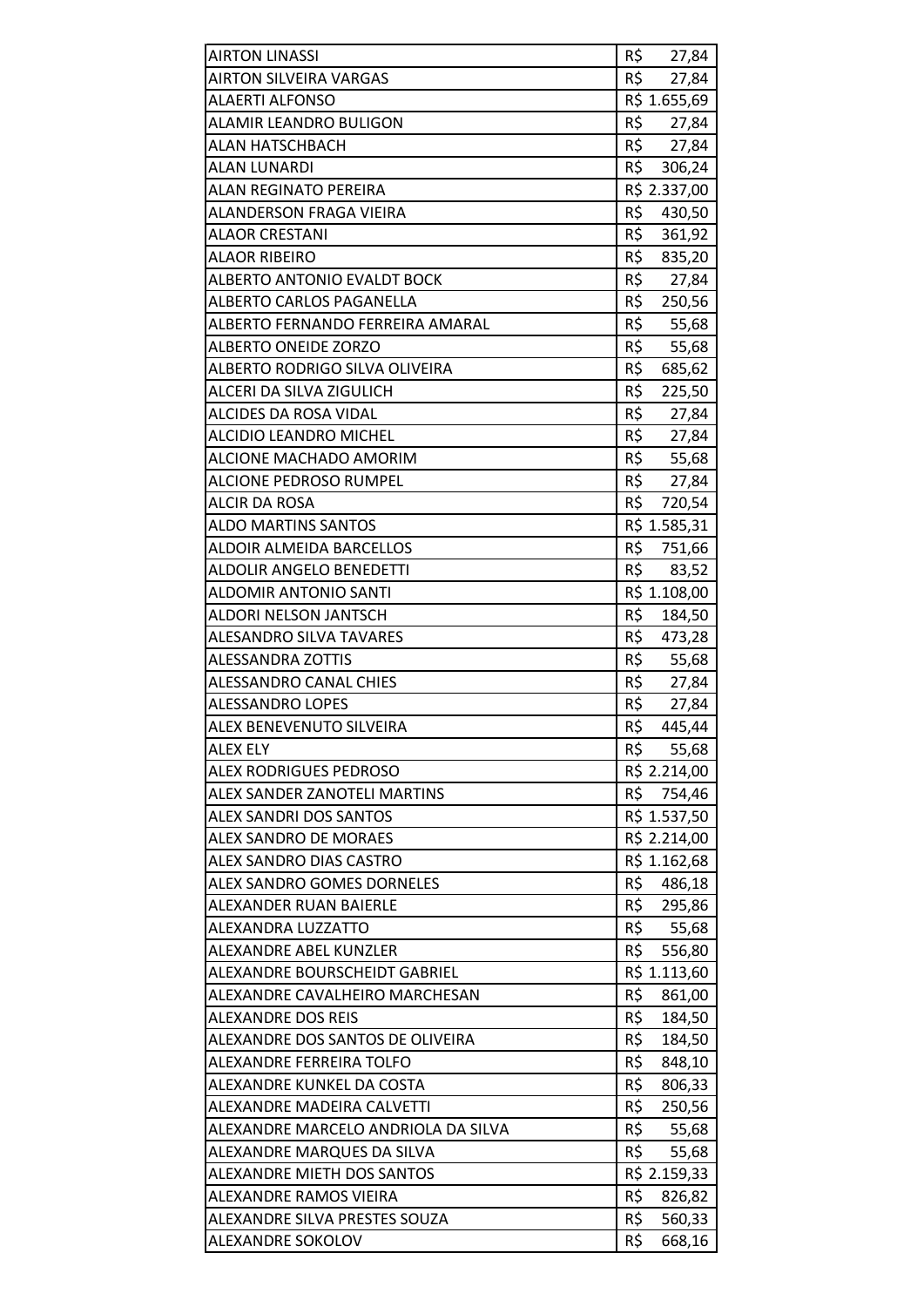| ALEXANDRE SOUZA SCHNEID                                  | R\$ 111,36              |
|----------------------------------------------------------|-------------------------|
| <b>ALEXANDRE TEDESCO FARIAS</b>                          | R\$ 2.214,00            |
| ALEXSANDER CERENTINI PACICO                              | R\$<br>375,83           |
| <b>ALEXSANDER MIRANDA</b>                                | R\$ 2.029,50            |
| ALFREDO LEONARDO GUEDES FULBER                           | R\$<br>696,00           |
| ALHESTERTOLINO DOS SANTOS OLIVEIRA                       | R\$<br>560,33           |
| <b>ALINE GARTNER</b>                                     | R\$<br>222,72           |
| ALINE MACHADO LIMA                                       | R\$<br>111,36           |
| <b>ALINE PICCINI FIGUEIRO</b>                            | R\$<br>55,68            |
| <b>ALINE SCHERER DE ALVES</b>                            | R\$<br>111,36           |
| <b>ALIONSO DE PAULA ALVES</b>                            | R\$<br>473,28           |
| ALISON MATEUS SOARES CARDOSO                             | R\$<br>27,84            |
| ALLAN DE CASTRO ROSA                                     | R\$<br>526,16           |
| ALLAN DROESCHER FERREIRA                                 | R\$<br>389,76           |
| ALLAN SILVEIRA FOCKINK                                   | R\$<br>712,69           |
| ALMIR EDISON CORLETA DA SILVA                            | R\$ 556,80              |
| <b>ALMIR JOSE LUDWIG OSMARI</b>                          | R\$<br>111,36           |
| ALOIR LUIZ GOMES FILHO                                   | R\$<br>683,33           |
| <b>ALOISIO MELLO</b>                                     | R\$ 3.567,00            |
| <b>ALOISIO SCHNEIDER</b>                                 | R\$ 389,76              |
| <b>ALTAIR MATTER</b>                                     | R\$ 375,83              |
| ALVARINO LIMA PEREIRA                                    | R\$<br>222,72           |
| <b>ALVARO AUGUSTO STEFFEN TORRES</b>                     | R\$<br>194,88           |
| <b>ALVARO LEITE FERNANDES</b>                            | R\$ 1.464,36            |
| AMANDA DA PAIXAO SCAPIN                                  | R\$ 225,50              |
| AMANDA MARTINS MAFASSIOLLI                               | R\$ 55,68               |
| <b>AMANDA TROVO</b>                                      | R\$<br>55,68            |
| AMARILDO DA SILVEIRA MARTINS                             | R\$<br>27,84            |
| <b>AMAURI LUIZ MEOTTI</b>                                | R\$<br>194,88           |
| ANA CAROLINA ABI RODRIGUES                               | R\$ 1.149,51            |
| ANA CRISTINA BIELOHOUBEK CARNIEL                         | R\$<br>55,68            |
| ANA GENIA COMIN BORDIGNON                                | R\$<br>225,50           |
| ANA GLAUCIA CAPELAO GRIEBELER                            | R\$ 1.107,00            |
| ANA LUCIA BUSSOLETI PINHO                                | R\$<br>111,36           |
| ANA LUCIA CANTARELLI                                     | R\$<br>526,16           |
| ANA LUCIA DE SOUZA STEINMETZ                             | R\$<br>55,68            |
| ANA LUCIA DUTRA DE OLIVEIRA                              | R\$<br>225,50           |
| ANA MARIA PRESTES BRUM DA SILVEIRA                       | R\$<br>27,84            |
| ANA MARILIGE CORNELI                                     | R\$<br>139,20           |
| ANA PAULA NUNES MACHADO                                  | R\$<br>225,50           |
| ANA PAULA VEZZOSI BIANCHI                                | R\$<br>581,84           |
| ANA QUEZIA STOBBE                                        | R\$<br>83,52            |
| <b>ANA ROSELI GATTO</b>                                  | R\$<br>351,54           |
| <b>ANACLETO SOLETTI</b>                                  | R\$<br>27,84            |
| <b>ANDERSON BARBOZA GOMES</b>                            | R\$<br>111,36           |
| <b>ANDERSON HERMES</b>                                   | R\$<br>877,20<br>R\$    |
| ANDERSON ISMAEL CYGAINSKI                                | 55,68                   |
| <b>ANDERSON MATIAS KONZEN</b><br>ANDERSON MEDINA FONSECA | R\$<br>27,84<br>R\$     |
| ANDERSON SCHEFER SANT ANNA                               | 139,20<br>R\$<br>139,20 |
| <b>ANDERSON SODRE</b>                                    | R\$<br>807,36           |
| ANDRE ALVES MACHADO                                      | R\$<br>278,40           |
| ANDRE ANTONIO BRANDELLI                                  | R\$ 1.057,92            |
| ANDRE BELTRAO FINAMOR                                    | R\$<br>424,68           |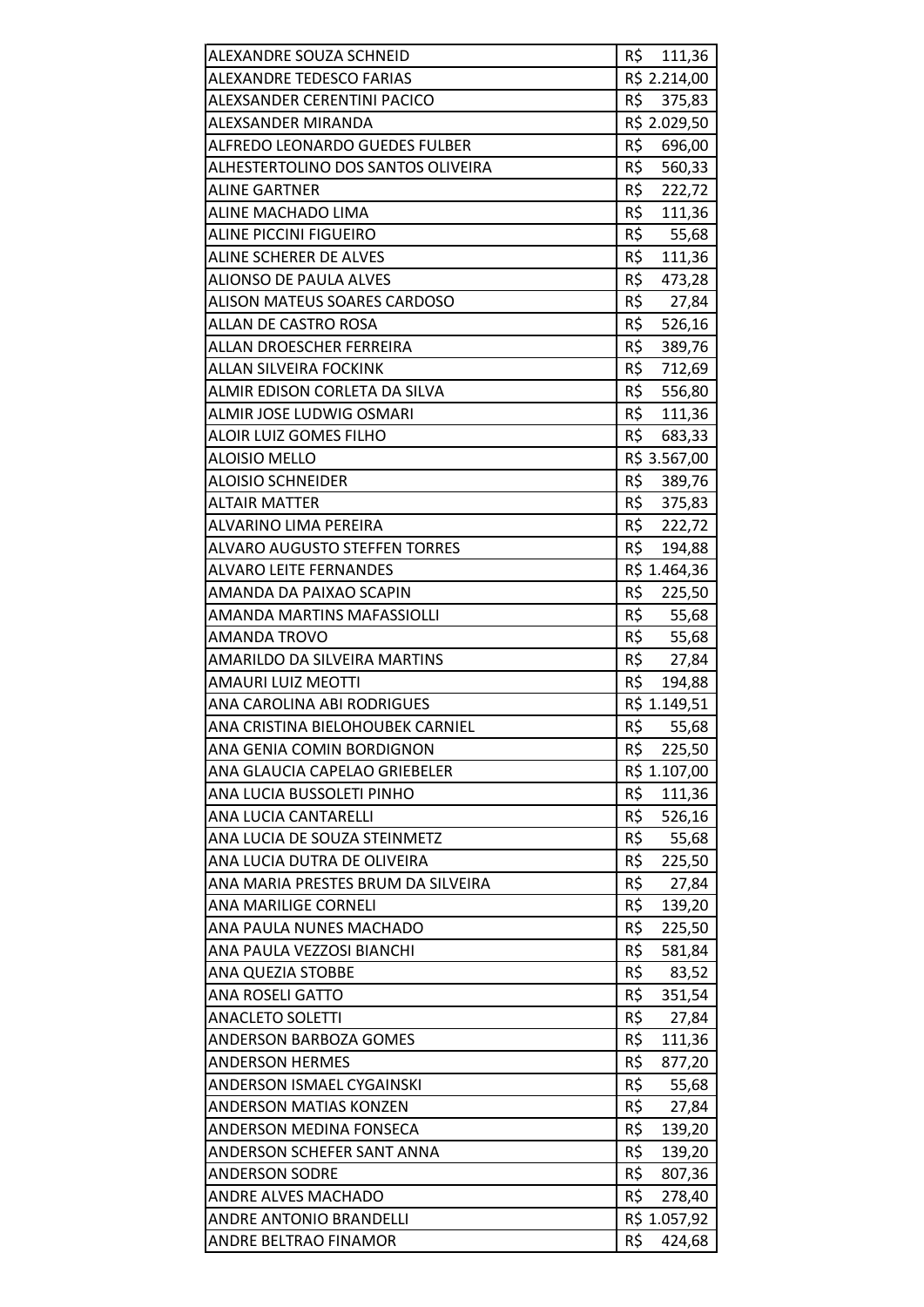| ANDRE COSTA DA SILVA<br>ANDRE DA MOTTA MONTAGNER | R\$<br>250,56<br>R\$      |
|--------------------------------------------------|---------------------------|
| ANDRE DA SILVA FERREIRA                          | 751,66<br>R\$             |
| ANDRE DA SILVA MACEDO                            | 55,68<br>R\$<br>150,84    |
| ANDRE DE MATOS BRANCO                            | R\$                       |
| ANDRE FABIANO DA SILVA CHAVES                    | 55,68<br>R\$              |
| ANDRE FELIPE LEITE OLIVEIRA                      | 184,50<br>R\$             |
| <b>ANDRE FRANCISCO WEILER</b>                    | 139,20<br>R\$             |
| <b>ANDRE GUTTERRES BORGES</b>                    | 581,84<br>R\$             |
| ANDRE IVAN DE AVILA                              | 27,84<br>R\$ 253,34       |
|                                                  | R\$                       |
| ANDRE LIMA DE LIMA                               | 55,68                     |
| ANDRE LUIS DA SILVA OLIVEIRA                     | R\$ 1.660,50              |
| <b>ANDRE LUIS DE CAMPOS</b>                      | R\$<br>723,84<br>$R\zeta$ |
| ANDRE LUIS DE LIMA ORGUISSA                      | 27,84                     |
| ANDRE LUIS DE OLIVEIRA LOPES                     | R\$ 27,84                 |
| <b>ANDRE LUIS GUERRA</b>                         | R\$ 225,50                |
| <b>ANDRE LUIS HECK</b>                           | R\$ 2.767,50              |
| ANDRE LUIS MACHADO MOREIRA                       | R\$ 1.136,36              |
| ANDRE LUIS MAURICIO DOS SANTOS                   | R\$ 2.029,50              |
| <b>ANDRE LUIZ BERNARDI</b>                       | R\$ 27,84                 |
| ANDRE LUIZ DE SOUZA VARGAS                       | R\$ 27,84                 |
| ANDRE LUIZ SILVEIRA LOPES                        | R\$<br>253,34             |
| ANDRE PANNI DE OLIVEIRA                          | R\$<br>83,52              |
| ANDRE PEREIRA DE ARAUJO                          | R\$ 1.107,00              |
| <b>ANDRE RAMOS ROMERO</b>                        | R\$<br>55,68              |
| ANDRE RICARDO BERNARDI                           | R\$ 584,64                |
| <b>ANDRE VIANA</b>                               | R\$<br>363,18             |
| ANDRE ZARPELON DA SILVA                          | R\$ 1.168,50              |
| ANDREA DE ARAUJO BORGES                          | R\$<br>723,84             |
| ANDREI MOREIRA VASSALLI                          | R\$ 83,52                 |
| <b>ANDREI PARIS BIANCHETTI</b>                   | R\$<br>27,84              |
| ANDREIA CRISTINA PAES PIRES                      | R\$<br>55,68              |
| ANDREIA JAQUES ELESBAO                           | R\$<br>765,84             |
| ANDREIA MEDIANEIRA MARIN LORO                    | R\$<br>55,68              |
| ANDREIA OLIVEIRA SOARES                          | R\$<br>83,52              |
| ANDREIA VARGAS DOS SANTOS                        | R\$<br>732,17             |
| <b>ANDREY JAIME POGORECKI</b>                    | R\$<br>445,44             |
| ANDREY REICHELT AZAMBUJA                         | R\$<br>751,68             |
| ANDREZA CONCEICAO VARGAS DA SILVA                | R\$<br>83,52              |
| ANDRIELE CRUZ DA SILVA                           | R\$<br>581,84             |
| ANDRIGO JAMUR DA SILVA                           | R\$<br>584,64             |
| ANETE CRISTINE KLOPPENBURG PINA                  | R\$<br>55,68              |
| ANGELA BEATRIZ DE SOUZA STORCH                   | R\$ 2.214,00              |
| <b>ANGELA BORCHARTT LEMES</b>                    | R\$<br>83,52              |
| ANGELA COCIO MARTINS                             | R\$<br>184,50             |
| ANGELA DENIZ CAMARA FARIAS                       | R\$<br>450,99             |
| ANGELICA SOUZA DA SILVEIRA RITTER                | R\$<br>27,84              |
| ANGELITA PINHEIRO ROSA                           | R\$<br>278,40             |
| <b>ANGELO ALVES WILLRICH</b>                     | R\$<br>111,36             |
| <b>ANGELO FANTONI</b>                            | R\$ 1.051,07              |
| ANGELO JOSE DALLAGNOL                            | R\$<br>111,36             |
| <b>ANGELO SCHWARZ</b>                            | R\$ 2.890,50              |
| ANNA LUCIA CASSALES MARQUEZAN                    | R\$<br>83,52              |
| <b>ANTONIO ARY ANDRADE</b>                       | R\$<br>27,84              |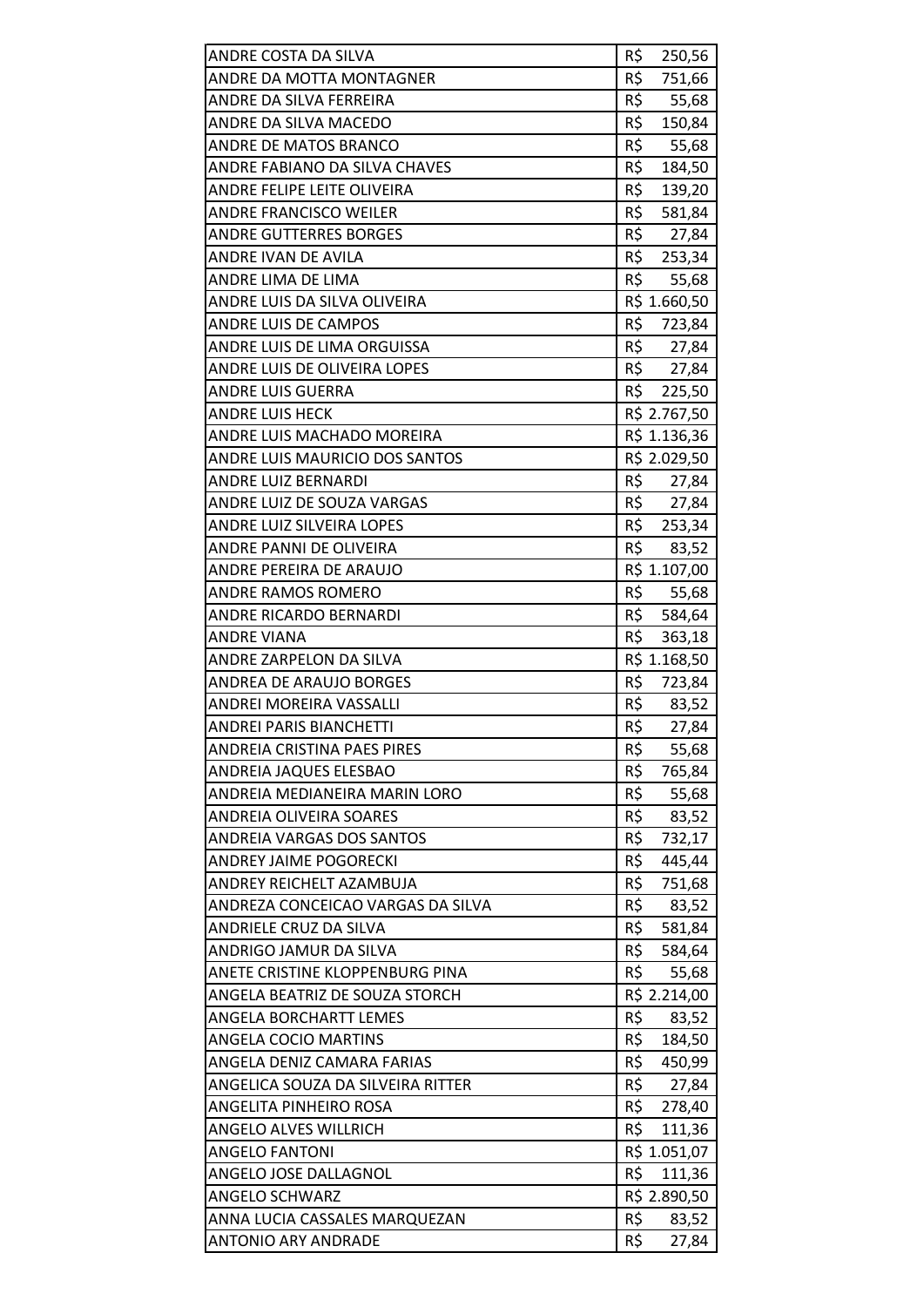| <b>ANTONIO BELOTTO</b>                  | R\$<br>27,84  |
|-----------------------------------------|---------------|
| ANTONIO CARLOS CARATI GENERALI          | R\$<br>111,36 |
| <b>ANTONIO CARLOS DE BORBA</b>          | R\$<br>696,00 |
| <b>ANTONIO CARLOS DE MORAIS</b>         | R\$ 1.113,83  |
| ANTONIO CARLOS PINTO DA SILVA           | R\$<br>55,68  |
| <b>ANTONIO CARLOS TIBOLLA</b>           | R\$<br>55,68  |
| ANTONIO CARLOS TORRES FERREIRA          | R\$ 2.029,50  |
| <b>ANTONIO CARLOS VEIGA</b>             | R\$<br>194,88 |
| <b>ANTONIO CARLOS VULFE NOTZOLD</b>     | R\$<br>55,68  |
| <b>ANTONIO CESAR MORAES</b>             | R\$<br>111,36 |
| <b>ANTONIO COMUNELLO ACCORSI</b>        | R\$<br>478,83 |
| <b>ANTONIO GOMES</b>                    | R\$<br>550,18 |
| <b>ANTONIO HENRIQUE SCHOMMER</b>        | R\$<br>553,50 |
| ANTONIO LUIZ NOGUEIRA JUNIOR            | R\$<br>250,56 |
| <b>ANTONIO MARCOS DEMOLINER</b>         | R\$<br>824,05 |
| <b>ANTONIO MARCOS PAGANI DUARTE</b>     | R\$<br>194,88 |
| ANTONIO PIVETTA                         | R\$<br>556,80 |
| ANTONIO RICARDO DE OLIVEIRA RODRIGUES   | R\$<br>584,64 |
| ANTONIO ROBERTO MACHADO SILVEIRA        | R\$<br>696,00 |
| <b>ANTONIO RODOLFO FERNANDES JUNIOR</b> | R\$<br>55,68  |
| ANTONIO VALMIR SILVA DOS SANTOS         | R\$<br>27,84  |
| <b>ARGEMIRO GALVES</b>                  | R\$<br>139,20 |
| ARIADINE EIDELWEIN GONCALVES            | R\$<br>27,84  |
| ARIEL FABIANO CARDOSO                   | R\$<br>780,78 |
| <b>ARION DE LARA FLOR</b>               | R\$<br>27,84  |
| ARIOVALDO DAROIT                        | R\$<br>83,52  |
| <b>ARMIN ILDO POTT</b>                  | R\$<br>27,84  |
| <b>ARMIN NERI HAUPT</b>                 | R\$<br>407,22 |
| <b>ATAIDE DE SOUZA NUNES</b>            | R\$<br>167,04 |
| <b>AUGUSTO CESAR NICODEMO RODRIGUES</b> | R\$<br>594,50 |
| <b>AUGUSTO MORELLO CASTEGNARO</b>       | R\$<br>512,49 |
| <b>AURIO VIANA</b>                      | R\$<br>334,08 |
| BARBARA FABIOLA DE C BORDIGNON          | R\$ 2.091,00  |
| <b>BEATRIZ CONSUELO STARK</b>           | R\$<br>27,84  |
| <b>BELCHIOR ANDREI CALEGARI</b>         | R\$<br>27,84  |
| <b>BELOMAR RIBEIRO DE OLIVEIRA</b>      | R\$<br>27,84  |
| BEN HUR DE SOUZA JENSEN                 | R\$ 1.107,00  |
| BERENICE GONCALVES GOULART              | R\$ 1.127,45  |
| <b>BIANCA GIULIANI FANTINEL</b>         | R\$<br>27,84  |
| <b>BONEVAL PEREIRA DUARTE</b>           | R\$<br>676,49 |
| <b>BRAULIO ROSA LEAO</b>                | R\$ 1.083,72  |
| <b>BRUNA DE VARGAS DUCATO</b>           | R\$<br>281,18 |
| <b>BRUNA KROTH</b>                      | R\$<br>83,52  |
| <b>BRUNA LUISA CONTE</b>                | R\$<br>184,50 |
| <b>BRUNA RODRIGUES DA SILVA</b>         | R\$<br>306,24 |
| BRUNA STANGHERLIN OLIVEIRA              | R\$<br>930,85 |
| <b>BRUNO BARBOSA BARRETO</b>            | R\$<br>375,83 |
| <b>BRUNO DA COSTA BANDEIRA</b>          | R\$<br>804,06 |
| <b>BRUNO DOS SANTOS BRAUN</b>           | R\$<br>918,72 |
| <b>BRUNO FOGLIATTO MARIOT</b>           | R\$<br>334,08 |
| BRUNO FRANCISCO DA SILVA PANICHI        | R\$<br>501,12 |
| <b>BRUNO GONCALVES DE OLIVEIRA</b>      | R\$<br>389,76 |
| <b>BRUNO LINDNER MARQUISIO</b>          | R\$<br>861,50 |
| <b>BRUNO RODRIGUES DE ABREU</b>         | R\$<br>55,68  |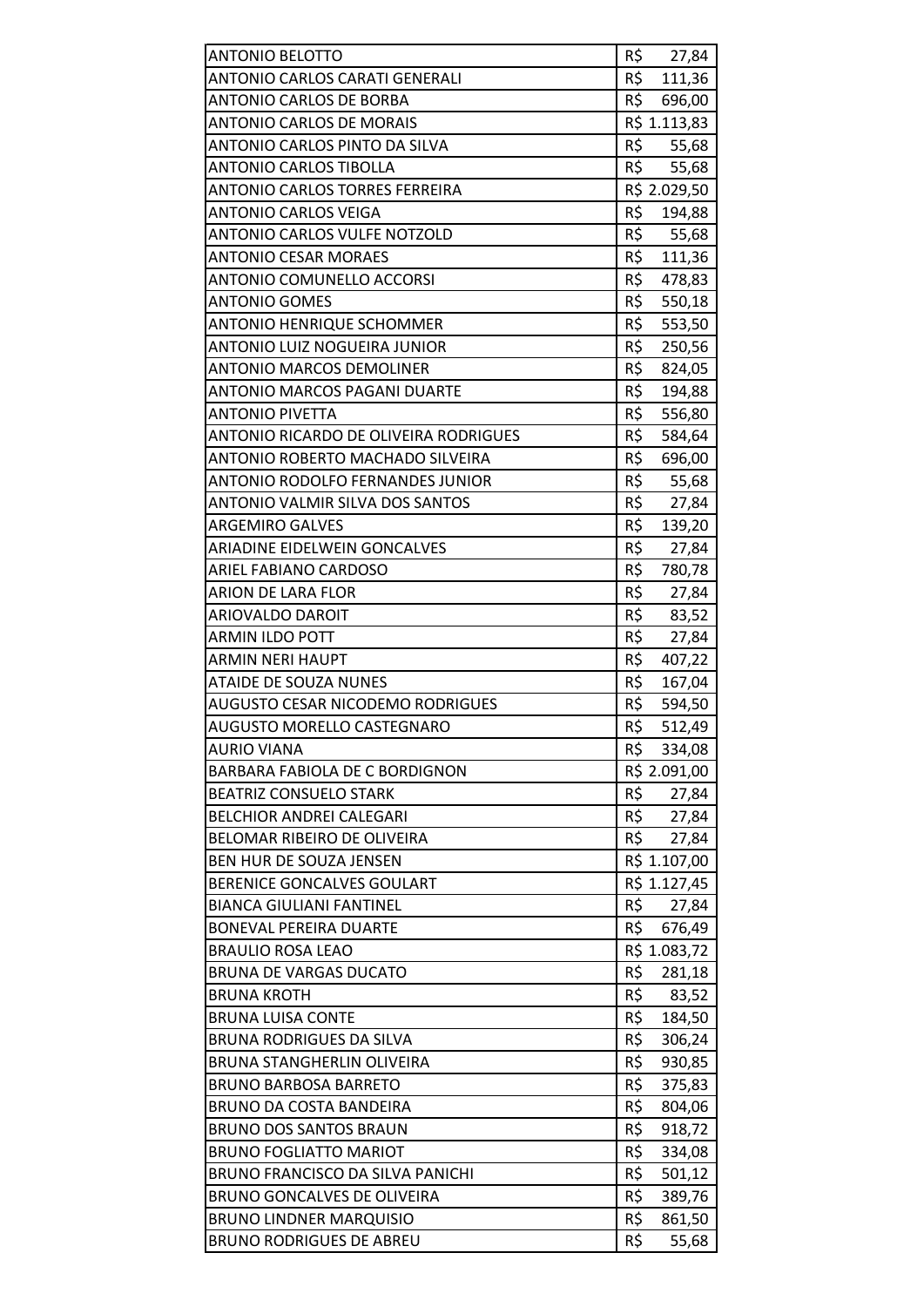| <b>CAETANA VENTER</b>                | R\$<br>194,88 |
|--------------------------------------|---------------|
| <b>CAMILA VIEIRA</b>                 | R\$<br>799,50 |
| CANDIDO ERLI ROCHA LIMA              | R\$<br>389,76 |
| CANDIDO NORBERTO PITANA              | R\$ 2.706,00  |
| CARINA ROSANI DOLFINI KOCH           | R\$<br>83,52  |
| <b>CARINE HELENA MOLZ</b>            | R\$<br>27,84  |
| CARLA ADRIANA VRIELINK               | R\$<br>184,50 |
| <b>CARLA FEISTAUER</b>               | R\$<br>184,50 |
| CARLA GIOVANA NOGUEIRA CARDOSO       | R\$<br>83,52  |
| <b>CARLA MEURER</b>                  | R\$<br>642,84 |
| CARLA SILVA NIEDERAUER               | R\$<br>83,52  |
| CARLOS ADROVANE CHARAO JOBIM         | R\$<br>27,84  |
| <b>CARLOS AFONSO KRAEMER</b>         | R\$<br>27,84  |
| <b>CARLOS ALBERTO ALVES</b>          | R\$<br>696,00 |
| CARLOS ALBERTO AZEVEDO DE NEQUE      | R\$<br>222,72 |
| CARLOS ALBERTO BERTUOL MACHADO       | R\$<br>268,02 |
| <b>CARLOS ALBERTO CARON</b>          | R\$<br>27,84  |
| CARLOS ALBERTO CORREA DOS SANTOS     | R\$<br>83,52  |
| CARLOS ALBERTO GOMES DA SILVA        | R\$<br>27,84  |
| <b>CARLOS ALBERTO SOARES ANTUNES</b> | R\$<br>492,00 |
| CARLOS ALBERTO VIEIRA BRAGA          | R\$ 2.309,66  |
| CARLOS ALEXANDRE PEREIRA DOS SANTOS  | R\$<br>55,68  |
| <b>CARLOS ANDRE GOMES GULARTE</b>    | R\$<br>27,84  |
| CARLOS ANTONIO SCHNEIDER DA SILVA    | R\$ 3.751,50  |
| CARLOS AUGUSTO DA CUNHA LIMA         | R\$<br>430,50 |
| CARLOS AUGUSTO DE QUEVEDO            | R\$ 375,83    |
| <b>CARLOS AUGUSTO GUTERRES</b>       | R\$<br>553,50 |
| CARLOS AUGUSTO WALLAU DE JESUS       | R\$ 1.291,50  |
| CARLOS BATISTA GONCALVES CASTRO      | R\$<br>27,84  |
| CARLOS BIBIANO DALLA NORA BORGES     | R\$<br>396,84 |
| CARLOS CEZAR MENNET LEAL             | R\$<br>640,32 |
| <b>CARLOS DANIEL MAZONI MENDES</b>   | R\$<br>361,92 |
| <b>CARLOS EDUARDO GUZZO</b>          | R\$<br>27,84  |
| CARLOS GIOVANE OLIVEIRA PASSINATO    | R\$ 2.644,50  |
| CARLOS HENRIQUE BARBOSA DA COSTA     | R\$<br>184,50 |
| CARLOS MARCIO GALARCA PEREIRA        | R\$<br>55,68  |
| <b>CARLOS MOISES DA SILVA FLORES</b> | R\$<br>361,92 |
| <b>CARLOS REINALDO FREITAS LEAO</b>  | R\$<br>55,68  |
| <b>CARLOS RENAN MENDES</b>           | R\$<br>281,18 |
| CARLOS ROBERTO AMARAL DOS SANTOS     | R\$<br>184,50 |
| CARLOS RONI ALMEIDA SOUZA            | R\$<br>27,84  |
| <b>CARLOS SCHERER SCHRAMM</b>        | R\$ 1.190,52  |
| CARLOS UBIRAJARA MOREIRA GARCIA      | R\$<br>403,67 |
| CARMEM BEATRIZ ALBRECHT DA SILVA     | R\$<br>27,84  |
| CAROLINA LANZARINI                   | R\$<br>27,84  |
| <b>CAROLINA RODRIGUES VIANA</b>      | R\$<br>55,68  |
| <b>CAROLINE GEHRKE</b>               | R\$<br>27,84  |
| <b>CASSIANE DE FREITAS PEREIRA</b>   | R\$<br>194,88 |
| <b>CASSIANE LAGEMANN</b>             | R\$<br>27,84  |
| CASSIANO CAMERA                      | R\$ 2.220,83  |
| <b>CASSIANO DAL PONTE</b>            | R\$<br>754,46 |
| CASSIANO VINICIUS ZANARDI            | R\$<br>361,92 |
| CASSIO ARROJO LEMOS                  | R\$<br>676,49 |
| <b>CASSIO CHAVES BERTOLDO</b>        | R\$ 2.214,00  |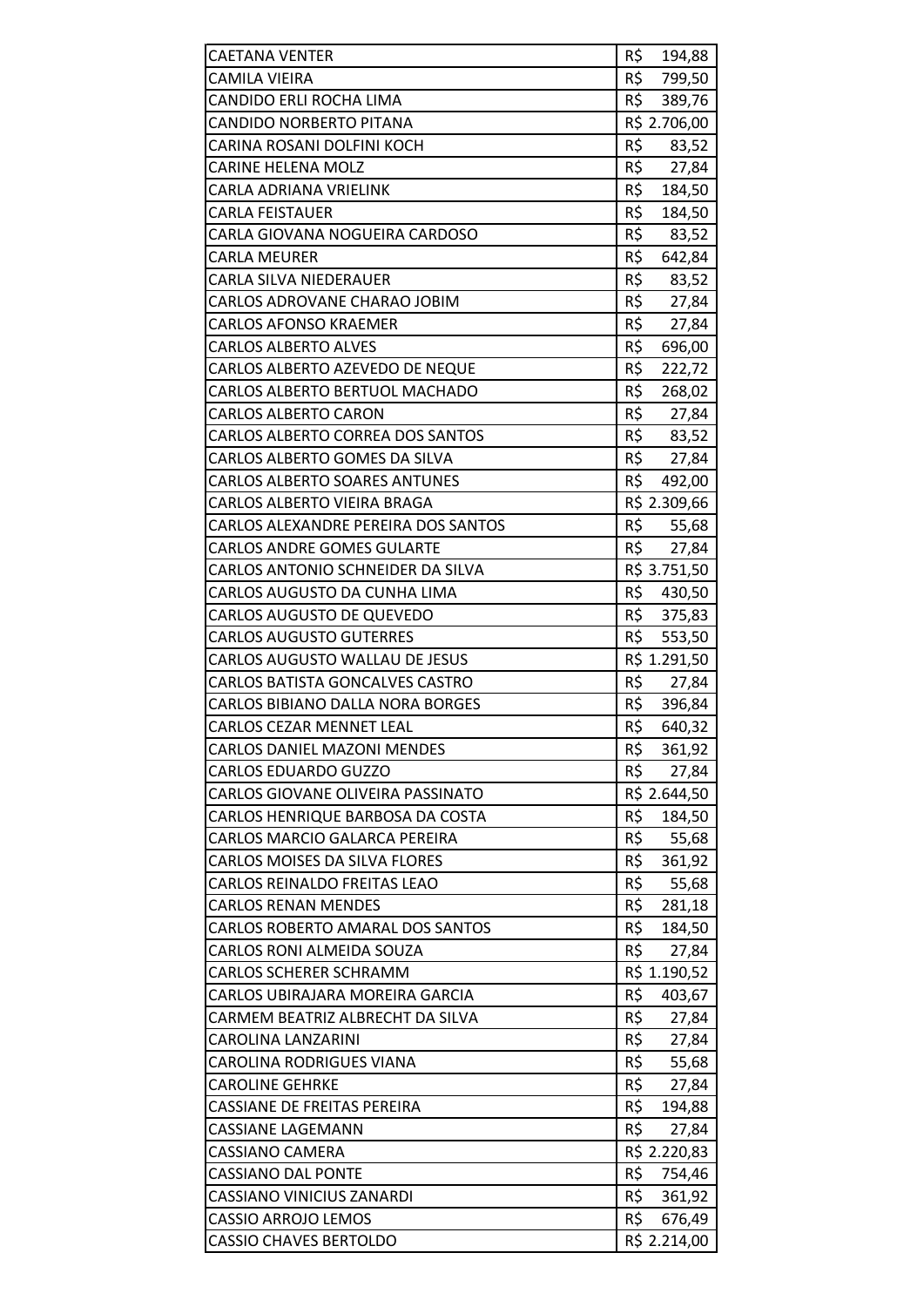| <b>CASSIO EMANUEL OPPITZ</b>           | R\$<br>222,72 |
|----------------------------------------|---------------|
| CATIA PATRICIA QUADRA                  | R\$<br>27,84  |
| <b>CATIA VERLIZE NAGEL DIEL</b>        | R\$<br>83,52  |
| CATIANE MARISETE RAMBORGER ALVES       | R\$<br>375,83 |
| CAUE EVANGELHO PINHEIRO                | R\$<br>55,68  |
| <b>CELITO JOSE FORTE</b>               | R\$<br>222,72 |
| <b>CELSO DONATO</b>                    | R\$<br>222,72 |
| <b>CELSO MEYRER</b>                    | R\$<br>27,84  |
| <b>CELSO ROBERTO WASCHBURGER</b>       | R\$<br>732,17 |
| <b>CELSO TADEU WILLE</b>               | R\$<br>225,50 |
| <b>CELSO TERRA</b>                     | R\$<br>27,84  |
| <b>CESAR FERNANDO MARTINS</b>          | R\$<br>392,54 |
| <b>CESAR LEMOS ARIM</b>                | R\$ 1.503,31  |
| <b>CESAR LUIS BONNEBERGER</b>          | R\$<br>584,64 |
| <b>CESAR LUIS RAMBO</b>                | R\$<br>809,88 |
| <b>CESAR ORTIZ BERLET</b>              | R\$<br>222,72 |
| <b>CESAR SALVETTI</b>                  | R\$<br>55,68  |
| <b>CEZAR LUIZ KAHL</b>                 | R\$<br>281,18 |
| CHARLENE CRISTINA DOS SANTOS SILVEIRA  | R\$<br>250,56 |
| <b>CHARLES IVAIR JONER</b>             | R\$<br>508,20 |
| CHEILA BATISTA DA ROSA                 | R\$<br>307,50 |
| <b>CHINAIBER OLIVEIRA ALVES</b>        | R\$<br>526,16 |
| CHRISTIANE REGINA DOS REIS BOEIRA      | R\$<br>27,84  |
| <b>CILDO MARCOS VONTROBA</b>           | R\$ 2.890,50  |
| CILVIO FARIAS DE SOUZA                 | R\$ 1.621,51  |
| <b>CINTIA JACQUES MOURA</b>            | R\$ 375,83    |
| CINTIA MAGALDI RAMOS VIANA             | R\$<br>55,68  |
| CIRINEU ATTILIO ZUCHETTO               | R\$ 1.665,06  |
| <b>CLAILTON ROGERIO SEGER</b>          | R\$<br>693,20 |
| <b>CLAIRTON CAMINI</b>                 | R\$ 1.274,04  |
| <b>CLAIRTON VIDI</b>                   | R\$<br>55,68  |
| CLARA DELAMARINA DE MORAES MICHELON    | R\$<br>27,84  |
| <b>CLARISSA BARCELOS GARCIA</b>        | R\$<br>83,52  |
| <b>CLAUDENIR PINTO LEIVAS</b>          | R\$ 1.107,00  |
| <b>CLAUDETE CORONEL BUENO</b>          | R\$ 1.127,45  |
| CLAUDIA DE ARAUJO PRZYBYLSKI           | R\$<br>83,52  |
| CLAUDIA FERNANDA RODRIGUES PINHEIRO    | R\$<br>83,52  |
| CLAUDIA FONSECA DE SOUZA               | R\$<br>553,50 |
| <b>CLAUDIA MARIA ACOSTA</b>            | R\$ 1.078,16  |
| CLAUDIA MARIA JUNQUEIRA                | R\$<br>184,50 |
| CLAUDIA MARIA MUNHOZ                   | R\$<br>418,86 |
| <b>CLAUDIA VIEGAS RODRIGUES</b>        | R\$<br>528,96 |
| CLAUDIA VIEIRA DAS NEVES VIANA         | R\$<br>963,50 |
| <b>CLAUDIO CARVALHO NUNES</b>          | R\$<br>723,84 |
| CLAUDIO EMILIO IBAIRROS LIMA           | R\$<br>27,84  |
| <b>CLAUDIO FERRETO</b>                 | R\$<br>184,50 |
| <b>CLAUDIO JOSELITO SOARES PEREIRA</b> | R\$<br>553,50 |
| <b>CLAUDIO KLEIN</b>                   | R\$<br>83,52  |
| <b>CLAUDIO ROBERTO SOUZA</b>           | R\$<br>55,68  |
| <b>CLAUDIO RONI DOS SANTOS FLORES</b>  | R\$<br>396,84 |
| <b>CLAUDIOMAR GONCALVES DOS SANTOS</b> | R\$ 2.583,00  |
| CLAUDIOMAR LANCANOVA BISSACO           | R\$<br>27,84  |
| CLAUDIOMIRO DA SILVA CEZAR             | R\$<br>83,52  |
| CLAUDIOMIRO FERREIRA DA SILVA          | R\$<br>222,72 |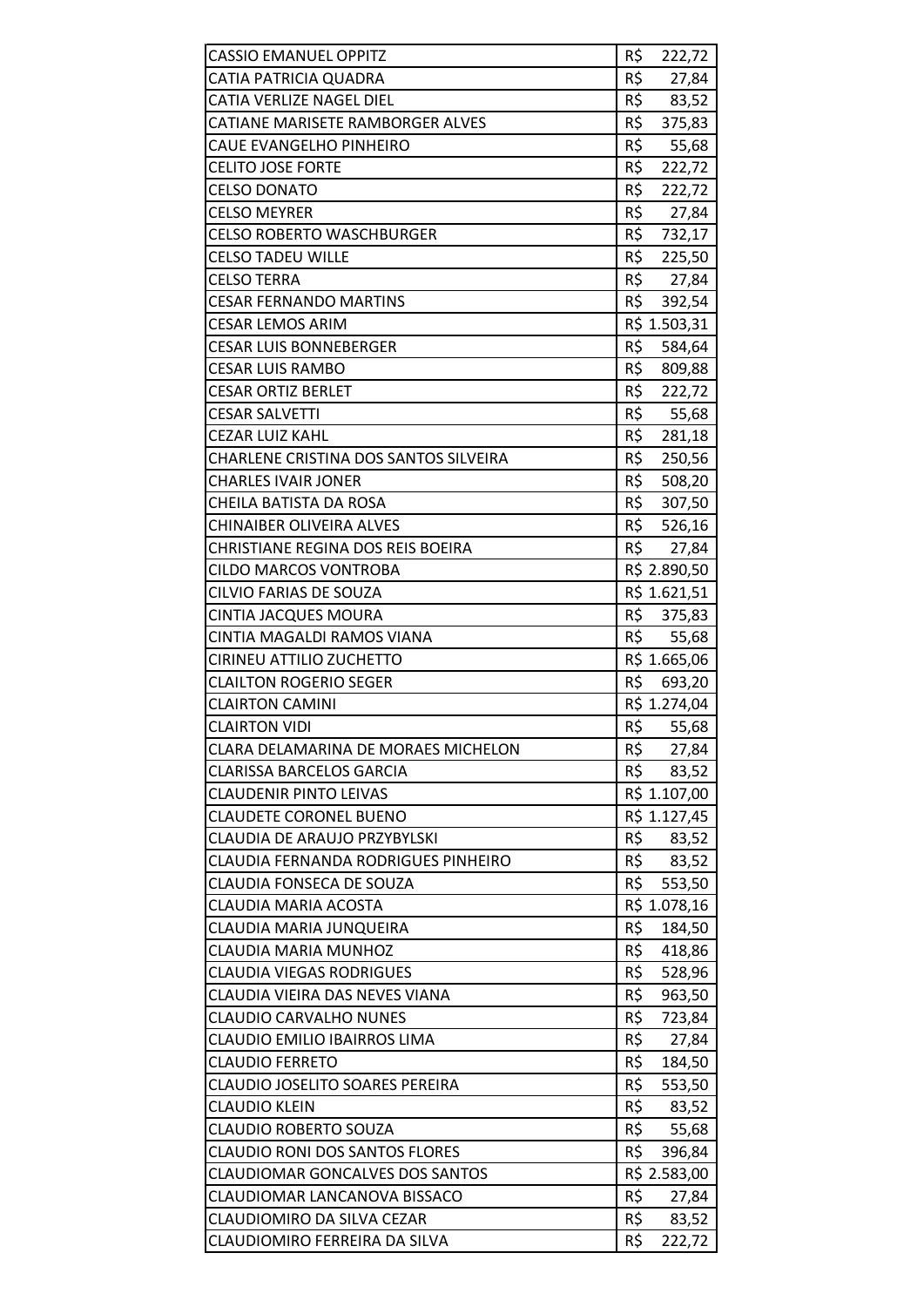| CLAUDIOMIRO OLIVEIRA DE DEUS<br>CLAUDIOMIRO VAGNER DA SILVA       | R\$<br>55,68<br>R\$          |
|-------------------------------------------------------------------|------------------------------|
| <b>CLAUDIR LUIZ ALVES</b>                                         | 27,84<br>R\$                 |
| <b>CLAUDOIR JOSE IANECZEK MIKOSKI</b>                             | 656,00<br>R\$<br>27,84       |
| <b>CLAUSIR MIGUEL ALVES</b>                                       | R\$                          |
| <b>CLEBER AURELIO MACHADO</b>                                     | 281,18<br>R\$                |
| <b>CLEBER DIAS DE OLIVEIRA AMARAL</b>                             | 670,68<br>R\$<br>83,52       |
|                                                                   | R\$<br>711,17                |
| <b>CLEDER LISBOA</b><br><b>CLEDIR STURZBECHER RIBEIRO</b>         | R\$                          |
|                                                                   | 612,48<br>R\$                |
| <b>CLEIMAR ROGERIO PRESOTTO</b>                                   | 27,84                        |
| <b>CLEITON BERNSMULLER NUNES</b>                                  | R\$ 2.214,00                 |
| <b>CLEITON DA SILVA MACHADO</b>                                   | R\$<br>435,06                |
| <b>CLEMIR ANTONIO MORAS</b>                                       | R\$<br>918,72                |
| <b>CLENIO DA SILVA</b>                                            | R\$<br>615,00                |
| <b>CLEO LOPES PACHECO</b>                                         | R\$<br>83,52                 |
| <b>CLEO PEREIRA MACHADO</b>                                       | R\$<br>184,50                |
| <b>CLEOCIR BARBIERI</b>                                           | R\$<br>306,24                |
| <b>CLEOCIR CARLOS VONTROBA</b>                                    | R\$<br>55,68                 |
| <b>CLEOMAR MARINO POLESSO</b>                                     | R\$<br>55,68                 |
| <b>CLEOMAR PEDRO MACHIAVELLI</b>                                  | R\$<br>309,02                |
| CLERIO BARBOSA DE OLIVEIRA                                        | R\$<br>361,92                |
| <b>CLERIO LUIS KIRST</b>                                          | R\$<br>55,68                 |
| CLEUSA MARIA MACHADO CUNHA                                        | R\$<br>167,04                |
| <b>CLOVIS ANTONIO RODRIGUES</b>                                   | R\$<br>250,56                |
| <b>CLOVIS RENAN ALVES DE OLIVEIRA</b>                             | R\$<br>601,33                |
| <b>CLOVIS ROBERTO MACEDO</b>                                      | R\$<br>225,50                |
| <b>CRISTHOFFER MATHEUS BUNDCHEN</b>                               | R\$<br>375,83                |
| <b>CRISTIAN BRUM HERBSTRITH</b>                                   | R\$<br>55,68                 |
| <b>CRISTIAN GORGEN</b>                                            | R\$<br>827,60                |
| <b>CRISTIAN REGIS VIGOLO</b>                                      | R\$<br>55,68                 |
| <b>CRISTIAN ROSA DE FREITAS</b>                                   | R\$<br>83,52                 |
| <b>CRISTIAN SCANFERLA DA CRUZ</b><br><b>CRISTIAN ZINI</b>         | R\$<br>581,84<br>R\$         |
| <b>CRISTIANE MACHADO LORENCI</b>                                  | 375,83<br>R\$<br>184,50      |
|                                                                   | R\$                          |
| <b>CRISTIANE PEREIRA RODRIGUES</b>                                | 526,16                       |
| CRISTIANE WAIKAMP DO AMARAL                                       | R\$ 1.107,00<br>R\$          |
| CRISTIANO BANDEIRA ESPELOCIN<br><b>CRISTIANO CARDOSO LOCATELI</b> | 225,50<br>R\$                |
| <b>CRISTIANO COCHLAR DE MATOS</b>                                 | 27,84                        |
| CRISTIANO DE FREITAS MACHADO                                      | R\$ 1.353,00<br>R\$<br>27,84 |
| CRISTIANO DE OLIVEIRA DOICO                                       | R\$ 2.952,00                 |
|                                                                   | R\$ 2.673,35                 |
| CRISTIANO GOULART OLIVEIRA<br><b>CRISTIANO GROSS JUSTIN</b>       | R\$<br>27,84                 |
| <b>CRISTIANO HUBER</b>                                            | R\$ 1.455,50                 |
| <b>CRISTIANO MOREIRA MEDEIROS</b>                                 | R\$<br>225,50                |
| CRISTIANO PERES PALMEIRA NUNES                                    | R\$ 2.214,00                 |
| <b>CRISTIANO RODRIGUES DE JESUS</b>                               | R\$<br>27,84                 |
| <b>CRISTIANO WOLF</b>                                             | R\$<br>55,68                 |
| <b>CRISTINA FINAMOR FROTA</b>                                     | R\$<br>253,34                |
| <b>CRISTINA GRESPAN</b>                                           | R\$<br>55,68                 |
| <b>CRISTINA MACHADO KLEIN</b>                                     | R\$<br>55,68                 |
| <b>CRISTINA TRINDADE</b>                                          | R\$<br>212,34                |
| <b>CRISTINE DEZORDI BIEGER</b>                                    | R\$<br>225,50                |
| DAGOBERTO DA SILVA SANTINI                                        | R\$<br>553,50                |
|                                                                   |                              |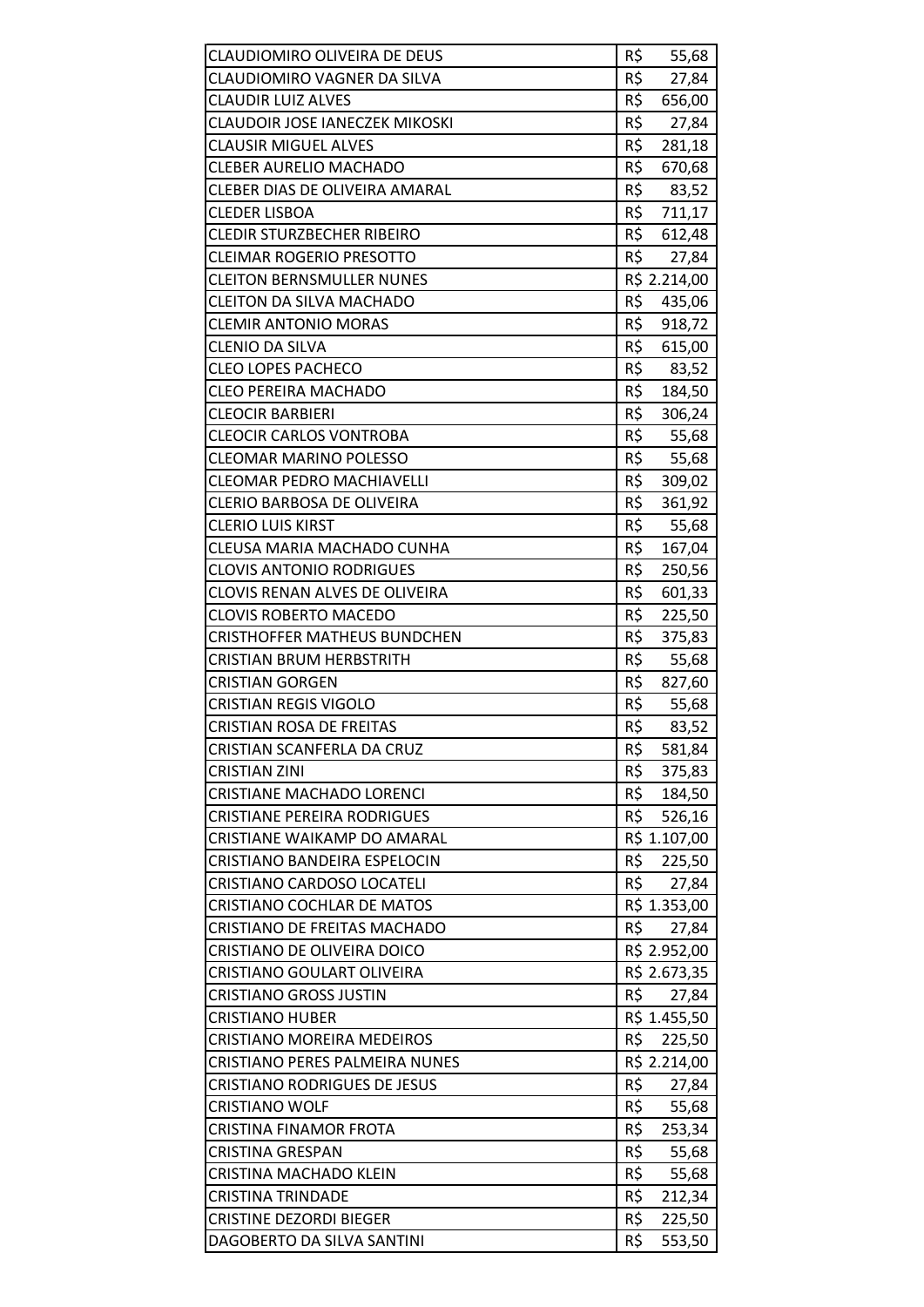| DAIANA AZZOLINI CASAGRANDE            | R\$ 334,08    |
|---------------------------------------|---------------|
| <b>DAIANE CECCHIN RODRIGUES</b>       | R\$ 2.029,50  |
| DALMIRENE LEMES MUNHOZ                | R\$<br>27,84  |
| DALTO GOMES DA SILVA FRAGA            | R\$<br>27,84  |
| DALTRO BATISTA QUEVEDO MORELLE        | R\$<br>430,50 |
| DALVANE DA ROSA BANDEIRA              | R\$ 2.583,00  |
| DANIEL ALVES BARCELLOS                | R\$<br>111,36 |
| DANIEL ANDRADES DE FRAGA              | R\$<br>492,00 |
| DANIEL AZEVEDO GOULART                | R\$<br>55,68  |
| DANIEL CARLOS SPIES                   | R\$<br>184,50 |
| DANIEL CHAVES DA SILVA                | R\$<br>55,68  |
| DANIEL DA ROCHA GARCIA                | R\$<br>445,44 |
| DANIEL DANTE COGNATO                  | R\$<br>375,83 |
| DANIEL DE AGUIAR FONTOURA             | R\$<br>27,84  |
| DANIEL DOS PASSOS TAVARES             | R\$ 1.503,31  |
| DANIEL FARIAS JACINTO                 | R\$<br>462,90 |
| <b>DANIEL FOLLMANN</b>                | R\$<br>27,84  |
| DANIEL GONCALVES BOTELHO              | R\$ 55,68     |
| DANIEL HENRIQUE DILKIN                | R\$<br>375,83 |
| <b>DANIEL LINCK</b>                   | R\$<br>225,50 |
| DANIEL PASSOS SERPA                   | R\$ 1.687,81  |
| DANIEL PIOVESAN ULIANA                | R\$<br>55,68  |
| <b>DANIEL POZZATTI</b>                | R\$ 1.107,00  |
| DANIEL SANTOS NORONHA                 | R\$<br>403,67 |
| DANIEL VITORIA PINHEIRO               | R\$ 1.107,00  |
| DANIELA DA SILVA TAVARES              | R\$ 492,00    |
| DANIELA LOPES DE ALMEIDA MORAES COSTA | R\$<br>27,84  |
| DANIELA SILVA DE CARVALHO             | R\$ 1.107,00  |
| DANIELA VIEIRA SCARTAZZINI            | R\$<br>554,00 |
| DANIELE DE MORAIS GONCALVES           | R\$ 1.107,00  |
| DANIELE JOB BIALI                     | R\$<br>751,66 |
| DANIELLE BUZAGLO CAHET                | R\$<br>27,84  |
| DANUSA ROCHA E LIMA                   | R\$<br>55,68  |
| <b>DARCISO FLORES TEIXEIRA</b>        | R\$<br>526,16 |
| DARCY DOS SANTOS COSTA                | R\$<br>526,16 |
| DARIANE URRUTIA DORNELES              | R\$ 1.728,80  |
| DARLAN DOS SANTOS DE OLIVEIRA         | R\$<br>240,18 |
| DAVI DE ALBERNAZ ARAUJO               | R\$<br>253,34 |
| <b>DAVI GREQUE LUCAS</b>              | R\$<br>806,84 |
| DAVID TUMME SILVA RABELO              | R\$<br>27,84  |
| DAYANE CRISTINA KOCHHANN CABRAL       | R\$<br>222,72 |
| DAYNNER MACHADO FARIAS                | R\$<br>553,50 |
| DEBORA DELAI VANIN                    | R\$<br>27,84  |
| DEBORA KLOECKNER MACHADO              | R\$<br>27,84  |
| DEBORA MARIA DOS SANTOS               | R\$ 2.214,00  |
| DEBORA MULLER PIMENTEL AROCHE         | R\$<br>306,24 |
| <b>DEIBITH DA SILVEIRA WEGNER</b>     | R\$<br>27,84  |
| DEISE CRISTINA FERRARI KROHN          | R\$<br>306,24 |
| DEISE PEREIRA MACHADO                 | R\$<br>492,00 |
| DEISON ANTONIO TAUFER FOCHI           | R\$<br>27,84  |
| DEIZER GONCALVES FOLETTO              | R\$<br>184,50 |
| <b>DEJAIR BRITO FERREIRA</b>          | R\$<br>184,50 |
| DEJALMA JUNIOR BONCOSKI BRIZOLA       | R\$<br>834,68 |
| <b>DELCIO PERIN</b>                   | R\$<br>83,52  |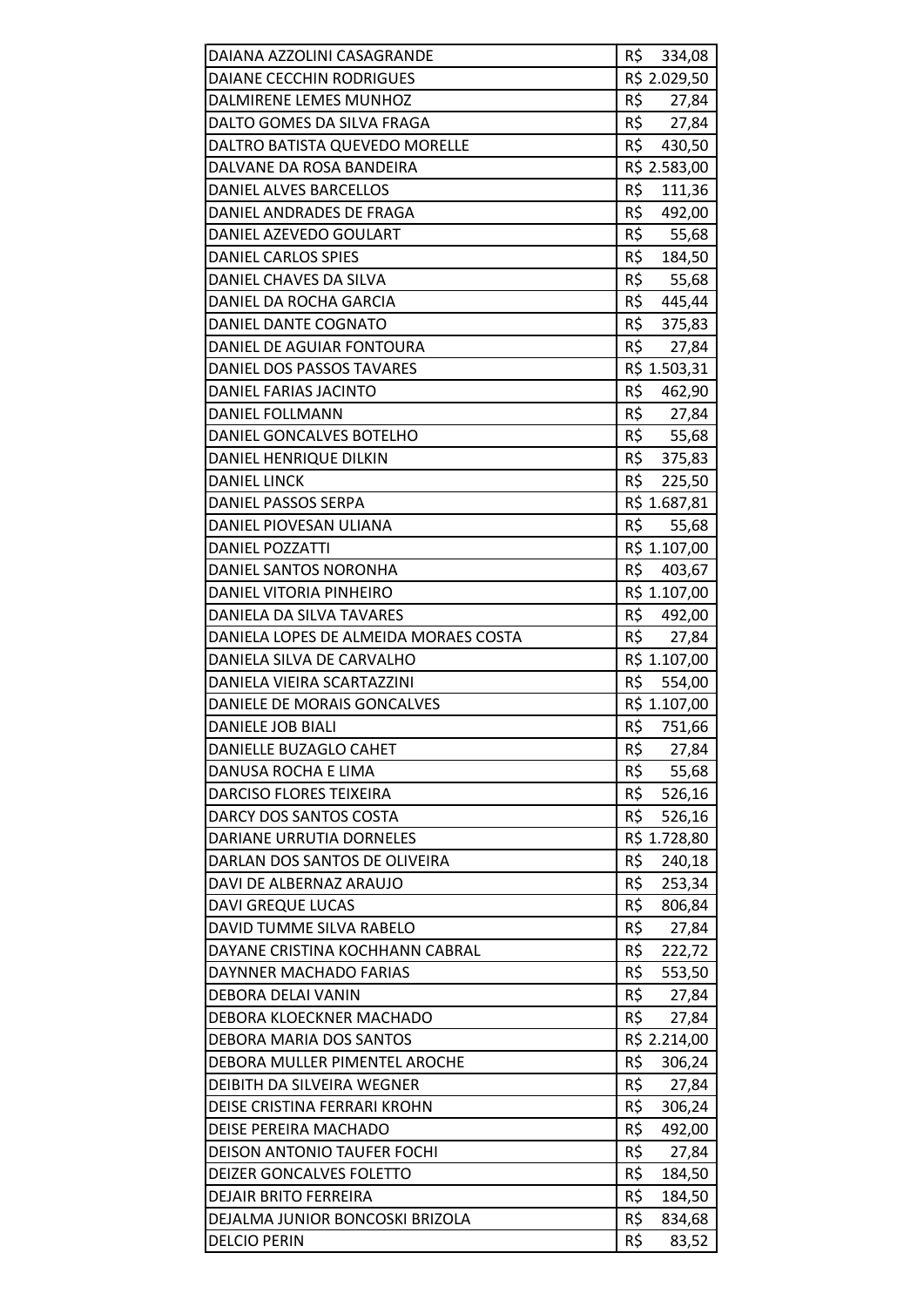| <b>DELSO FRANCISCO ZWIRTES</b>    | R\$<br>150,33 |
|-----------------------------------|---------------|
| <b>DELTON ALOS GUIMARAES</b>      | R\$<br>278,40 |
| DELVINO SIDNEI FERREIRA BARBIZAN  | R\$<br>27,84  |
| <b>DENIS DOS SANTOS GONCALVES</b> | R\$<br>396,84 |
| <b>DENIS FRANCISCO BONFANTI</b>   | R\$<br>27,84  |
| <b>DENIS GONCALVES LEITE</b>      | R\$ 664,86    |
| <b>DENISE BENDER</b>              | R\$<br>278,40 |
| <b>DENIZ BATISTA DE FREITAS</b>   | R\$ 2.460,00  |
| <b>DEONIR TADEU REIS GIL</b>      | R\$<br>139,20 |
| <b>DERLEI DORNELLES JACQUES</b>   | R\$ 55,68     |
| <b>DICKSON VON MUHLEN</b>         | R\$ 111,36    |
| DIEGO ADRIANO WENDT PUNTEL        | R\$<br>83,52  |
| DIEGO AMAURY ALVES ACOSTA         | R\$<br>375,83 |
| DIEGO ARTHUR GAVIAO MALLMANN      | R\$<br>55,68  |
| DIEGO BRIAO DIAS                  | R\$ 1.291,50  |
| DIEGO CARVALHO DE QUADROS         | R\$ 27,84     |
| DIEGO COLOMBO SANA                | R\$<br>222,72 |
| DIEGO DOS REIS DAKAN              | R\$<br>435,06 |
| DIEGO FERNANDES DOS SANTOS        | R\$<br>55,68  |
| <b>DIEGO FRANCO PINTO</b>         | R\$<br>307,50 |
| <b>DIEGO JUNGES</b>               | R\$<br>225,50 |
| <b>DIEGO MANICA</b>               | R\$<br>55,68  |
| <b>DIEGO MATOS VENES</b>          | R\$<br>83,52  |
| <b>DIEGO MENTA</b>                | R\$<br>612,48 |
| DIEGO MICAEL LAMBERTY             | R\$<br>250,56 |
| <b>DIEGO NEVES SOARES</b>         | R\$ 1.107,00  |
| DIEGO OLIVEIRA DA SILVEIRA        | R\$<br>240,18 |
| <b>DIEGO RENAN SANTIN</b>         | R\$<br>250,56 |
| DIEGO RICARDO PORTO GULARTE       | R\$<br>27,84  |
| DIEGO ROSA CASTANHEIRA            | R\$ 1.311,99  |
| <b>DIEGO STRIEDER</b>             | R\$ 2.091,00  |
| <b>DIEGO TURCATO DUARTE</b>       | R\$ 1.845,00  |
| DIEGO VAZ PAIXAO                  | R\$ 1.230,00  |
| <b>DIEGO ZANATTA</b>              | R\$<br>55,68  |
| <b>DILMAR COLISSI</b>             | R\$<br>334,08 |
| DILNEI EDUARDO CORREA RIBEIRO     | R\$ 2.492,40  |
| <b>DILNEI GOMES DUARTE</b>        | R\$<br>375,83 |
| DILSON MARCIO PANICHI LOPES       | R\$<br>111,36 |
| DIOGO DA SILVA FERNANDES          | R\$<br>83,52  |
| <b>DIOGO GUIMARAES GONCALVES</b>  | R\$<br>139,20 |
| DIOGO GUSMAO                      | R\$<br>139,20 |
| <b>DIOGO NUNES DE ATHAIDES</b>    | R\$ 1.455,50  |
| DIOGO PARISE BENVEGNU             | R\$<br>27,84  |
| DIOGO PEREIRA DA SILVEIRA         | R\$<br>581,34 |
| DIONATAN DE OLIVERIA              | R\$<br>27,84  |
| DIONATHAN DOS SANTOS SOARES       | R\$ 1.107,00  |
| <b>DIONISIO LANIUS</b>            | R\$ 2.214,00  |
| <b>DIONISIO LUIZ RIGOTTI</b>      | R\$<br>222,72 |
| DIRCE ISABEL FELTES SCHMITT       | R\$<br>431,51 |
| <b>DIRCEU CHAVIER</b>             | R\$<br>139,20 |
| DIRCEU PORTO ALMANSA JUNIOR       | R\$<br>55,68  |
| DIRLEI LUIZ BONCOSKI BRIZOLA      | R\$<br>167,04 |
| <b>DJEISON FERNANDO STORCK</b>    | R\$<br>403,67 |
| DOMINGOS SAVIO DE FARIAS          | R\$ 1.107,00  |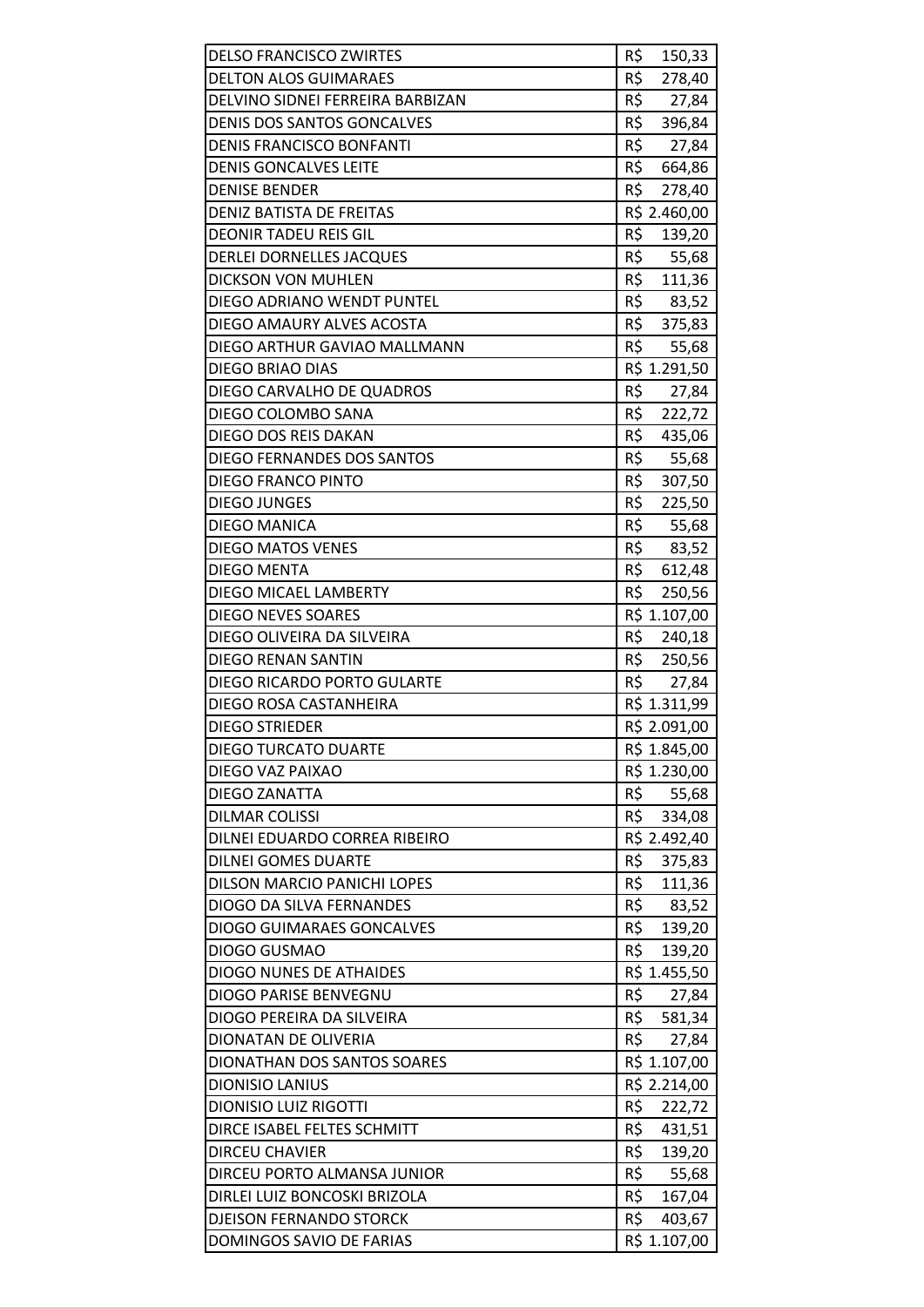| DOUGLAS CAMARGO DE OLIVEIRA                     | R\$<br>194,88                 |
|-------------------------------------------------|-------------------------------|
| DOUGLAS DA SILVA GAMBA                          | R\$<br>696,00                 |
| <b>DOUGLAS DE CARVALHO</b>                      | R\$<br>225,50                 |
| DOUGLAS ELIAS CARVALHO                          | R\$<br>184,50                 |
| DOUGLAS FABIANO SOUZA                           | R\$<br>27,84                  |
| <b>DOUGLAS LIERMANN PRIEBE</b>                  | R\$ 3.198,00                  |
| DOUGLAS MACEDO AVILA                            | R\$ 1.660,50                  |
| DOUGLAS OSCAR GALVAO DO AMARAL                  | R\$<br>55,68                  |
| <b>DOUGLAS SCHEREN</b>                          | R\$ 2.660,70                  |
| DULCAMAR ELISANDRO CONCEICAO                    | R\$<br>922,50                 |
| <b>EBER SILVA RAMOS</b>                         | R\$<br>27,84                  |
| <b>ECTOR NUNES RISSO</b>                        | R\$<br>55,68                  |
| <b>EDELMAR DOS SANTOS TOPA</b>                  | R\$<br>306,24                 |
| <b>EDEMAR ANTONIO BURATTI</b>                   | R\$<br>55,68                  |
| <b>EDEMILSON PROVENSI</b>                       | R\$<br>553,50                 |
| <b>EDEMILSON SANTOS DA SILVA</b>                | R\$<br>111,36                 |
| <b>EDENILSON DOS SANTOS VITORIA</b>             | $R\frac{1}{2}$<br>27,84       |
| EDER BENITES DE ALMEIDA DOS SANTOS              | R\$<br>27,84                  |
| <b>EDER FERNANDES IFRAN</b>                     | R\$<br>55,68                  |
| EDER LUIS PEREIRA PIRES                         | R\$<br>55,68                  |
| EDER LUIS PINTO BERTUOL                         | R\$ 815,70                    |
| EDER LUIZ LOSS LAZZARI                          | R\$<br>27,84                  |
| EDER MACHADO MORAES                             | R\$<br>871,37                 |
| <b>EDERSON ALMEIDA</b>                          | R\$<br>587,42                 |
| EDEVALDO ANTONIO MORAIS TRAMONTIN               | R\$<br>83,52                  |
| EDI ANTONIO GONCALVES                           | R\$ 375,83                    |
| <b>EDILENE MARINEZ FLORES</b>                   | R\$<br>83,52                  |
| EDIMAR JOSE MARIO                               | R\$ 1.156,86                  |
| EDINA GRAZIELA BRANDT DE ANDRADE                | R\$<br>83,52                  |
| EDINARA ROSA DA ROCHA                           | R\$<br>799,50                 |
| EDINELSON CARLOS DOS SANTOS LIMA                | R\$ 1.845,00                  |
| EDISON LUIS ROCHA DE CASTRO                     | R\$<br>375,83                 |
| <b>EDMILSON RODRIGUES VIEGAS</b>                | R\$<br>184,50                 |
| EDSON ADAO FERREIRA DA SILVA                    | R\$<br>637,02                 |
| <b>EDSON BEMFICA QUILES</b>                     | R\$<br>55,68                  |
| <b>EDSON CONRADO GOLLE SAMERSLA</b>             | R\$<br>27,84                  |
| <b>EDSON JARBAS DOS SANTOS</b>                  | R\$<br>55,68                  |
| EDSON JOSBENTI GOTTARDO                         | R\$<br>307,50                 |
| <b>EDSON JOSE SCHNEIDER</b>                     | R\$<br>184,50                 |
| <b>EDSON KLUG DO NASCIMENTO</b>                 | R\$<br>27,84                  |
| EDSON LUIS DA SILVA                             | R\$<br>27,84                  |
| <b>EDSON LUIS KERN</b>                          | R\$<br>194,88                 |
| <b>EDSON LUIZ SPECHT</b>                        | R\$<br>281,18                 |
| EDSON MARIAO OLIVEIRA PITUCO                    | R\$<br>363,18                 |
| <b>EDSON NESTOR EMMEL</b>                       | R\$ 2.270,68                  |
| <b>EDSON ROBERTO AUTH</b>                       | R\$<br>27,84<br>R\$           |
| <b>EDSON SILVEIRA ANTONINI</b>                  | 492,00                        |
| EDSON VILLANOVA VENTURA<br>EDU DA SILVA MARQUES | R\$<br>27,84<br>R\$<br>668,16 |
| EDUARDO ARAUJO KUBIAKI                          | R\$                           |
| <b>EDUARDO BACIGALUZ GUIMARAES</b>              | 83,52<br>R\$ 1.503,32         |
| EDUARDO BARBOSA CARVALHO                        | R\$<br>202,31                 |
| <b>EDUARDO BIANCHI NETO</b>                     | R\$<br>83,52                  |
| <b>EDUARDO BORBA DE LEMOS</b>                   | R\$ 1.537,50                  |
|                                                 |                               |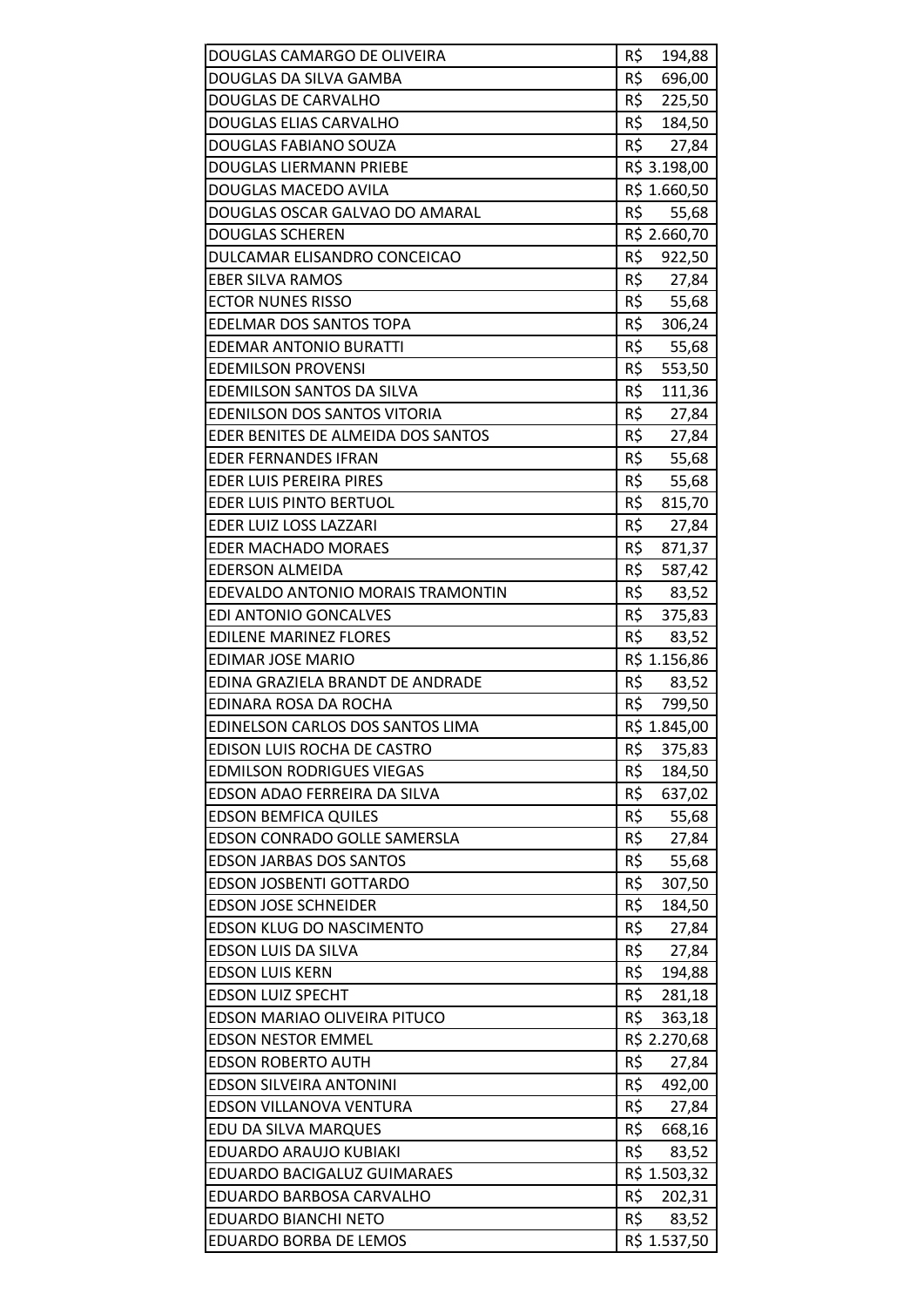| <b>EDUARDO DAGAGNY BERCHET</b>                                     | R\$<br>375,83                |
|--------------------------------------------------------------------|------------------------------|
| EDUARDO FERREIRA DE OLIVEIRA                                       | R\$<br>27,84                 |
| <b>EDUARDO FERREIRA FILHO</b>                                      | R\$<br>55,68                 |
| <b>EDUARDO HERRMANN HECK</b>                                       | R\$<br>222,72                |
| <b>EDUARDO JORGE DE QUEVEDO</b>                                    | R\$<br>363,18                |
| <b>EDUARDO MARTINS NUNES</b>                                       | R\$ 714,72                   |
| <b>EDUARDO ORLANDINI</b>                                           | R\$<br>27,84                 |
| <b>EDUARDO PEREIRA ALVES</b>                                       | R\$ 3.102,84                 |
| EDUARDO RAMALHO TOWNSEND                                           | R\$<br>55,68                 |
| <b>EDUARDO RAMOS BORBA</b>                                         | R\$ 1.107,00                 |
| EDUARDO RAMOS DA SILVA                                             | R\$<br>615,00                |
| EDUARDO SILVA DOS SANTOS                                           | R\$<br>654,23                |
| EDUARDO VIEIRA MUNHOZ                                              | R\$<br>601,33                |
| <b>EDUINO HOFFERBER</b>                                            | R\$<br>111,36                |
| ELADIO LUIZ RIOS SOUZA                                             | R\$<br>430,50                |
| ELDER PEREIRA BONORINO                                             | R\$ 1.749,84                 |
| ELEANDRO DE LIMA CARDOSO                                           | R\$ 835,20                   |
| ELEMAR ERENI WRUBEL                                                | R\$<br>83,52                 |
| <b>ELEMAR JOSE MIX</b>                                             | R\$ 2.343,82                 |
| ELI MEDIANEIRA VARGAS DIAS                                         | R\$<br>375,83                |
| ELI TERESINHA DA SILVA COSTA                                       | R\$ 1.653,64                 |
| <b>ELIANA BEATRIZ BISCHOFF</b>                                     | R\$<br>27,84                 |
| ELIANE DE FATIMA BRUM DE SOUZA                                     | R\$ 1.107,00                 |
| ELIANE PACHECO DE SOUZA                                            | R\$<br>391,02                |
| <b>ELIANE PIFFERO GOULART</b>                                      | R\$<br>492,00                |
| <b>ELIANE PIRES DUARTE</b>                                         | R\$<br>184,50                |
|                                                                    | R\$<br>27,84                 |
| ELIANE SIMOES DA SILVA                                             |                              |
| <b>ELIAS PINTO COSTA</b>                                           | R\$<br>222,72                |
| <b>ELIEZER MULLER BLANK</b>                                        | R\$<br>55,68                 |
| <b>ELIO MARQUES PRATES JUNIOR</b>                                  | R\$<br>307,50                |
| ELISA HILDETH SILVEIRA RODRIGUES                                   | R\$<br>375,83                |
| <b>ELISANDRO MENDES SILVA</b>                                      | R\$<br>55,68                 |
| ELISANGELA MARCANTE DA SILVA                                       | R\$<br>375,83                |
| ELISETE TYSKA ZABIELA DA SILVA                                     | R\$<br>307,50                |
| <b>ELISEU BERNARDON</b>                                            | R\$ 3.382,50                 |
| <b>ELISIANE LAZZARE VIDORI</b>                                     | R\$<br>55,68                 |
| ELIZETE RAMBORGER CASSAFUZ                                         | R\$<br>55,68                 |
| <b>ELLEN STEIN</b>                                                 | R\$<br>696,00                |
| <b>ELOI MIGUEL SPIES</b>                                           | R\$<br>27,84                 |
| <b>ELOI MORINI FERRAZ</b>                                          | R\$<br>55,68                 |
| ELOISA DOBERSTEIN DE MOURA                                         | R\$<br>250,56                |
| <b>ELSON BIANOR DA SILVA</b>                                       | R\$<br>111,36                |
| <b>ELTON JOSE PLETSCH</b>                                          | R\$<br>55,68                 |
| <b>ELTON LEAL MOSSATE</b>                                          | R\$ 2.316,49                 |
| <b>ELTON LUIZ ERNZEN</b>                                           | R\$<br>83,52                 |
| <b>ELTON LUTHER NOGUEIRA</b>                                       | R\$ 1.865,49                 |
| ELTON MARION DA ROSA POHLMANN                                      | R\$<br>553,50                |
| ELTON MARQUES DA ROSA                                              | R\$<br>473,28                |
| ELTON MATIOLA VIEIRA                                               | R\$<br>83,52                 |
| ELVIRA MARIA PANTA TATSCH                                          | R\$<br>27,84                 |
| EMERSON DA SILVEIRA ANTONINI                                       | R\$<br>225,50                |
| <b>EMERSON JOSE GOTTARDO</b>                                       | R\$<br>123,00                |
| <b>EMERSON LUIS CHARAO JOBIM</b><br>EMERSON RONALDO SILVA TEIXEIRA | R\$ 1.415,00<br>R\$<br>27,84 |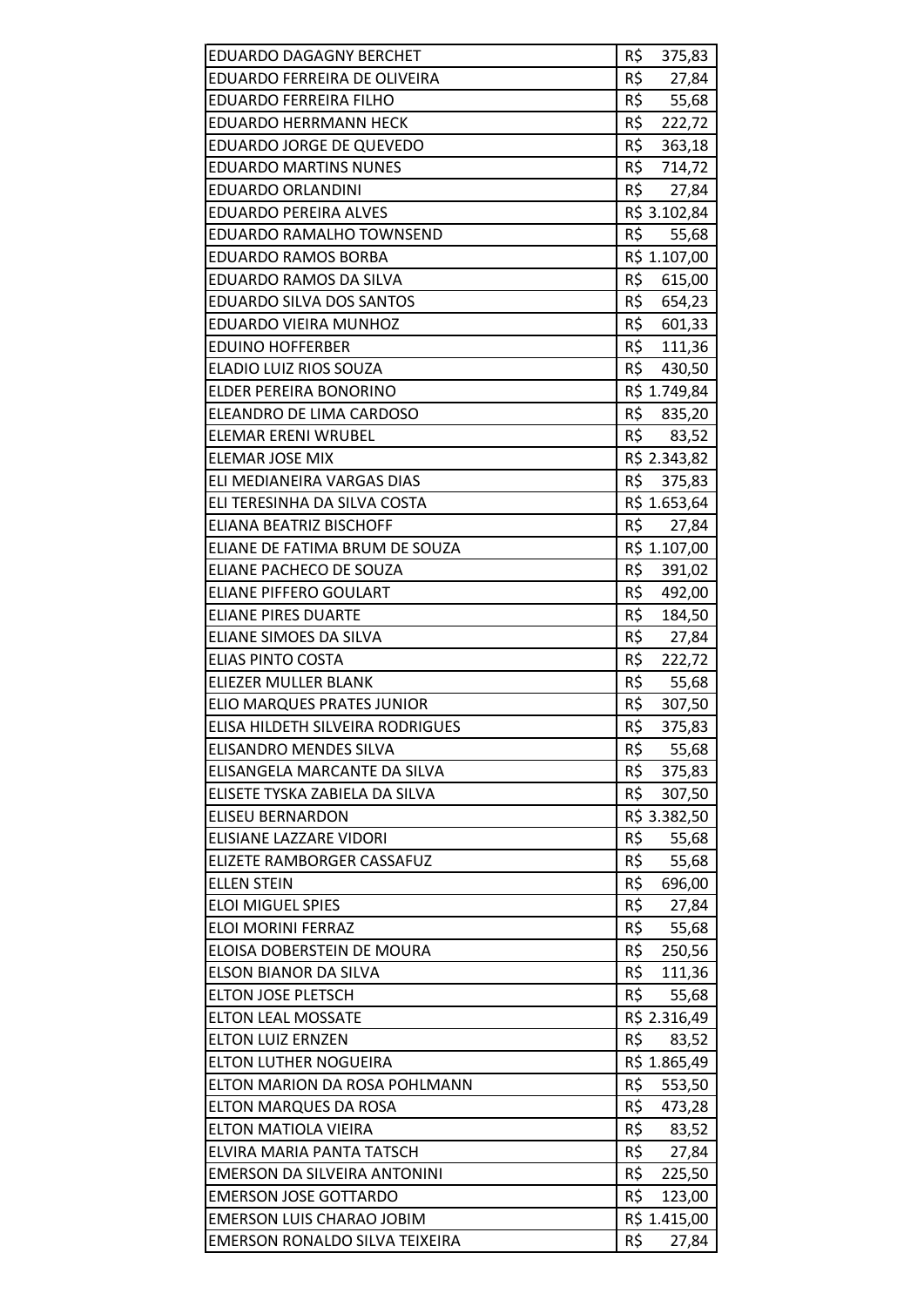| <b>EMERSON SOARES</b>                                   | R\$ 922,50               |
|---------------------------------------------------------|--------------------------|
| <b>EMERSON VIEIRA DE BARROS</b>                         | R\$<br>27,84             |
| EMILIO OLIVEIRA DE OLIVEIRA                             | R\$ 2.029,50             |
| <b>EMIR RODRIGUES LUCEIRO</b>                           | R\$<br>27,84             |
| EMMANUEL AVANCINI SCHIAM                                | R\$ 2.118,83             |
| <b>ENDERSON LUIZ VIANA</b>                              | R\$<br>184,50            |
| ENILSO JOSE SANTOS DE MEDEIROS                          | R\$<br>799,50            |
| <b>ENIO CARLOS ALBUQUERQE JUNIOR</b>                    | R\$<br>526,16            |
| <b>ENIO FERRARESI</b>                                   | $R\overline{S}$<br>27,84 |
| <b>ENIO FRANCISCO DA ROSA</b>                           | R\$ 27,84                |
| <b>ENIO RICARDO TELLES</b>                              | R\$ 526,16               |
| ERICO JORGE PEREIRA DA SILVEIRA                         | R\$<br>541,86            |
| <b>ERMOGENES BODANESE</b>                               | R\$<br>936,16            |
| <b>ERNANI JACO RADTKE</b>                               | R\$<br>55,68             |
| <b>ERON SCHAFER DE SOUZA</b>                            | R\$<br>676,49            |
| ESTELA NEUMANN BONMANN                                  | R\$<br>27,84             |
| <b>EUCLIDES LAURO WENDLER</b>                           | R\$<br>83,52             |
| <b>EUCLIDES MADERS</b>                                  | R\$<br>111,36            |
| <b>EUGENIO PEREZ FERREIRA</b>                           | R\$<br>668,16            |
| <b>EUGENIO RICARDO MAES</b>                             | R\$ 1.052,32             |
| <b>EULOGIO RODRIGUES ORNES FILHO</b>                    | R\$<br>418,86            |
| EUNIRA FAGUNDES DA SILVA                                | R\$<br>225,50            |
| EVA MARIA PAIM CORREA SILVA                             | R\$<br>27,84             |
| <b>EVAIR AMARAL</b>                                     | R\$<br>27,84             |
| <b>EVANDRO BOLZAN</b>                                   | R\$ 1.409,69             |
| <b>EVANDRO DA SILVA</b>                                 | R\$ 2.599,20             |
| EVANDRO DA SILVA MARINHO                                | R\$<br>27,84             |
| <b>EVANDRO DE OLIVEIRA</b>                              | R\$<br>139,20            |
| <b>EVANDRO KIEVEL</b>                                   | R\$<br>83,52             |
| EVANDRO LUIZ ALVES CARDOSO                              | R\$<br>278,40            |
| EVANDRO MAURICIO DA CUNHA MELLO                         | R\$<br>424,68            |
| EVANDRO ROSA DE ALMEIDA                                 | R\$<br>492,00            |
| <b>EVERALDO BONORINO DOS SANTOS</b>                     | R\$<br>111,36            |
| <b>EVERSON DE CONTO</b>                                 | R\$<br>27,84             |
| EVERSON DOS SANTOS DE SOUZA                             | R\$<br>890,88            |
| <b>EVERSON JOSE DUARTE</b>                              | R\$<br>55,68             |
| EVERTO DA ROSA CAMARGO                                  | R\$<br>671,69            |
| EVERTON ANDRE DA SILVA                                  | R\$<br>863,04            |
| <b>EVERTON CAETANO DA SILVA</b>                         | R\$<br>167,04            |
| <b>EVERTON DIAS PADILHA</b>                             | R\$<br>27,84             |
| <b>EVERTON LARA PERAZOLO</b>                            | R\$<br>363,18            |
| EVERTON LUIZ MOREIRA DIECKMANN                          | R\$<br>779,00            |
| <b>EVERTON MAGALHAES JACQUES</b>                        | R\$ 1.660,50             |
| EVILIN GIORDANA DE MARCO                                | R\$<br>375,83            |
| <b>FABIANA KOEHLER DO PRADO</b>                         | R\$ 1.107,00             |
| FABIANA MAIA SCHMIDT                                    | R\$<br>27,84<br>R\$      |
| <b>FABIANE RODRIGUES ZANONI</b>                         | 27,84                    |
| <b>FABIANE SCHWEDE</b><br><b>FABIANO ALVES DE SOUZA</b> | R\$<br>526,16<br>R\$     |
| <b>FABIANO CASSOL DE VARGAS</b>                         | 640,32<br>R\$<br>27,84   |
| <b>FABIANO DOS SANTOS PAIM</b>                          | R\$<br>445,44            |
| <b>FABIANO DOS SANTOS SOARES</b>                        | R\$<br>111,36            |
| <b>FABIANO JARBAS PEDRALLI</b>                          | R\$ 2.029,50             |
| FABIANO LUIZ DOMINGOS DA SILVA                          | R\$<br>253,34            |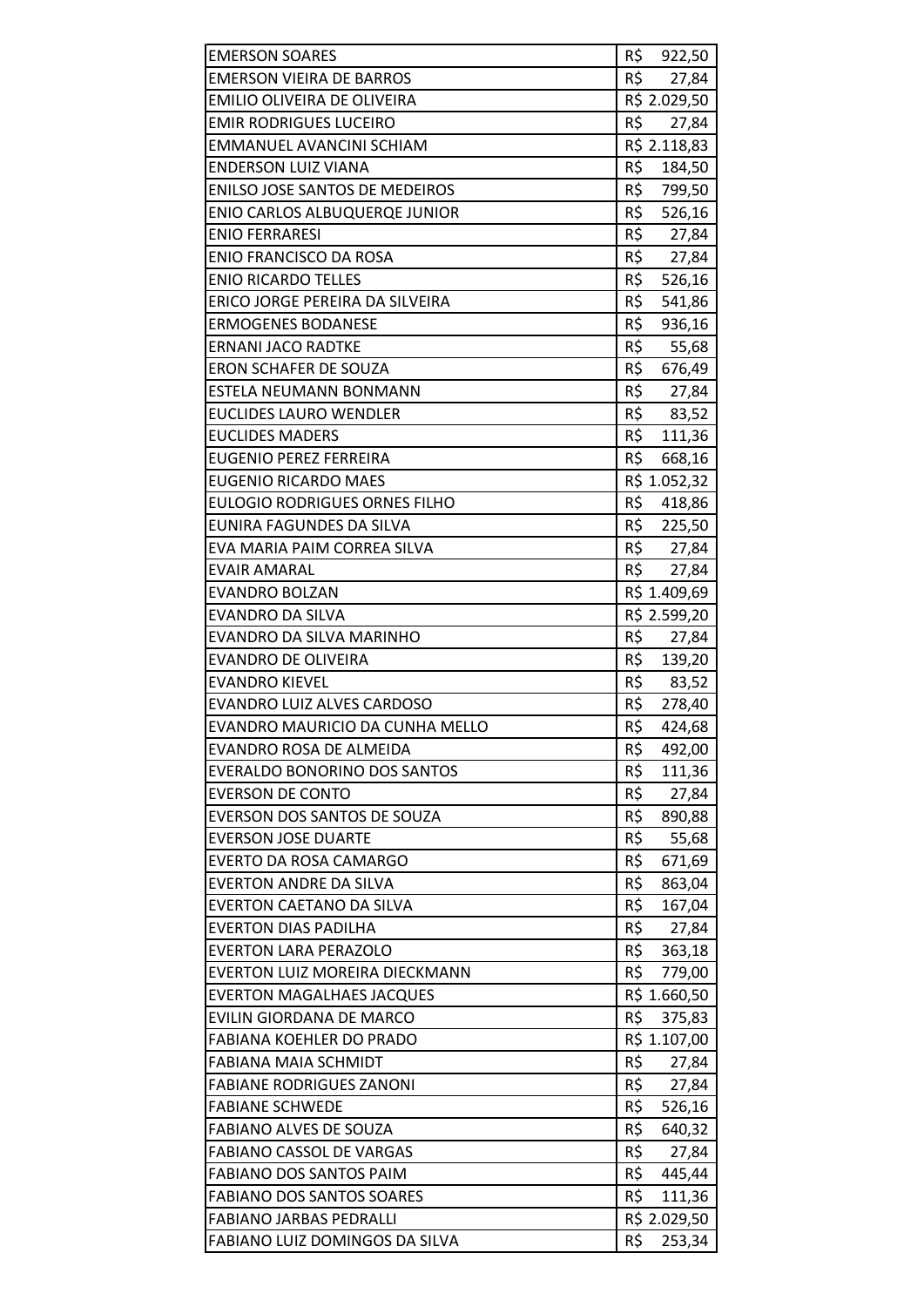| FABIANO OLIVEIRA DA ROSA             | R\$<br>225,50 |
|--------------------------------------|---------------|
| <b>FABIANO SASSO</b>                 | R\$<br>27,84  |
| <b>FABIANO SIQUEIRA</b>              | R\$<br>83,52  |
| <b>FABIELI ALINE BRESSA</b>          | R\$<br>55,68  |
| <b>FABIO ALEX MARQUES DE SOUZA</b>   | R\$<br>502,38 |
| <b>FABIO ALFREDO REDECKER</b>        | R\$ 27,84     |
| FABIO AUGUSTO PEREIRA DE SOUZA       | R\$ 2.521,50  |
| <b>FABIO BASTIANI PIAZER</b>         | R\$<br>27,84  |
| <b>FABIO BOERE BOTTLENDER</b>        | R\$<br>83,52  |
| <b>FABIO DIAS NIEVES</b>             | R\$<br>27,84  |
| <b>FABIO FRANCO PINTO</b>            | R\$ 27,84     |
| <b>FABIO HENRIQUE RODRIGUES</b>      | R\$<br>55,68  |
| <b>FABIO JEAN DA SILVA GONCALVES</b> | R\$<br>253,34 |
| <b>FABIO JONI AIRES BRITTES</b>      | R\$ 1.845,00  |
| <b>FABIO JOSE DA SILVA GIBBON</b>    | R\$ 1.817,66  |
| <b>FABIO JUNIOR DE VARGAS FRANCO</b> | R\$ 27,84     |
| <b>FABIO JUNIOR JARRE PRESTES</b>    | R\$<br>55,68  |
| <b>FABIO LEITE OLGUINS</b>           | R\$ 1.352,98  |
| <b>FABIO LUIS MATTES</b>             | R\$<br>83,52  |
| <b>FABIO LUIZ SEVERO</b>             | R\$ 307,50    |
| FABIO MARCELO DE PAULA PAVLAK        | R\$ 2.091,00  |
| <b>FABIO MARCELO OLING</b>           | R\$ 799,76    |
| <b>FABIO MARTINS DOS SANTOS</b>      | R\$<br>612,48 |
| <b>FABIO RICARDO PINTO CANALS</b>    | R\$ 2.965,66  |
| FABIO ROBERTO ALTENHOFEN SEFSTROM    | R\$ 1.107,00  |
| <b>FABIO TONDIM DE OLIVEIRA</b>      | R\$<br>55,68  |
| <b>FABIO VAGHETTI DOS SANTOS</b>     | R\$<br>430,50 |
| <b>FABIOLA SPIER CARRAO</b>          | R\$<br>27,84  |
| <b>FABRICIO DE LIMA MARTINS</b>      | R\$<br>83,52  |
| FABRICIO DIARLE CORREA CAETANO       | R\$<br>526,16 |
| <b>FABRICIO MACIEL COELHO</b>        | R\$<br>111,36 |
| <b>FABRICIO RAMOS SEGATTO</b>        | R\$<br>616,01 |
| <b>FABRIZIO SOARES DELGADO</b>       | R\$ 2.091,00  |
| FATIMA LACI PEREIRA FONSECA NUNES    | R\$<br>335,34 |
| <b>FATIMA ROSANE MACHADO NUNES</b>   | R\$<br>616,01 |
| FELIPE AGOSTINHO CAIMI               | R\$<br>749,39 |
| <b>FELIPE AMADOR TAMANINI</b>        | R\$<br>696,00 |
| FELIPE ANTONIO MAINARDI              | R\$<br>306,24 |
| <b>FELIPE BEN RODRIGUES</b>          | R\$<br>698,52 |
| <b>FELIPE BRACHT</b>                 | R\$<br>253,34 |
| FELIPE CARDOSO NEUTZLING             | R\$<br>55,68  |
| <b>FELIPE CORDEIRO PANAZZOLO</b>     | R\$ 1.186,72  |
| FELIPE COSTA DA CUNHA                | R\$<br>111,36 |
| FELIPE DALTROZO DA MOTTA             | R\$<br>240,18 |
| FELIPE DE AZEVEDO RANGEL             | R\$<br>27,84  |
| <b>FELIPE DOS SANTOS</b>             | R5<br>55,68   |
| <b>FELIPE HUFF</b>                   | R\$<br>361,92 |
| <b>FELIPE KERCHER</b>                | R\$ 2.107,20  |
| <b>FELIPE LAMB WERNER</b>            | R\$ 1.537,49  |
| <b>FELIPE LORETO DO PRADO</b>        | R\$ 541,86    |
| FELIPE RIBEIRO DE FREITAS            | R\$ 1.968,00  |
| <b>FELIPE SOUZA CAMARGO</b>          | R\$ 1.107,00  |
| FELIPE VIGNOL DA SILVA               | R\$ 1.196,34  |
| FERNANDA ANZILIERO GONCALVES         | R\$<br>27,84  |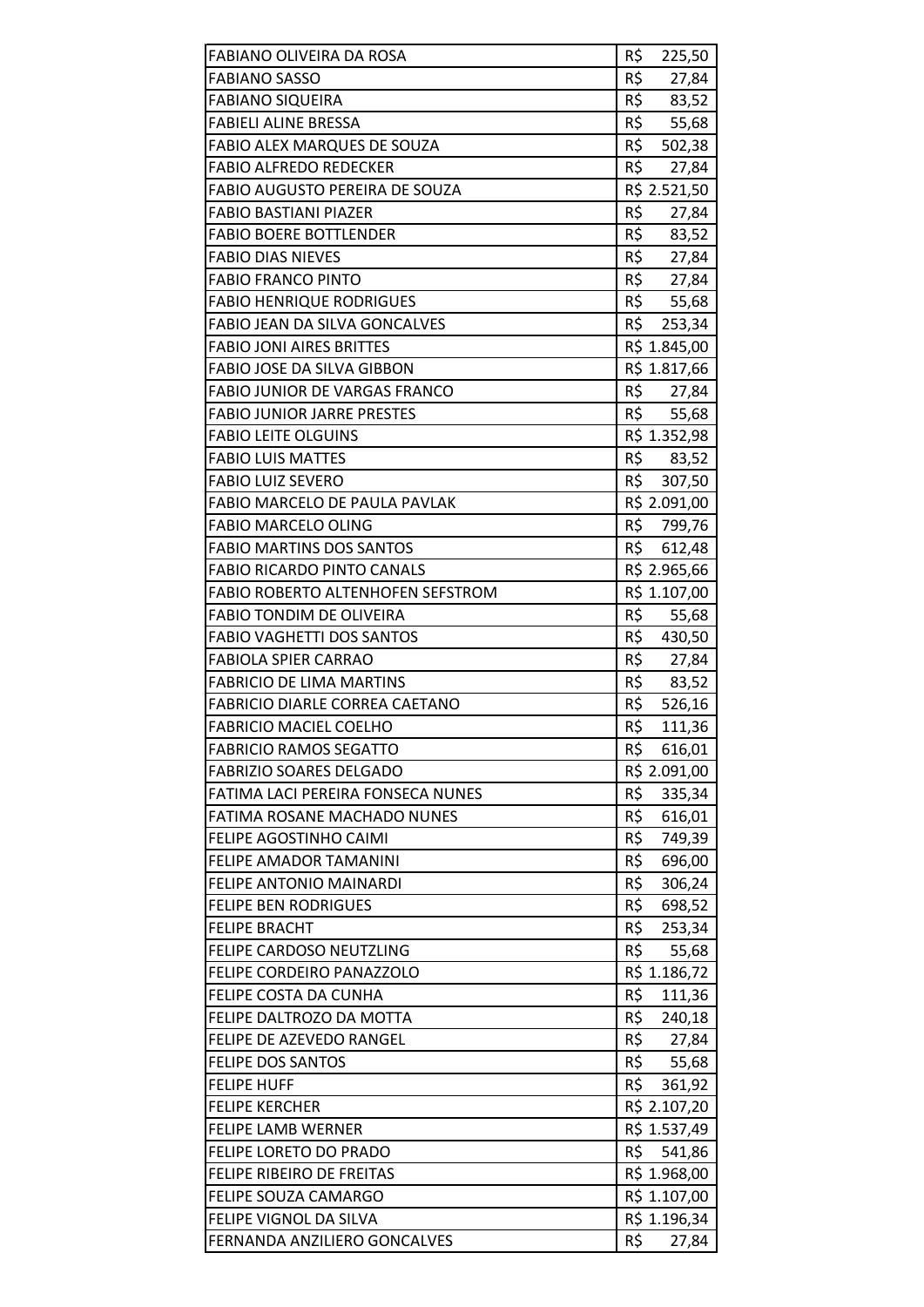| FERNANDA COSTA DA ROCHA GUEDES        | R\$<br>55,68              |
|---------------------------------------|---------------------------|
| FERNANDA LINDNER TASSONI              | R\$<br>268,02             |
| <b>FERNANDA PRUNZEL HOERLLE</b>       | R\$<br>526,16             |
| FERNANDA QUADROS PRIETSCH             | R\$<br>111,36             |
| FERNANDA SANTOS PESCADOR              | R\$<br>451,00             |
| <b>FERNANDA SCHERER</b>               | R\$<br>111,36             |
| FERNANDO BARBOSA OSORIO               | R\$<br>431,51             |
| <b>FERNANDO GIONGO</b>                | R\$<br>184,50             |
| FERNANDO JOSE MEDAGLIA                | R\$<br>27,84              |
| <b>FERNANDO KRAUSE OTTO</b>           | R\$<br>826,82             |
| FERNANDO NADALON VARGAS               | R\$<br>901,99             |
| FERNANDO SONKO DA SILVA               | R\$<br>55,68              |
| <b>FERNANDO ZANETTI</b>               | R\$<br>27,84              |
| <b>FILIPE MINUSSI ROSSI</b>           | R\$<br>923,51             |
| <b>FLADEMIR ANTONIO HERMES</b>        | R\$<br>139,20             |
| <b>FLADEMIR VISENTINI</b>             | R\$<br>560,33             |
| FLAMARION DA ROCHA MAIA               | R\$ 2.029,47              |
| <b>FLAVIO ANTONIO COLPO</b>           | R\$<br>27,84              |
| <b>FLAVIO ELEMAR DA ROSA</b>          | R\$<br>462,90             |
| <b>FLAVIO FAERMANN BARTH</b>          | R\$ 1.080,15              |
| <b>FLAVIO FERREIRA PRESSER</b>        | R\$ 852,01                |
| <b>FLAVIO LUCHINI</b>                 | R\$<br>27,84              |
| <b>FLAVIO PERIN</b>                   | R\$<br>375,83             |
| <b>FLAVIO ROBERTO BRASIL PRADO</b>    | R\$<br>55,68              |
| <b>FLAVIO RONI SILVEIRA MARQUES</b>   | R\$<br>240,18             |
| <b>FLAVIO SONIMAR CAVALLI</b>         | R\$<br>268,02             |
| FLORICIO ALEXIS GOMES MIRANDA         | R\$ 1.476,00              |
| <b>FRANCIELE FLORES AMARAL</b>        | R\$<br>225,50             |
| FRANCIELI ANDRESSA CAVALLI            | R\$ 2.214,00              |
| <b>FRANCIELI SOTTILI</b>              | R\$ 253,34                |
| FRANCIELLE DA SILVA NUNES             | R\$<br>27,84              |
| <b>FRANCIELLE PROCOPIO ARSENO</b>     | R\$<br>27,84              |
| <b>FRANCINE SCHULZ</b>                | R\$<br>167,04             |
| FRANCINI MADEIRA EUZEBIO              | R\$<br>55,68              |
| <b>FRANCIS OLIVEIRA CAPELARO</b>      | R\$<br>212,34             |
| FRANCISCO DA SILVA RANGEL             | R\$<br>225,50             |
| <b>FRANCISCO DIOSSERIO DOS SANTOS</b> | R\$<br>184,50             |
| FRANCISCO ELBO GALEZINSKI             | R\$<br>430,50             |
| FRANCISCO GERALDO G. DE ALMEIDA       | R\$ 1.537,50              |
| <b>FRANCISCO PIRES FIRMINO</b>        | R\$<br>27,84              |
| <b>FRANCO CEZAR REICHSTEIN</b>        | R\$<br>27,84              |
| <b>GABRIEL AREND</b>                  | R\$<br>111,36             |
| <b>GABRIEL BAUER NOVASKI</b>          | R\$<br>751,68             |
| <b>GABRIEL BIER VOLFF</b>             | R\$<br>27,84              |
| <b>GABRIEL LISMAR MORGAN GREGORIO</b> | R\$ 1.531,68              |
| <b>GABRIEL LUIZ VENCATO</b>           | R\$<br>139,20             |
| <b>GABRIEL MARQUES DA SILVA</b>       | R\$<br>609,68             |
| <b>GABRIEL OLIVEIRA BARBOSA</b>       | R\$<br>111,36             |
| <b>GABRIEL ROSA DOS SANTOS</b>        | R\$ 1.537,50              |
| <b>GABRIEL SILVA LORENCI</b>          | R\$<br>55,68              |
| <b>GABRIELA ALVES DIAS</b>            | R\$<br>389,76             |
| <b>GABRIELA DE LIMA</b>               | R\$<br>111,36             |
| <b>GABRIELA DENISE HAAG</b>           | R\$<br>83,52              |
| GABRIELA MARINA POMPEO QUEIROZ        | $R\overline{S}$<br>139,20 |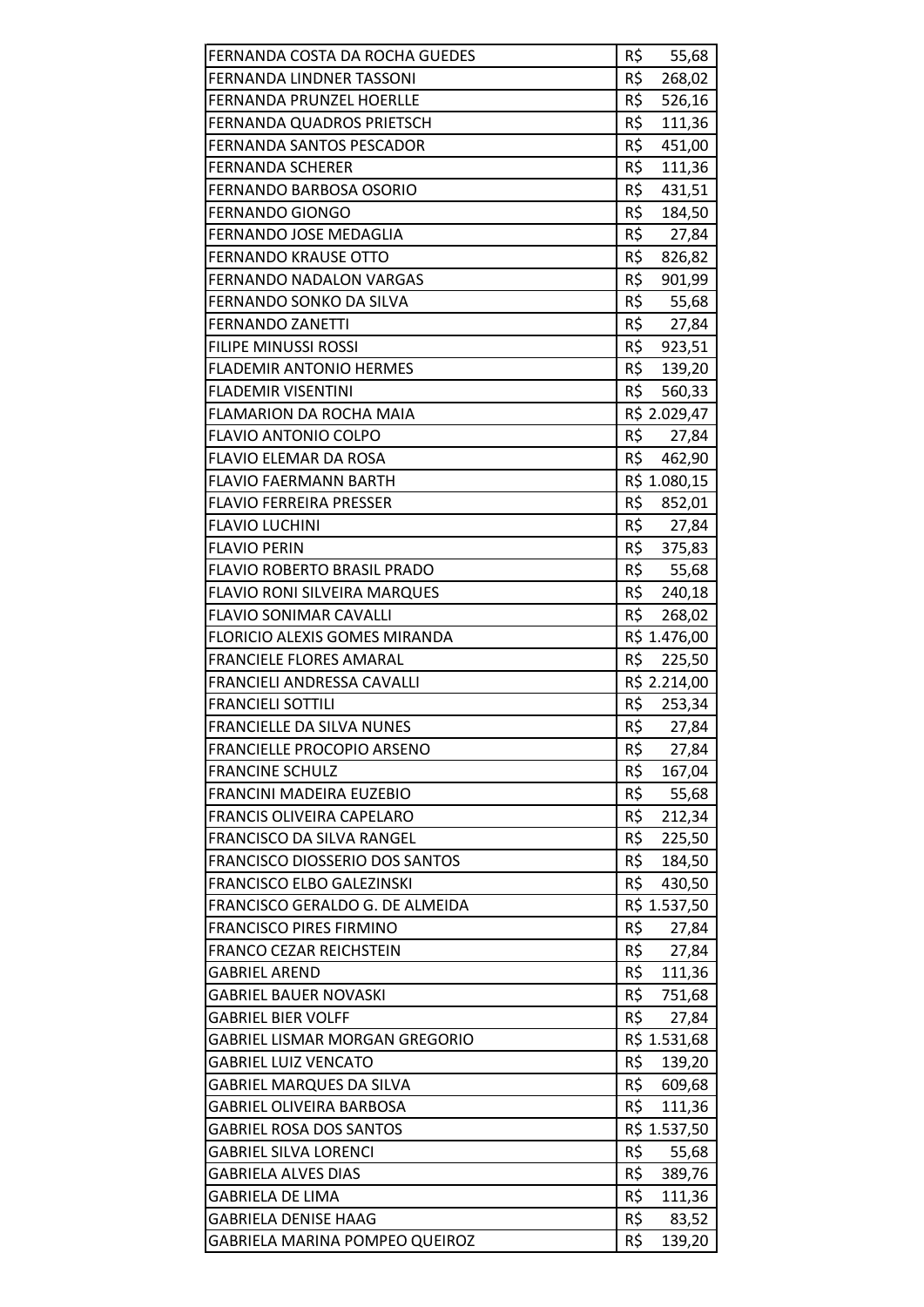| <b>GABRIELE MENDES</b>                | R\$<br>369,00 |
|---------------------------------------|---------------|
| <b>GARI BIBIANO DA ROSA CRIXEL</b>    | R\$<br>55,68  |
| <b>GASPAR VICENTE BINSFELD</b>        | R\$<br>83,52  |
| <b>GEBACIEL PEREIRA LOPES</b>         | R\$<br>83,52  |
| <b>GELSON LENZ</b>                    | R\$ 1.503,84  |
| <b>GELSON LUIZ FACCIN</b>             | R\$<br>629,17 |
| <b>GEOMAR CHAGAS ODORICO</b>          | R\$<br>710,66 |
| <b>GEORGE CASALI DA SILVEIRA</b>      | R\$<br>55,68  |
| <b>GEOVANE DELESKI ASSIS</b>          | R\$<br>389,76 |
| <b>GERALDO NICOLAU FONTOURA</b>       | R\$<br>83,52  |
| <b>GERMANO JUAREZ PEREIRA PEDROSO</b> | R\$<br>55,68  |
| <b>GERMANO KAEZALA</b>                | R\$<br>139,20 |
| <b>GERRI CLEI RODRIGUES DA SILVA</b>  | R\$<br>27,84  |
| <b>GERSON ADRIANO CARDOSO</b>         | R\$<br>139,20 |
| <b>GERSON BOMFIM VIANNA</b>           | R\$<br>55,68  |
| <b>GERSON CARLETTO</b>                | R\$<br>184,50 |
| <b>GERSON DE SOUZA AQUINO</b>         | R\$<br>27,84  |
| <b>GERSON HAAS</b>                    | R\$<br>309,02 |
| <b>GERSON HAMMES</b>                  | R\$<br>194,88 |
| <b>GERSON JAIME RODRIGUES</b>         | R\$ 1.742,49  |
| <b>GERSON KLEIN</b>                   | R\$<br>250,56 |
| <b>GERSON SIDINEI PEZAROGLO BUENO</b> | R\$<br>659,04 |
| <b>GIAN MARCOS SCHNORR</b>            | R\$<br>55,68  |
| <b>GICIANE LEITE DA SILVEIRA</b>      | R\$<br>111,36 |
| <b>GILBERTO AQUILES ROQUE</b>         | R\$<br>542,87 |
| GILBERTO CORDOVA DA SILVA             | R\$<br>389,76 |
| <b>GILBERTO DA SILVA JOB</b>          | R\$<br>167,04 |
| <b>GILBERTO DE SOUZA SILVEIRA</b>     | R\$<br>83,52  |
| <b>GILBERTO FAVARETTO</b>             | R\$<br>27,84  |
| <b>GILBERTO JOAO SOUTHIER</b>         | R\$<br>375,83 |
| <b>GILBERTO MEUS FAGUNDES</b>         | R\$<br>581,84 |
| <b>GILBERTO RAFAEL HENZ</b>           | R\$<br>27,84  |
| <b>GILBERTO SANTANA</b>               | R\$<br>184,50 |
| <b>GILBERTO SCHAEFFER DE BASTIANI</b> | R\$<br>83,52  |
| <b>GILBERTO SILVEIRA</b>              | R\$<br>225,50 |
| <b>GILBERTO SOARES GALVAO</b>         | R\$<br>55,68  |
| <b>GILDO ANTONIO BERTI</b>            | R\$<br>83,52  |
| <b>GILMAR AZEREDO WALLAU</b>          | R\$ 2.269,68  |
| <b>GILMAR DE MOURA</b>                | R\$<br>664,86 |
| <b>GILMAR ELENILTO PIRES</b>          | R\$ 1.359,83  |
| <b>GILMAR FLORES NARDINI</b>          | R\$<br>225,50 |
| <b>GILMAR MORO</b>                    | R\$<br>27,84  |
| <b>GILMARA DE BORBA MELO</b>          | R\$<br>27,84  |
| <b>GILNEI SAMOEL TRINDADE</b>         | R\$ 1.332,50  |
| <b>GILSON DOS SANTOS FERREIRA</b>     | R\$<br>222,72 |
| <b>GILSON GENESIO GUNSCH</b>          | R\$<br>27,84  |
| <b>GILSON PRESTES SANTOS</b>          | R\$<br>55,68  |
| <b>GILSON SCHUSSLER</b>               | R\$<br>363,18 |
| <b>GILSONEY KRUGER</b>                | R\$<br>83,52  |
| <b>GILVAN BARCELOS</b>                | R\$<br>111,36 |
| <b>GILVAN GOMES VIVIAN</b>            | R\$<br>306,24 |
| <b>GIORGIO BENHUR RUI MASTELLA</b>    | R\$ 1.162,68  |
| <b>GIORGIO OSORIO NEVES</b>           | R\$<br>307,50 |
| <b>GIOSEPE MAINO BICA</b>             | R\$ 1.599,00  |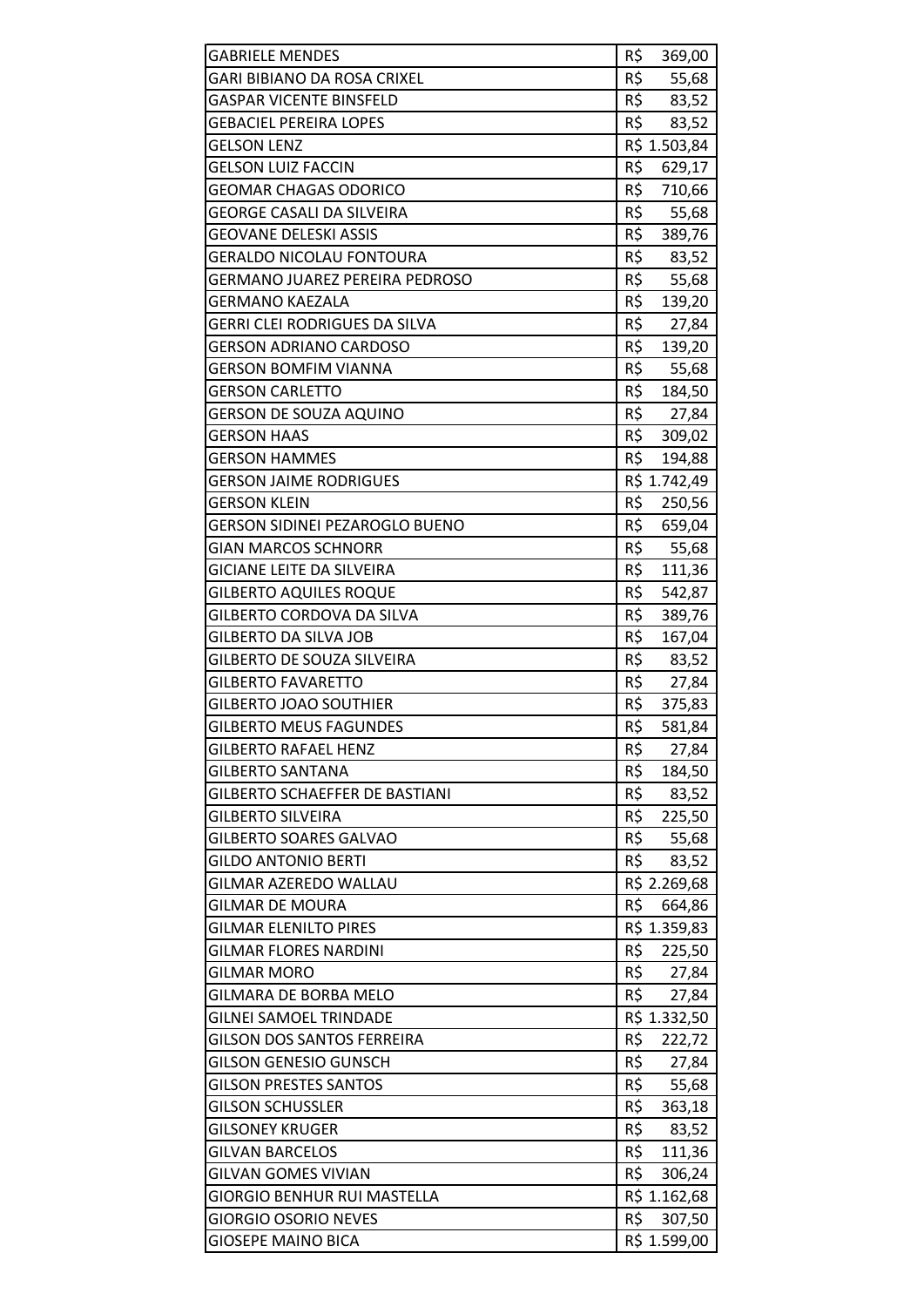| <b>GIOVANI ALBERTO BACIN</b>       | R\$ 1.000,70  |
|------------------------------------|---------------|
| GIOVANI DA SILVA FORNARI           | R\$<br>863,04 |
| GIOVANI MARTINS DE SOUZA           | R\$ 2.018,35  |
| GIOVANI PEDROSO DA SILVA           | R\$ 1.061,70  |
| GIOVANI TRICAI                     | R\$ 3.075,00  |
| <b>GIOVANNI SANT ANNA BRUM</b>     | R\$ 1.250,76  |
| <b>GISELDA STEFANHAK</b>           | R\$<br>55,68  |
| GIVANILDO JOSE DOS ANJOS           | R\$<br>501,12 |
| <b>GLADES MARIA LEAL PERUFO</b>    | R\$<br>799,50 |
| GLADIMIR ROGERIO AGUIAR DA SILVA   | R\$<br>184,50 |
| <b>GLAUCIA BITTENCOURT TRISTAO</b> | R\$ 922,46    |
| <b>GLEISON BURATTI</b>             | R\$<br>55,68  |
| <b>GLENIO LUIZ MOMBACH</b>         | R\$ 1.968,00  |
| <b>GLENIO VICENTE VARASCHINI</b>   | R\$<br>27,84  |
| <b>GRACIANE ZANON</b>              | R\$ 556,80    |
| <b>GRACIELE DAIANA FUNCK</b>       | R\$<br>375,83 |
| <b>GREICE LANIUS SAUERESSIG</b>    | R\$<br>396,84 |
| GREIKA CHAVES HOFFMANN             | R\$<br>184,50 |
| <b>GUACIRA LOPES TEIXEIRA DIAS</b> | R\$<br>375,83 |
| GUIDO AGOSTINHO BERSCH             | R\$<br>307,50 |
| GUILHERME ALEXANDRE BATISTA WOBETO | R\$<br>696,00 |
| GUILHERME DA SILVA GUTLER          | R\$ 3.259,50  |
| GUILHERME FREIBERGER               | R\$<br>27,84  |
| <b>GUILHERME IGNACIO CABELLO</b>   | R\$<br>27,84  |
| <b>GUILHERME MAHR</b>              | R\$<br>212,34 |
| <b>GUILHERME PAIVA GOMES</b>       | R\$ 1.928,52  |
| <b>GUSTAVO DA SILVA</b>            | R\$ 1.537,50  |
| <b>GUSTAVO GRAMS TEIXEIRA</b>      | R\$<br>111,36 |
| <b>GUSTAVO LOURO MADEIRA</b>       | R\$<br>27,84  |
| <b>GUSTAVO MACHADO OTTO</b>        | R\$<br>139,20 |
| GUSTAVO RADA PRADELLA              | R\$<br>670,68 |
| <b>GUSTAVO RUCKS</b>               | R\$<br>55,68  |
| <b>GUSTAVO ZANIOL MARSILIO</b>     | R\$<br>83,52  |
| HELEMILTON SILVEIRA MACHADO        | R\$<br>83,52  |
| <b>HELENO ZANDONAI</b>             | R\$<br>375,83 |
| HELERSON MELGAREJO MACIEL          | R\$ 1.879,13  |
| HELIO ALCANTARA MAGALHAES ALVAREZ  | R\$<br>478,84 |
| <b>HELIO BETIM DOS SANTOS</b>      | R\$ 2.214,00  |
| <b>HELIO DELLAZARI JUNIOR</b>      | R\$<br>240,18 |
| <b>HELLEN RODRIGUES ROCHA</b>      | R\$<br>83,52  |
| <b>HENRIQUE ANTUNES WEDIG</b>      | R\$<br>584,64 |
| HENRIQUE LAUTENSCHLAGER            | R\$<br>27,84  |
| <b>HENRIQUE MARTINS PORTO</b>      | R\$<br>307,50 |
| <b>HENRIQUE WORM</b>               | R\$<br>55,68  |
| <b>HERBI DINEI KLEIN</b>           | R\$ 2.214,00  |
| <b>HERMES JOSE BATISTELLA</b>      | R\$<br>361,92 |
| HILSON ORESTES PETER JUNIOR        | R\$<br>417,60 |
| <b>HILTON ALVES KUNZLER</b>        | R\$<br>55,68  |
| HUDINI CHIARAMONTE MACIEL          | R\$<br>334,08 |
| <b>HUGO ADRIANO OGLIARI</b>        | R\$<br>55,68  |
| <b>HUMBERTO AGUILAR ALENDE</b>     | R\$<br>526,16 |
| HUMBERTO MACHADO MONTEIRO          | R\$<br>55,68  |
| IGNACIO JOSE DE ARAUJO MAHFUZ      | R\$<br>212,34 |
| <b>IGOR BUENO BOBEK</b>            | R\$<br>640,32 |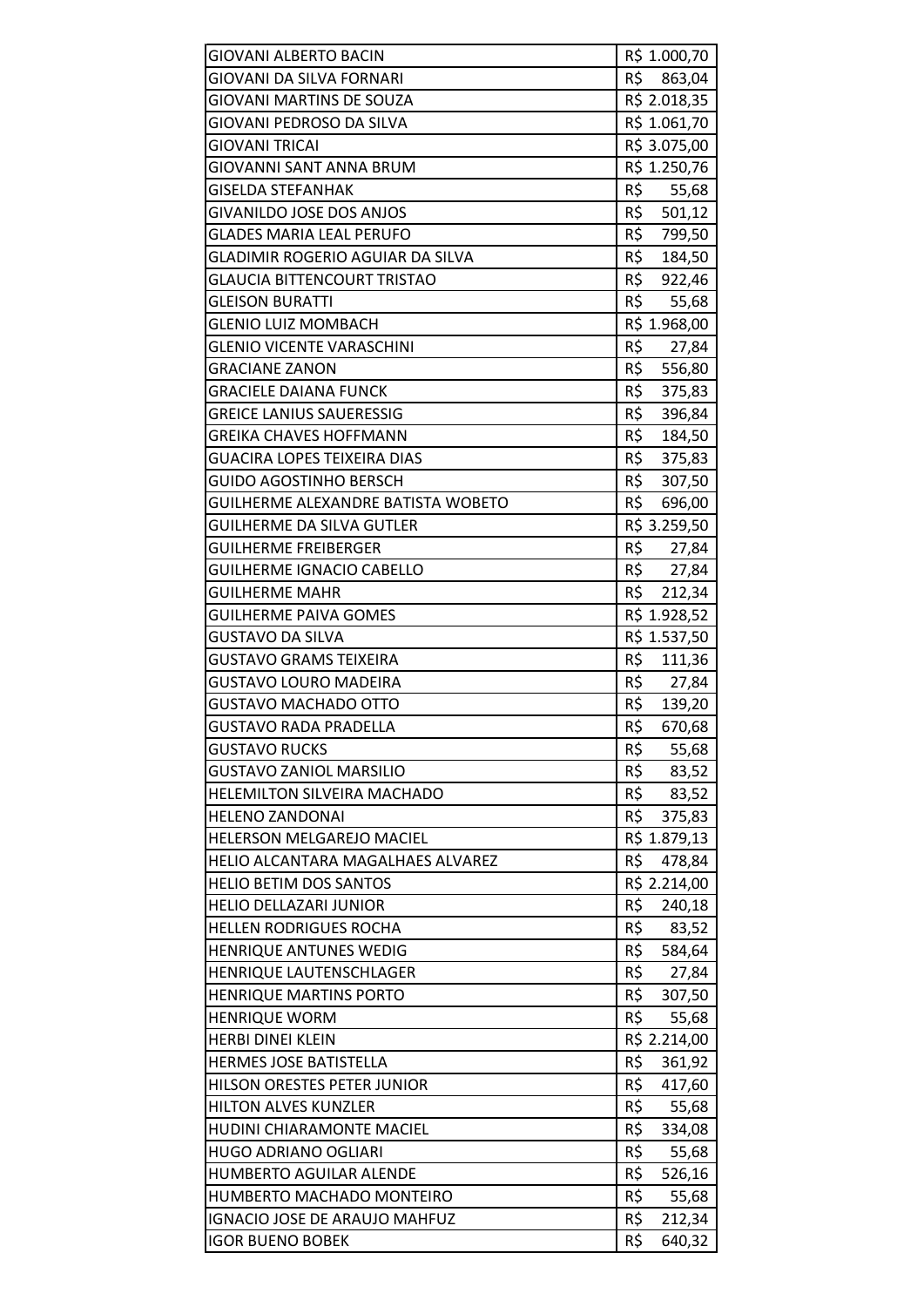| <b>IGOR CARRARO</b>                    | R\$<br>111,36 |
|----------------------------------------|---------------|
| <b>IGOR MODERNEL PIO</b>               | R\$<br>167,04 |
| <b>IGOR SANTOS ELIAS</b>               | R\$ 1.002,24  |
| <b>IGOR VANDRE REZNER</b>              | R\$<br>676,49 |
| <b>IGOR XAVIER DE FIGUEIREDO</b>       | R\$ 1.777,68  |
| ILDA ELISANGELA SOUZA GRASS            | R\$<br>612,48 |
| ILMOR CONCEICAO DORR                   | R\$<br>55,68  |
| <b>ILSON ANGONESE</b>                  | R\$ 278,40    |
| <b>INES CLEZAR MATTOS</b>              | R\$<br>307,50 |
| <b>INRI MORALES BENEDETTI</b>          | R\$ 1.496,76  |
| <b>IRENO LOUREIRO DORNELLES NETO</b>   | R\$<br>222,72 |
| <b>IRINEU LUIZ DRESCH</b>              | R\$<br>83,52  |
| <b>ISABEL CRISTINA DA CRUZ DRESCH</b>  | R\$<br>295,86 |
| <b>ISABEL MAYER SILVA DA CUNHA</b>     | R\$<br>55,68  |
| <b>ISADORA MEDEIROS LAGUNA</b>         | R\$<br>225,50 |
| <b>ISMAEL KAHL</b>                     | R\$ 526,16    |
| <b>ISMAEL LAUX GHISIO</b>              | R\$ 1.212,54  |
| <b>ISRAEL BAUM COELHO</b>              | R\$<br>556,80 |
| <b>ISRAEL DIEGO PINTO MARTINS</b>      | R\$<br>361,92 |
| <b>ITACIR NERI DOS SANTOS</b>          | R\$<br>184,50 |
| <b>ITAMAR FORATI NUNES</b>             | R\$ 27,84     |
| <b>IURI SANT ANA PACICO</b>            | R\$<br>194,88 |
| <b>IVAN BAU</b>                        | R\$<br>375,83 |
| <b>IVAN CARLOS PALUDO</b>              | R\$<br>55,68  |
| <b>IVAN SILVA DE AGUIAR</b>            | R\$<br>27,84  |
| <b>IVAN SILVA DE OLIVEIRA</b>          | R\$<br>612,48 |
| <b>IVANA TOSCANI CAVALHEIRO</b>        | R\$<br>375,83 |
| <b>IVANDO STEIN</b>                    | R\$<br>184,50 |
| <b>IVANIO VARGAS DA ROSA</b>           | R\$<br>27,84  |
| <b>IVANIR MEDEIRO DE AVILA</b>         | R\$<br>55,68  |
| <b>IVANOR ADELAR PETTER</b>            | R\$<br>445,44 |
| <b>IVAR ANTONIO TRICHES</b>            | R\$<br>184,50 |
| <b>IVELIZE BABICZ</b>                  | R\$<br>194,88 |
| <b>IVO MARIO NALIN</b>                 | R\$ 1.760,21  |
| <b>IVO RICARDO PITZER RASIA</b>        | R\$<br>55,68  |
| <b>IZABEL TEREZINHA BARASUOL BERTI</b> | R\$<br>27,84  |
| IZETE APARECIDA CAETANO BARROZO        | R\$<br>55,68  |
| JACENIR DOS SANTOS BARBOZA             | R\$<br>27,84  |
| JACINTO RODRIGUES DE SOUZA             | R\$<br>167,04 |
| JACKSON ANDREI FLORES MACHADO          | R\$<br>111,36 |
| <b>JACKSON DE SOUZA</b>                | R\$<br>27,84  |
| JACKSON SAINT PIERRE DULL RITTER       | R\$<br>375,83 |
| <b>JACO WILLE STAUDT</b>               | R\$<br>139,20 |
| JACQUELINE DOS SANTOS RIEGEL           | R\$ 1.660,50  |
| <b>JACSON HAUSCHILD</b>                | R\$<br>553,50 |
| JADER MAYER DA SILVA                   | R\$ 1.291,50  |
| <b>JADIR AURI RHODEN</b>               | R\$<br>725,10 |
| JAIME DOS SANTOS GONCALVES             | R\$ 1.688,34  |
| JAIME LUIZ BERSCH                      | R\$<br>27,84  |
| JAIR ALFREDO ANTONIO CARVALHO          | R\$ 1.335,54  |
| <b>JAIR ANTONIO DRESCHER</b>           | R\$ 2.214,00  |
| <b>JAIR CORSETTI MACHADO</b>           | R\$<br>139,20 |
| JAIR DE CONTO                          | R\$<br>253,34 |
| JAIR DE OLIVEIRA SANTOS                | R\$<br>27,84  |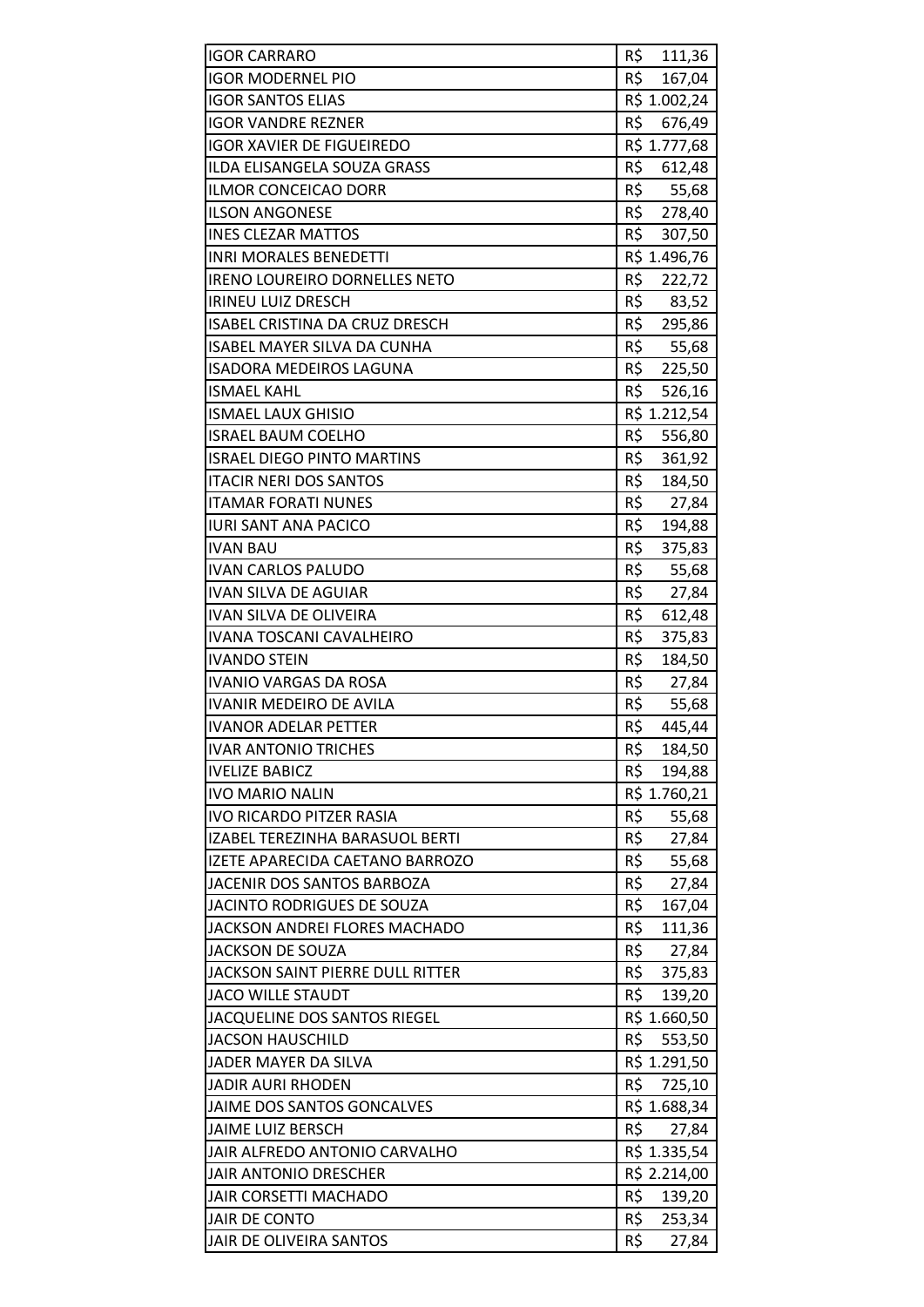| <b>JAIR GHISOLFI</b>               | R\$ 27,84     |
|------------------------------------|---------------|
| <b>JAIR JABLONSKI</b>              | R\$ 2.214,00  |
| <b>JAIR JOAO MADERS</b>            | R\$ 1.230,00  |
| <b>JAIR NUNES</b>                  | R\$<br>233,85 |
| JAIR PEDRO DE AGUIAR               | R\$ 1.660,50  |
| JAIRO ALCI DE GOES FERREIRA        | R\$ 1.783,50  |
| <b>JAIRO DOTTO DA SILVA</b>        | R\$ 1.394,99  |
| JAIRO QUADROS VALENTI JUNIOR       | R\$<br>240,18 |
| JAISSON JUNQUEIRA DA ROSA          | R\$<br>83,52  |
| <b>JAKSON LUDVIG</b>               | R\$ 27,84     |
| <b>JANAINA DINIZ FERNANDES</b>     | R\$<br>184,50 |
| JANE ELISABET BAUNGARTNER          | R\$<br>225,50 |
| JANEFFER ROLOFF KLUG               | R\$<br>526,16 |
| JANETE DA ROSA SIQUEIRA            | R\$<br>55,68  |
| <b>JANETE SATIQ MARTINS</b>        | R\$ 1.599,00  |
| <b>JANICE DAUNIS GUSMAO</b>        | R\$           |
| <b>JANICE NUNES TUPARAY</b>        | 27,84<br>R\$  |
|                                    | 916,67        |
| <b>JAQUELINE CASTRO BORGES</b>     | R\$<br>612,48 |
| <b>JAQUES ALEX TANSCHEIT</b>       | R\$<br>83,52  |
| JAQUES DE LIMA OLIVEIRA            | R\$<br>612,48 |
| JARBAS RODRIGO SILVEIRA GOMES      | R\$<br>184,50 |
| <b>JARDEL LUCIANO FUHR</b>         | R\$<br>139,20 |
| JARDEL PIZZUTI GRIEBELER           | R\$<br>83,52  |
| JARGER DA ROSA SILVA               | R\$<br>212,34 |
| <b>JAURO ROSA DO NASCIMENTO</b>    | R\$<br>139,20 |
| JAYME SIDNEY LEMOS JUNIOR          | R\$<br>194,88 |
| JEAN CARLO FERREIRA COLOMBO        | R\$<br>83,52  |
| JEAN CARLO FLORES BORDIN           | R\$<br>111,36 |
| <b>JEAN CARLOS CORREA CARNEIRO</b> | R\$<br>27,84  |
| <b>JEAN CARLOS MACHADO</b>         | R\$<br>83,52  |
| JEAN DELANJE NUNES LEAO            | R\$ 3.813,00  |
| JEAN MARCELO LEIVAS SELVEIRA       | R\$<br>580,83 |
| JEDER PINHEIRO GLORIA              | R\$<br>55,68  |
| <b>JEFERSON BIANCHIM</b>           | R\$<br>167,04 |
| JEFERSON BRUCKCHEN SCHONARDIE      | R\$<br>895,16 |
| JEFERSON CONTREIRA FAGUNDES        | R\$<br>55,68  |
| JEFERSON DA VEIGA DE OLIVEIRA      | R\$<br>738,00 |
| JEFERSON DELGADO DA SILVA          | R\$<br>640,32 |
| JEFERSON ELIAS KASPER              | R\$ 1.559,52  |
| JEFERSON LUIS ENGEL                | R\$<br>588,17 |
| JEFERSON MENEZES PALACIOS          | R\$ 2.644,50  |
| <b>JEFERSON SCHEIBLER</b>          | R\$ 1.052,31  |
| JEFFERSON DALANHOL                 | R\$<br>139,20 |
| JEISON DA ROCHA BATISTA            | R\$<br>27,84  |
| JERONIMO LOURENCO DIAS             | R\$<br>27,84  |
| <b>JERRI ANTONIO TATSCH</b>        | R\$<br>785,83 |
| JERRI AURI ASSUMPCAO DA SILVA      | R\$<br>55,68  |
| <b>JERSON BARBOZA VINHAS</b>       | R\$<br>407,22 |
| <b>JESSICA CAMARGO</b>             | R\$<br>55,68  |
| <b>JESUM CARLOS CARVALHO</b>       | R\$<br>531,74 |
| JOAILSON NASCIMENTO DA SILVA       | R\$<br>184,50 |
|                                    |               |
| JOANA AVILA PEREIRA                | R\$<br>27,84  |
| <b>JOANEI ANTONELLI</b>            | R\$<br>111,36 |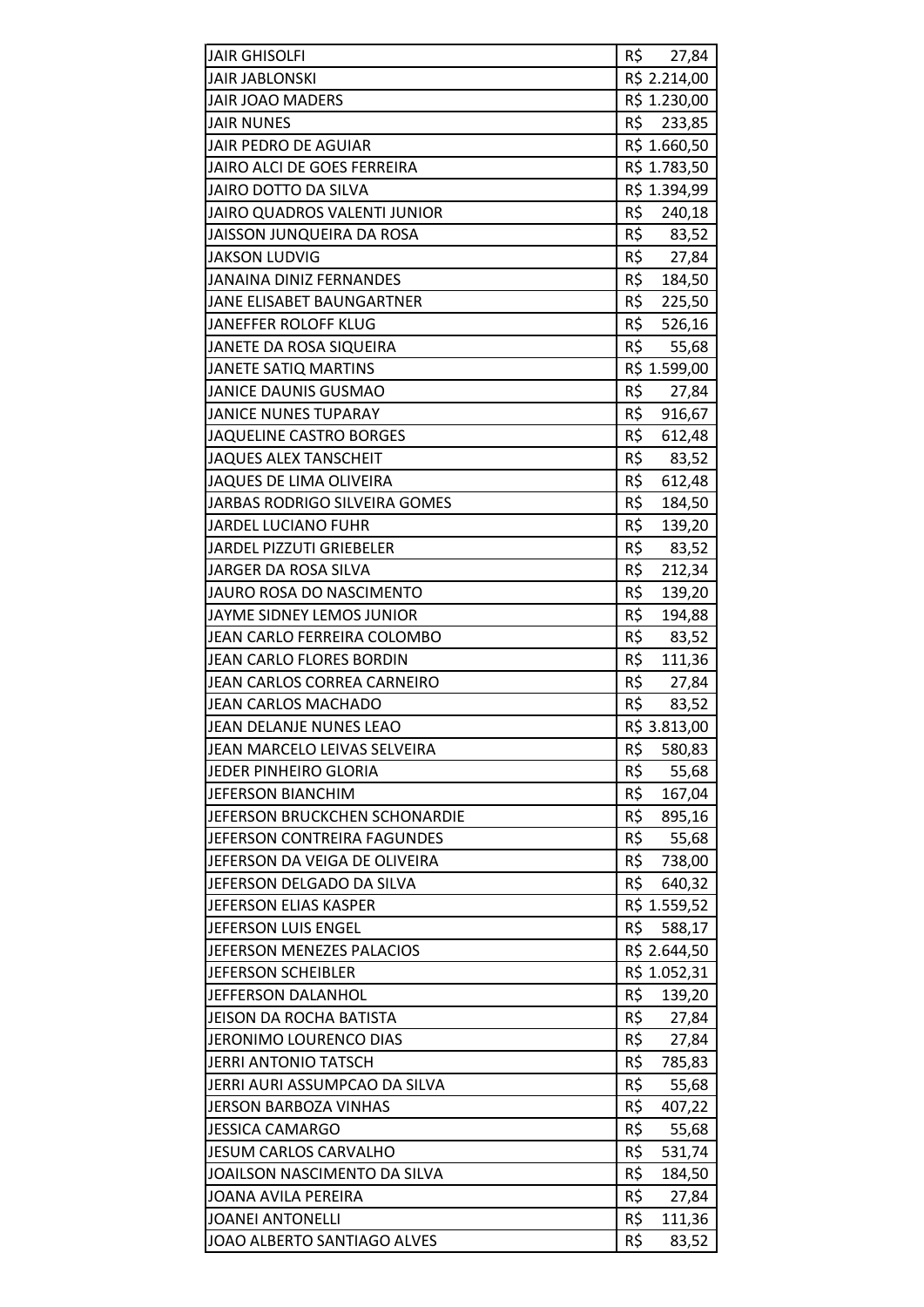| JOAO ALFREDO SOARES DA SILVA      | R\$ 55,68     |
|-----------------------------------|---------------|
| JOAO ANTONIO STEFFEN              | R\$ 1.291,50  |
| <b>JOAO BALBINO DIAS FILHO</b>    | R\$<br>492,00 |
| JOAO BATISTA CORIM DA ROSA        | R\$ 1.041,19  |
| JOAO BATISTA DE ALMEIDA           | R\$<br>835,20 |
| JOAO BATISTA FAGUNDES DE CARVALHO | R\$ 55,68     |
| JOAO BATISTA OLIVEIRA FILHO       | R\$<br>55,68  |
| JOAO BATISTA PAILLO MACHADO       | R\$<br>306,24 |
| <b>JOAO BATISTA PEREIRA</b>       | R\$<br>278,40 |
| JOAO BATISTA SOLIGO SOARES        | R\$<br>615,00 |
| JOAO CARLOS DE MATTOS             | R\$ 281,18    |
| <b>JOAO CARLOS FLORES</b>         | R\$<br>184,50 |
| JOAO CARLOS KONRAD JARDIM         | R\$ 2.644,50  |
| JOAO CARLOS MELO NORONHA          | R\$<br>922,50 |
| <b>JOAO CARLOS RODRIGUES</b>      | R\$<br>55,68  |
| <b>JOAO CARLOS SCHMITZ</b>        | R\$ 1.107,00  |
| JOAO CLARO BATISTA DA SILVA       | R\$<br>323,70 |
| JOAO FABIO DE PARIS               | R\$<br>501,12 |
| JOAO FELICIANO NARVAS MARQUES     | R\$<br>27,84  |
| JOAO FRANCISCO DE PAULA           | R\$ 55,68     |
| JOAO GILMAR PANTA FONTOURA        | R\$ 55,68     |
| JOAO GUSTAVO DA SILVA             | R\$<br>553,50 |
| JOAO LUCAS CAMARGO                | R\$<br>307,50 |
| JOAO LUIS DOS SANTOS MEDEIROS     | R\$<br>83,52  |
| JOAO LUIS MOURA DA SILVA          | R\$<br>901,99 |
| <b>JOAO LUIS SCHMAEDECKE</b>      | R\$ 1.988,49  |
| JOAO PAULO COSTA SILVA            | R\$<br>27,84  |
| JOAO PEDRO MONTEIRO               | R\$<br>826,82 |
| <b>JOAO ROGERIO OLIVEIRA</b>      | R\$<br>445,44 |
| JOAO TELMO SILVA CAMPOS           | R\$<br>167,04 |
| JOAO VIANEI POSSER DESCOVI        | R\$<br>417,60 |
| JOAREZ ADEMIR VIVIAN              | R\$<br>410,00 |
| <b>JOCELI FLORES NARDINI</b>      | R\$<br>375,83 |
| <b>JOCELI GONCALVES GUTERRES</b>  | R\$<br>55,68  |
| <b>JOCELITO MEDEIROS</b>          | R\$<br>225,50 |
| JOCIVAL DE MORAES MACHADO         | R\$ 2.214,00  |
| <b>JOEL CASARIL</b>               | R\$<br>27,84  |
| <b>JOEL JUNG BONFIM</b>           | R\$<br>111,36 |
| JOEL LISSARRAGA DE FREITAS        | R\$<br>27,84  |
| <b>JOEL MONTEIRO</b>              | R\$<br>751,66 |
| <b>JOELSON PESCADOR</b>           | R\$<br>184,50 |
| JOENY DA ROSA BATISTA             | R\$<br>83,52  |
| <b>JOICE DA SILVA BORGES</b>      | R\$<br>526,16 |
| <b>JOLAIR ADAO AMARAL</b>         | R\$<br>668,16 |
| <b>JONAS GUIMARAES NUNES</b>      | R\$<br>55,68  |
| <b>JONAS PADOIN CHIELLE</b>       | R\$<br>27,84  |
| JONATAN DE GODOY DA SILVEIRA      | R\$<br>361,92 |
| <b>JONATAN JOSUE ANTON</b>        | R\$<br>375,83 |
| JONATAS MECALA MACHADO            | R\$<br>723,84 |
| JONATHAN CARLOS DOS SANTOS        | R\$<br>111,36 |
| JONATHAN DA ROSA PITA             | R\$<br>27,84  |
| JONATHAN DA SILVA BROSE           | R\$<br>27,84  |
| <b>JONATHAN PERES ABREU</b>       | R\$<br>55,68  |
| JONE DAMACENO FARIA CORREA        | R\$<br>27,84  |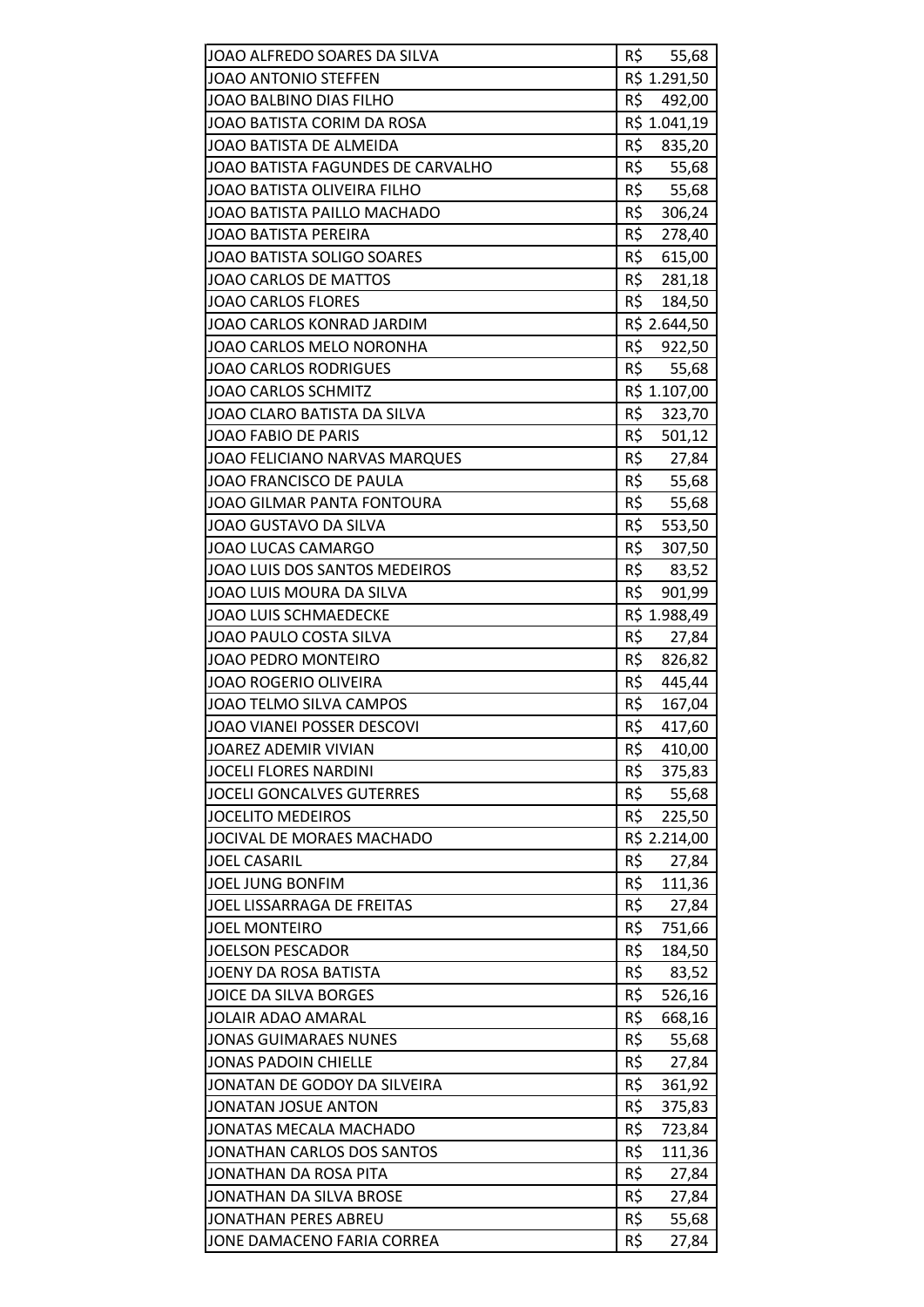| <b>JONY BONADIMAN</b>                | R\$<br>167,04 |
|--------------------------------------|---------------|
| <b>JORCELI ARAUJO NOLASCO</b>        | R\$<br>306,24 |
| JORDANA DA SILVA CASTRO BIASIBETTI   | R\$ 2.214,00  |
| JORGE ANTONIO CORREA DE CASTRO       | R\$<br>27,84  |
| JORGE DILAMAR GOULART RODRIGUES      | R\$ 83,52     |
| <b>JORGE GERALDO MARTINI</b>         | R\$ 1.002,24  |
| <b>JORGE HENRIQUE MOURA RIGO</b>     | R\$<br>83,52  |
| <b>JORGE KOTLEWSKI</b>               | R\$<br>278,40 |
| JORGE LUIS BARBOSA MOLINA            | R\$<br>27,84  |
| <b>JORGE LUIS DEXHEIMER</b>          | R\$<br>357,36 |
| JORGE LUIS SILVA DA SILVA            | R\$<br>27,84  |
| JORGE LUIZ COSTA MELO                | R\$<br>164,83 |
| <b>JORGE LUIZ KLUMB BORN</b>         | R\$<br>859,74 |
| <b>JORGE LUIZ PORTELLA</b>           | R\$<br>222,72 |
| <b>JORGE LUIZ REGINATO</b>           | R\$ 27,84     |
| <b>JORGE LUIZ STEFFEN</b>            | R\$ 55,68     |
| JORGE ODIMAR ZANDONAI DA COSTA       | R\$<br>27,84  |
| <b>JORGE VALMOR BENCKE</b>           | R\$ 1.298,33  |
| <b>JORGE VEIMAR NUNES</b>            | R\$<br>250,56 |
| <b>JORGE ZYMBAL</b>                  | R\$ 83,52     |
| <b>JOSANA DE CANDIDO</b>             | R\$<br>27,84  |
| <b>JOSCELINO JOSE MIKULSKI</b>       | R\$<br>55,68  |
| JOSE AIRTON DOS SANTOS               | R\$ 2.521,50  |
| JOSE ALDOIR DA LUZ COSTA             | R\$<br>486,18 |
| JOSE ANTONIO CAETANO GARCIA          | R\$<br>659,04 |
| <b>JOSE ANTONIO DAMBROS</b>          | R\$<br>806,33 |
| JOSE ANTONIO MARIN DE OLIVEIRA       | R\$ 1.032,84  |
| JOSE ANTONIO SILVA CAMUNA            | R\$<br>27,84  |
| JOSE ARMINDO CORVALAO                | R\$<br>225,50 |
| JOSE AUGUSTO DA SILVA VIEIRA         | R\$<br>526,16 |
| <b>JOSE AUGUSTO STEFINI</b>          | R\$<br>225,50 |
| JOSE CARLOS BASSAN BRAGA             | R\$ 2.214,00  |
| JOSE CARLOS BORGES DE AZEVEDO        | R\$<br>27,84  |
| <b>JOSE CERINEU BERGOLI</b>          | R\$<br>375,83 |
| JOSE CLAUDIO DE ARAUJO COVALESKY     | R\$<br>581,34 |
| JOSE CLEITON LEMOS DE ABREU          | R\$ 1.831,80  |
| JOSE CRISTIANO SANTOS DE PAULA       | R\$<br>577,04 |
| <b>JOSE DA CAMPO</b>                 | R\$<br>807,36 |
| <b>JOSE EDISON BENTO LEITE</b>       | R\$<br>184,50 |
| <b>JOSE EDUARDO MARMITT</b>          | R\$<br>27,84  |
| <b>JOSE FERNANDO FERRARI</b>         | R\$<br>225,50 |
| JOSE FRANCISCO DE SOUZA              | R\$ 1.107,00  |
| <b>JOSE FRANCISCO SOUZA BUT</b>      | R\$<br>184,50 |
| JOSE GUILHERME RODRIGUES DOYLE       | R\$<br>553,50 |
| <b>JOSE HENRIQUE FRANCO DA CRUZ</b>  | R\$ 1.107,00  |
| JOSE HENRIQUE MARINHO DA SILVA       | R\$ 1.107,00  |
| <b>JOSE HORACIO PEREIRA FERREIRA</b> | R\$<br>55,68  |
| <b>JOSE IVAN DORNELLES MULER</b>     | R\$<br>27,84  |
| JOSE IZAIR DA SILVA                  | R\$<br>225,50 |
| <b>JOSE JOAREZ REQUE</b>             | R\$ 1.189,26  |
| JOSE LUIS GOMES LISBOA               | R\$ 1.712,15  |
| <b>JOSE LUIS VIEIRA PIETRO</b>       | R\$<br>27,84  |
| JOSE LUIZ DE LIMA VIANNA             | R\$<br>703,08 |
| JOSE MARCELO ANTIQUEIRA DE LEMOS     | R\$<br>184,50 |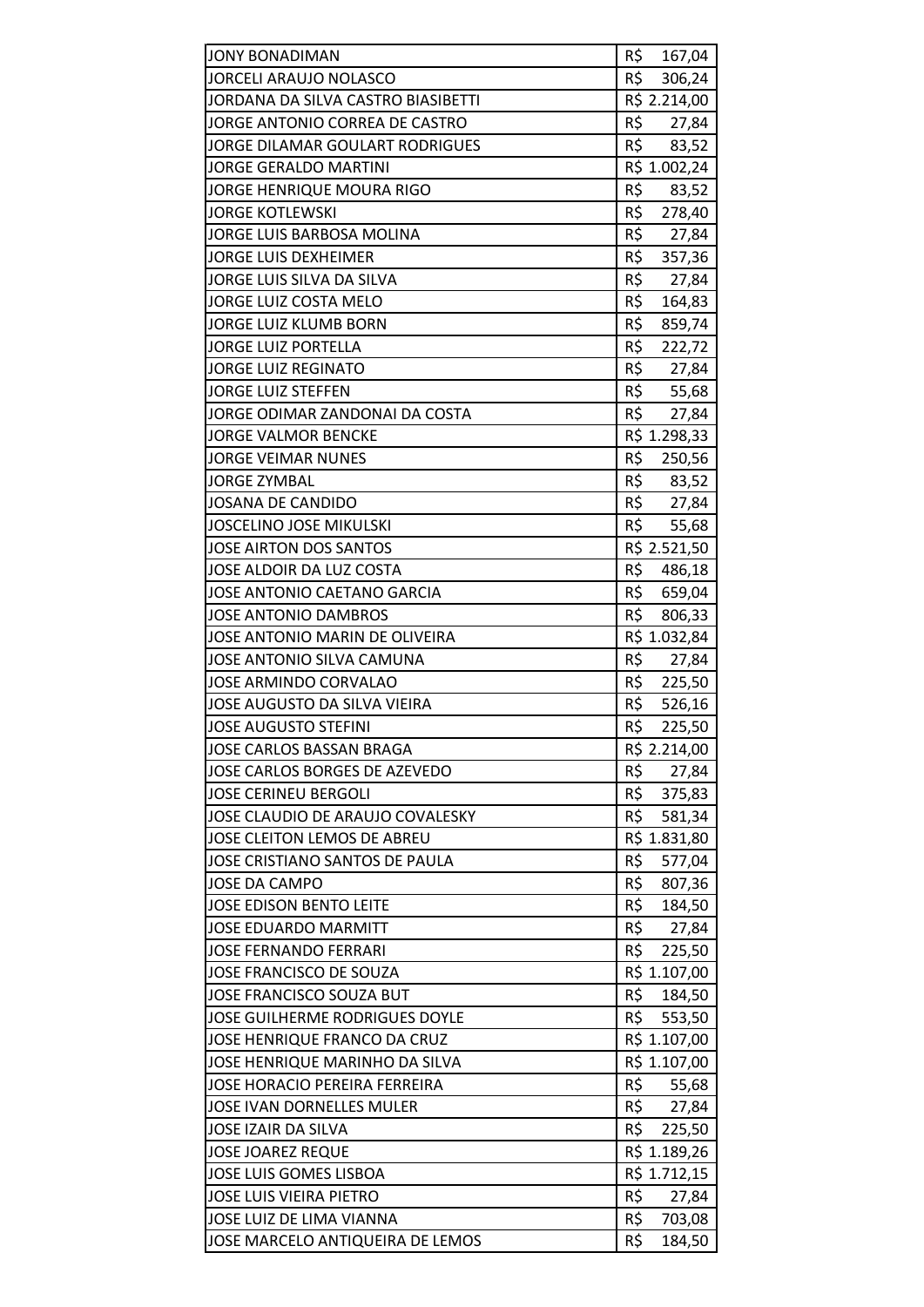| JOSE MARCELO DA SILVA                | R\$<br>139,20 |
|--------------------------------------|---------------|
| JOSE MARIO FERREIRA SANTANA JUNIOR   | R\$<br>363,18 |
| <b>JOSE OLIMPIO PEREIRA MOURA</b>    | R\$<br>450,99 |
| JOSE ONEIDE DA SILVA ANTUNES         | R\$<br>167,04 |
| <b>JOSE ORTIZ MARQUES CARDOSO</b>    | R\$ 1.089,54  |
| <b>JOSE PAULO BORBA</b>              | R\$<br>150,84 |
| JOSE PAULO DE AVILA FERREIRA         | R\$<br>363,18 |
| <b>JOSE PAULO METTLER</b>            | R\$<br>306,24 |
| <b>JOSE PAULO NUNES</b>              | R\$<br>27,84  |
| <b>JOSE PLINIO PACHECO MENDES</b>    | R\$<br>55,68  |
| <b>JOSE RAUL BRAZ</b>                | R\$ 518,58    |
| <b>JOSE RENATO ANTUNES NUNES</b>     | R\$<br>83,52  |
| JOSE RICARDO RODRIGUES DA SILVA      | R\$<br>445,44 |
| <b>JOSE ROBERTO MARTINS</b>          | R\$<br>184,50 |
| <b>JOSE ROGERIO LEITE AGUIRRE</b>    | R\$ 55,68     |
| JOSE TADEU DOS SANTOS ESPINDOLA      | R\$<br>27,84  |
| JOSE VALDIR MACHADO DOS SANTOS       | R\$<br>391,02 |
| <b>JOSE VICENTE SPINELLI PINTO</b>   | R\$ 2.537,70  |
| <b>JOSEANE PARIZZI MAFIOLETI</b>     | R\$<br>27,84  |
| <b>JOSELAINE BORGES DE MATTOS</b>    | R\$<br>27,84  |
| <b>JOSEMARA MARIA DOS SANTOS</b>     | R\$<br>27,84  |
| <b>JOZIANO LUIZ DA CRUZ</b>          | R\$<br>139,20 |
| JUAREZ BENTO DA ROSA                 | R\$<br>27,84  |
| <b>JUAREZ CESCA MARCHIORO</b>        | R\$<br>27,84  |
| JUAREZ OLAVO FAGUNDES DA ROSA        | R\$<br>83,52  |
| <b>JUAREZ PEREIRA FRANCILIO</b>      | R\$ 3.813,00  |
| <b>JUAREZ RASQUINHA</b>              | R\$<br>553,50 |
| <b>JUCELITO MISSIO</b>               | R\$<br>27,84  |
| <b>JUCIMAR PANCOT</b>                | R\$<br>306,24 |
| <b>JUELMIR NUNES SARAIVA</b>         | R\$<br>139,20 |
| <b>JULIA MARIA PULZ</b>              | R\$ 3.505,50  |
| JULIANA ANTUNES DE FREITAS           | R\$<br>27,84  |
| <b>JULIANA FELIPIN</b>               | R\$<br>27,84  |
| JULIANA MACHADO GASPAROTTO           | R\$<br>212,34 |
| <b>JULIANA MESQUITA INACIO</b>       | R\$<br>27,84  |
| <b>JULIANA SAMMARIO LELLING</b>      | R\$<br>184,50 |
| <b>JULIANI DOS SANTOS KRUG</b>       | R\$<br>375,83 |
| JULIANO BEPPLER DA SILVA             | R\$<br>369,00 |
| JULIANO CEZAR SIQUEIRA DO NASCIMENTO | R\$<br>641,58 |
| <b>JULIANO DE AZEVEDO BORGES</b>     | R\$<br>765,84 |
| JULIANO DE SOUZA LAGUNA              | R\$<br>212,34 |
| <b>JULIANO DELESKI NAIBERT</b>       | R\$<br>27,84  |
| <b>JULIANO DERTZBACHER</b>           | R\$<br>922,46 |
| <b>JULIANO DOS SANTOS TORRES</b>     | R\$<br>278,40 |
| <b>JULIANO GOULART</b>               | R\$<br>55,68  |
| <b>JULIANO MAFRA LEDUR</b>           | R\$<br>307,50 |
| <b>JULIANO MOREIRA DOS SANTOS</b>    | R\$ 2.672,34  |
| <b>JULIANO PEGORINI BRAZ</b>         | R\$ 2.214,00  |
| <b>JULIANO RAUBER</b>                | R\$<br>27,84  |
| <b>JULIANO ZAMPIERI DOS SANTOS</b>   | R\$<br>787,86 |
| JULIO CESAR DO ESPIRITO SANTO ROCHA  | R\$ 1.716,18  |
| <b>JULIO CESAR DOS S LEANDRO</b>     | R\$ 1.291,50  |
| <b>JULIO CESAR TAVARES RIBEIRO</b>   | R\$<br>55,68  |
| <b>JULIO CEZAR XAVIER</b>            | R\$<br>184,50 |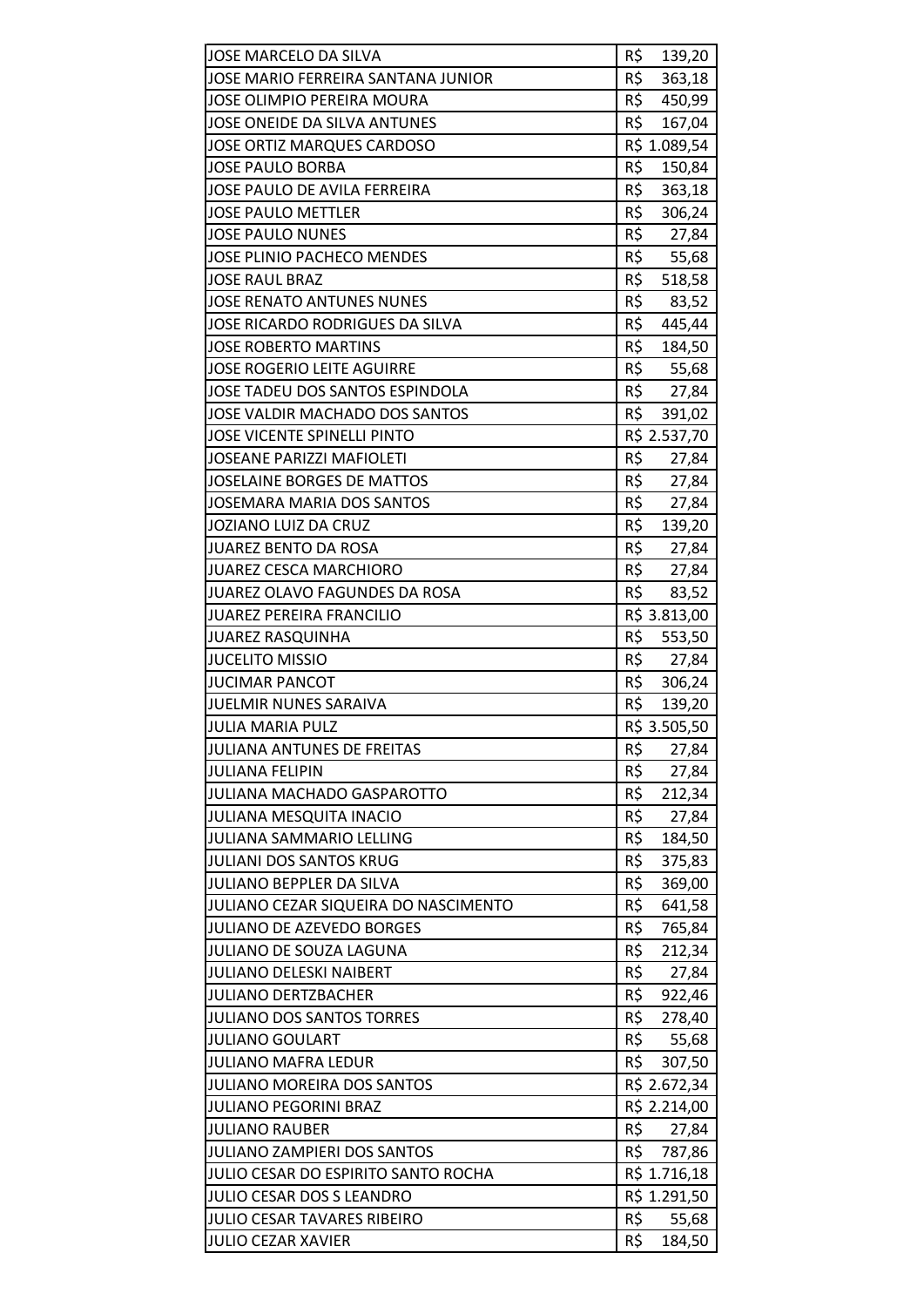| JUNIOR CESAR DA SILVA                                    | R\$<br>612,48                 |
|----------------------------------------------------------|-------------------------------|
| JUNIOR CEZAR CONTER VENTURA                              | R\$<br>111,36                 |
| <b>JUREMAR BAIRROS MACHADO</b>                           | R\$<br>27,84                  |
| <b>KAREN ELISABETE STEIN</b>                             | R\$<br>27,84                  |
| KAREN TATIANE PORFIRIO DOS SANTOS                        | R\$<br>27,84                  |
| <b>KARINE BORGES SANTOS</b>                              | R\$<br>431,51                 |
| KARINE KOCHHANN RHODEN                                   | R\$<br>581,84                 |
| KARLA FRANCO MUNHOZ                                      | R\$<br>27,84                  |
| KARLA LEAL COZZA                                         | R\$<br>178,68                 |
| KATIA DANIELLE LIESENFELD                                | R\$<br>403,67                 |
| KELI SILVEIRA DA SILVA                                   | R\$<br>225,50                 |
| KELLEN CASTRO VIANA                                      | R\$<br>55,68                  |
| <b>KELLI CAROLINE MATTES</b>                             | R\$<br>55,68                  |
| KELLY DE LIMA OLIVEIRA                                   | R\$<br>55,68                  |
| <b>KELVIN ROBALLO COLLEONI</b>                           | R\$<br>375,83                 |
| <b>KEONE CASTANHO DAGANI</b>                             | R\$<br>55,68                  |
| KIULA DABULL PEDROSO                                     | R\$<br>717,50                 |
| <b>KURT NERI STRACK</b>                                  | R\$<br>27,84                  |
| LAERCIO HENRIQUE SCHUH                                   | R\$<br>55,68                  |
| LAIR VICENTE KLEIN                                       | R\$<br>307,50                 |
| <b>LAIRTON SILVESTRINI</b>                               | R\$<br>111,36                 |
| <b>LARA DAUBER</b>                                       | R\$<br>250,56                 |
| <b>LASARO GELINGER</b>                                   | R\$<br>83,52                  |
| LAURA MARCUZZO PEREIRA                                   | R\$<br>27,84                  |
| LAURA PEREIRA GARCIA                                     | R\$<br>584,64                 |
| LAURA ROSALINE LIMA VIEIRA                               | R\$<br>27,84                  |
| <b>LAUREN LINK NILSON</b>                                | R\$<br>375,83                 |
| LAURI VALENTIN BARON                                     | R\$<br>984,00                 |
| LAURITA DOS SANTOS TEIXEIRA VOLKWEIS                     | R\$<br>27,84                  |
| LAURO ANTONIO GAIESKI                                    | R\$ 1.438,03                  |
|                                                          |                               |
| LAURO ANTONIO SEVERO VITORIA                             | R\$<br>83,52                  |
| <b>LAURO DE FREITAS FLORES</b>                           | R\$ 2.214,00                  |
| <b>LAURO JOSE GENNARI</b>                                | R\$<br>225,50                 |
| LAZARO NEUMANN DE OLIVEIRA                               | R\$<br>194,88                 |
| LEA PATRICIA PINHEIRO BASEI                              | R\$<br>364,70                 |
| LEANDRO ANDRE DE BARROS                                  | R\$<br>55,68                  |
| LEANDRO ARAGON CALDEIRA                                  | R\$ 1.660,50                  |
| LEANDRO AUGUSTO DA SILVA                                 | R\$<br>222,72                 |
| LEANDRO AUGUSTO MUMBACH                                  | R\$<br>27,84                  |
| LEANDRO BIZOTTO PADILHA                                  | R\$<br>918,72                 |
| LEANDRO BRANDAO DE AZEVEDO                               | R\$<br>704,34                 |
| LEANDRO CAPITAO ROCA                                     | R\$<br>584,64                 |
| LEANDRO DA SILVA ROCHA                                   | R\$<br>361,92                 |
| LEANDRO DA SILVA SANTOS                                  | R\$<br>526,16                 |
| <b>LEANDRO DOS SANTOS</b>                                | R\$<br>111,36                 |
| <b>LEANDRO DOS SANTOS MENDES</b>                         | R\$<br>27,84                  |
| <b>LEANDRO DUNCK</b>                                     | R\$<br>27,84                  |
| <b>LEANDRO EBERTZ BATISTA</b>                            | R\$<br>55,68                  |
| LEANDRO FELICIO OLIVEIRA                                 | R\$<br>584,64                 |
| <b>LEANDRO FIORENZA CANTERLE</b>                         | R\$<br>55,68                  |
| LEANDRO GALIMBERTI RODRIGUES                             | R\$<br>307,50                 |
| LEANDRO LUIS CANEPPELE JAHN                              | R\$<br>83,52                  |
| <b>LEANDRO MENEZES LOPES</b><br><b>LEANDRO MINUSCOLI</b> | R\$<br>184,50<br>R\$ 2.214,00 |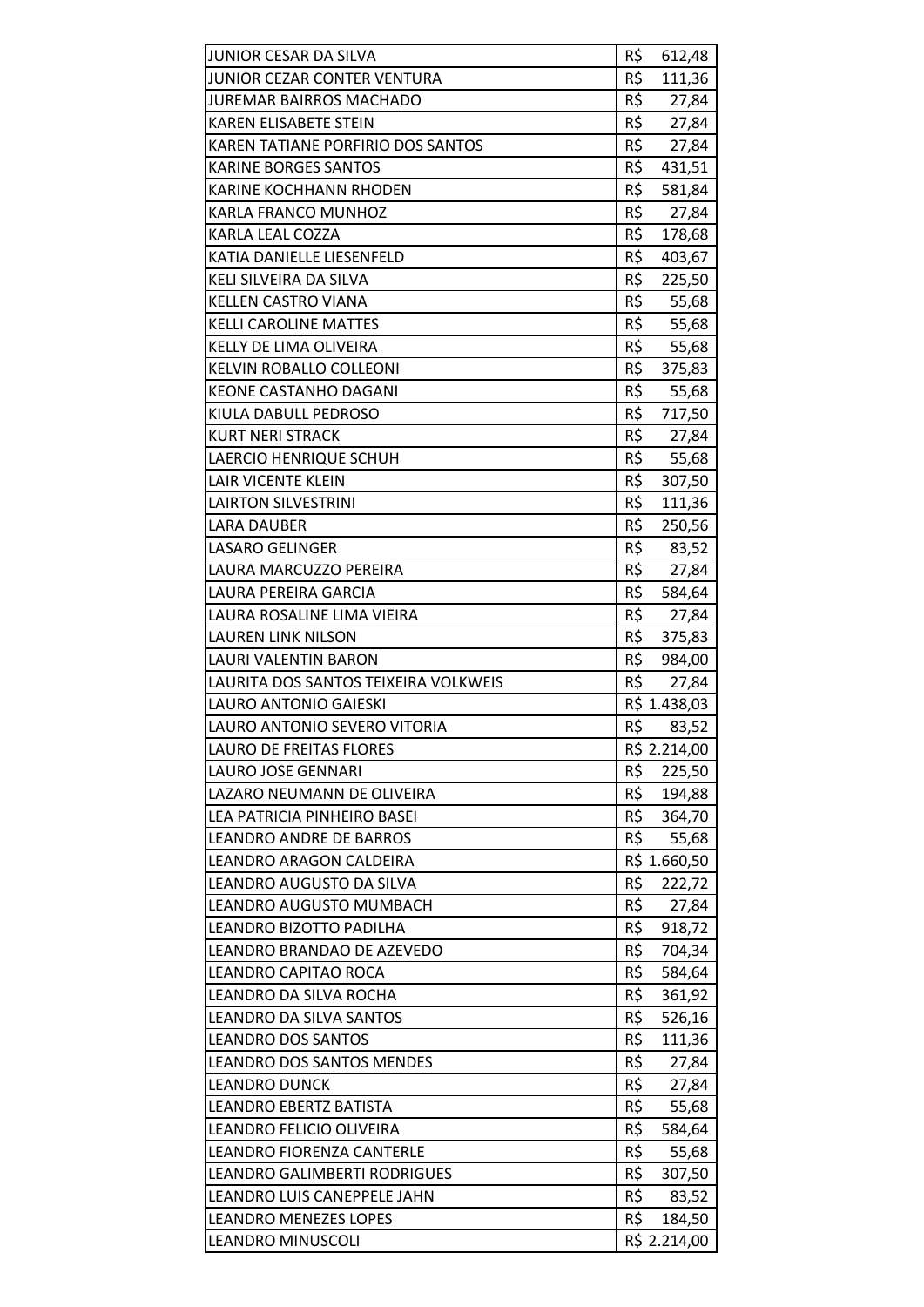| LEANDRO MOREIRA EUFRAZIO                         | R\$<br>194,88                 |
|--------------------------------------------------|-------------------------------|
| <b>LEANDRO PEDO</b>                              | R\$<br>55,68                  |
| <b>LEANDRO RAMOS VELLOZO</b>                     | R\$<br>601,33                 |
| <b>LEANDRO RIBAS DE SOUZA</b>                    | R\$<br>139,20                 |
| LEANDRO ROBERTO SILVA DE AZEVEDO                 | R\$<br>979,19                 |
| LEANDRO RODRIGUES DA CRUZ                        | R\$<br>445,44                 |
| <b>LEANDRO RODRIGUES DOYLE</b>                   | R\$ 2.829,00                  |
| LEANDRO ROSA DE ALMEIDA                          | R\$ 375,83                    |
| <b>LEANDRO SANTOS RADINS</b>                     | R\$<br>225,50                 |
| <b>LEANDRO SILVA MENEZES</b>                     | R\$ 2.688,54                  |
| LEDA OLIVEIRA PEDROSO                            | R\$ 554,00                    |
| LEDOEL SILVA DA SILVA                            | R\$<br>139,20                 |
| LELIO DA SILVA COSTA                             | R\$<br>194,88                 |
| <b>LENARA TEIXEIRA RODRIGUES</b>                 | R\$<br>612,48                 |
| LEO AUGUSTO DA SILVA                             | R\$<br>612,48                 |
| <b>LEO BROCH</b>                                 | R\$ 27,84                     |
| LEO ELIZEU DE ARRUDA OLIVEIRA                    | R\$<br>27,84                  |
| LEOCIR BOMBONATTO                                | R\$<br>240,18                 |
| LEOCLESIO ANTONIO FONTANA                        | R\$<br>27,84                  |
| LEOMAR GANCHOROSKI BARCELOS                      | R\$<br>111,36                 |
| LEONARA MISZEVSKI                                | R\$ 27,84                     |
| LEONARDO AZAMBUJA FARIAS                         | R\$ 1.107,00                  |
| LEONARDO COSTA ALVES                             | R\$<br>55,68                  |
| LEONARDO DA SILVA PEREIRA                        | R\$<br>307,50                 |
| LEONARDO DAITX DE BITENCOURT                     | R\$<br>612,48                 |
| LEONARDO ESPINDOLA ROCHA                         | R\$ 55,68                     |
| LEONARDO FERREIRA DE ALMEIDA                     | R\$<br>55,68                  |
| <b>LEONARDO GORGEN</b>                           | R\$<br>361,92                 |
| <b>LEONARDO JULIO MARTINS</b>                    | R\$ 1.581,54                  |
| <b>LEONARDO MATTES</b>                           | R\$<br>581,34                 |
| LEONARDO PEDROZO CORREA                          |                               |
|                                                  | R\$ 1.107,00                  |
| <b>LEONARDO RAMOS PIRES</b>                      | R\$<br>27,84                  |
| LEONARDO SANTOS HUZALO                           | R\$<br>364,70                 |
| LEONARDO SILVA DE MARINS                         | R\$<br>640,32                 |
| LEONARDO SOZIN RUFINO                            | R\$<br>361,92                 |
| <b>LEONARDO STUMPF</b>                           | R\$ 3.321,00                  |
| LEONCIO MACHADO DE OLIVEIRA                      | R\$<br>676,49                 |
| LEONEL JAIME LOPES                               | R\$<br>55,68                  |
| LEONIDA CORREA DOS SANTOS                        | R\$<br>375,83                 |
| LEONIDAS ESSVEIN SOUZA                           | R\$ 1.107,00                  |
| LEONIL DOS SANTOS CAVALHEIRO                     | R\$<br>27,84                  |
| <b>LEONIR BRITZKE</b>                            | R\$ 1.649,87                  |
| LEONIR FERREIRA FRANCA                           | R\$<br>27,84                  |
| LERIO RODRIGUES DA FONSECA                       | R\$ 1.298,33                  |
| LETICIA ANDREIA LENHARDT                         | R\$<br>184,50                 |
| LETICIA DE FREITAS VELOSO                        | R\$ 1.107,00                  |
| LETICIA HERNANDES ALVES                          | R\$<br>581,34                 |
| LETICIA LETTNIN ROLL                             | R\$<br>184,50                 |
| LETICIA PASTERNAK KRAMM                          | R\$<br>268,02                 |
| LIA DENISE DREHMER                               | R\$<br>184,50                 |
| LIA DENISE TIMANN                                | R\$<br>83,52                  |
| <b>LIANE SOARES CABRAL</b>                       | R\$<br>518,58                 |
| LIDIA DUTRA MARTINEZ GALARCA<br>LILIANE DA SILVA | R\$<br>528,96<br>R\$<br>55,68 |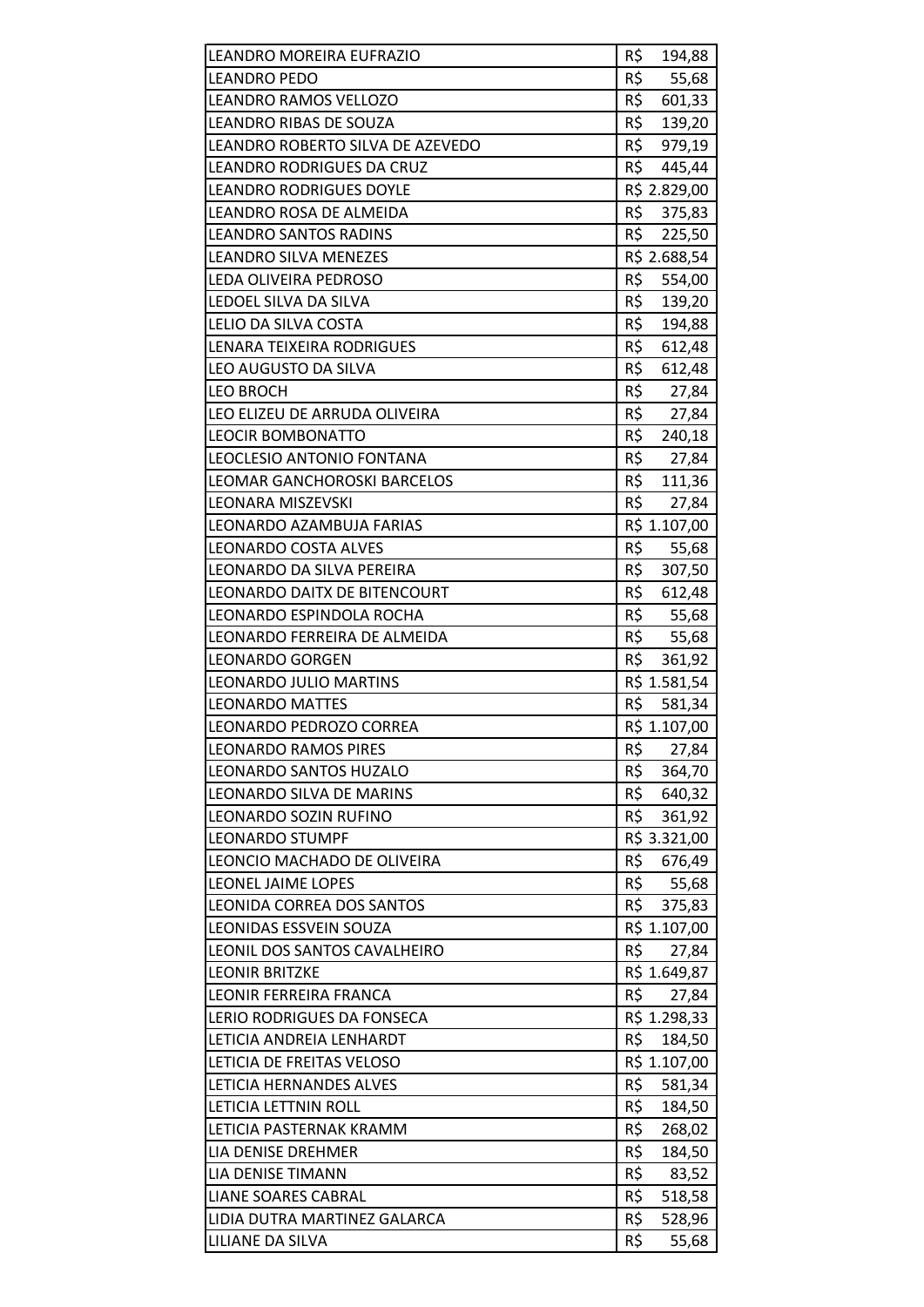| R\$<br>LISETE LEFFA ANTUNES DO CANTO<br>83,52<br>R\$<br><b>LISIANE DE LIMA FIGUEREDO</b><br>732,17<br>R\$<br>LISIANE SOARES SEVERO<br>167,04<br>R\$<br>LISIANE VIDAL LIMA<br>418,86<br>R\$<br>LIVANA GUIMARAES MACIEL FERRARI<br>167,04<br>R\$<br><b>LOIR KRUGER BRAHM</b><br>139,20<br>R\$<br><b>LOIRENI RODRIGUES SANTOS</b><br>854,66<br>R\$<br>LOIVO DA SILVA GONCALVES<br>492,00<br>R\$<br><b>LORENCO DE NARDI</b><br>27,84<br>LOUISE DA ROSA CARDOSO<br>R\$ 2.214,00<br>R\$<br>LOURIVAL RODRIGUES DA SILVA NETO<br>27,84<br>R\$<br><b>LUANA DORNELES RITT</b><br>27,84<br>R\$<br><b>LUANA YUNES VIEIRA</b><br>27,84<br>R\$ 225,50<br>LUANE RODRIGUES BITTENCOURT SEIBERT<br>R\$ 977,16<br>LUCAS ALBERTO SCHLESTEIN<br>R\$<br>LUCAS ARMANDO DA SILVEIRA BICA<br>676,50<br>LUCAS CARVALHO HUBNER<br>R\$ 1.660,50<br>R\$ 1.251,00<br>LUCAS CORADINI PREVEDELLO<br>R\$ 526,16<br>LUCAS DO NASCIMENTO OLIVEIRA<br><b>LUCAS GERHARD</b><br>R\$ 225,50<br>R\$<br>LUCAS GUIMARAES PAMPLONA<br>55,68<br>R\$<br>LUCAS MARCHI DA MOTTA<br>615,00<br>R\$<br><b>LUCAS MARTINS</b><br>27,84<br>R\$ 2.095,56<br>LUCAS SOUZA DE FARIAS<br>R\$<br>LUCAS VARGAS LEAES<br>637,52<br>R\$<br>LUCELI GONCALVES VARGAS<br>27,84<br>R\$<br>LUCEVAL DO PRADO BORBA<br>83,52<br>R\$<br>LUCIA IARA SACOL<br>717,50<br>R\$<br>LUCIANA VASCONCELLOS E SOUZA<br>225,50<br>R\$<br>512,48<br>LUCIANA WAGNER<br>R\$<br>LUCIANE CORREA ROZNIESKI<br>27,84<br>R\$<br>LUCIANE PINHEIRO STOCK<br>451,00<br>R\$<br>LUCIANO CARVALHO DE ALMEIDA<br>526,16<br>R\$<br>LUCIANO DA COSTA GARCIA<br>526,16<br>R\$<br>LUCIANO DA SILVA<br>309,02<br>LUCIANO DA SILVA LIMA<br>R\$ 1.107,00<br>R\$<br>LUCIANO DA SILVA RIBEIRO<br>225,50<br>R\$<br>LUCIANO DOTTE<br>27,84<br><b>LUCIANO ELI MARTIN</b><br>R\$ 1.297,37<br>LUCIANO FARINA MARCON<br>R\$<br>612,48<br>R\$<br>LUCIANO JACOB QUINTANA<br>361,92<br>LUCIANO LUIZ PEREIRA<br>R\$<br>55,68<br>R\$<br>111,36<br>LUCIANO MALINOWSKI VARGAS<br>R\$<br>LUCIANO PONCIANO VITT<br>445,44<br>R\$<br>LUCIANO RODRIGUES CARVALHO<br>83,52<br>R\$<br>LUCIANO TERROSO MELLO<br>278,40<br>R\$<br>LUCIANO VINICUS DALBERTO<br>309,02<br>R\$<br><b>LUCIO AGNES</b><br>83,52<br>R\$<br>LUCIO SERGIO MESQUITA CAMPBELL<br>676,50<br>LUIS ANDRE DE ALMEIDA MACIEL<br>R\$<br>167,04<br>R\$<br>LUIS ANTONIO MINUZZI<br>184,50<br>R\$<br><b>LUIS CARLOS MARTINS</b><br>83,52 | LINIA LIKOSKI DA CUNHA | R\$<br>225,50 |
|--------------------------------------------------------------------------------------------------------------------------------------------------------------------------------------------------------------------------------------------------------------------------------------------------------------------------------------------------------------------------------------------------------------------------------------------------------------------------------------------------------------------------------------------------------------------------------------------------------------------------------------------------------------------------------------------------------------------------------------------------------------------------------------------------------------------------------------------------------------------------------------------------------------------------------------------------------------------------------------------------------------------------------------------------------------------------------------------------------------------------------------------------------------------------------------------------------------------------------------------------------------------------------------------------------------------------------------------------------------------------------------------------------------------------------------------------------------------------------------------------------------------------------------------------------------------------------------------------------------------------------------------------------------------------------------------------------------------------------------------------------------------------------------------------------------------------------------------------------------------------------------------------------------------------------------------------------------------------------------------------------------------------------------------------------------------------------------------------------------------------------------------------------------------------------------------------------------------------------------------------------------------------------------------------------------------------------------------------------------------------|------------------------|---------------|
|                                                                                                                                                                                                                                                                                                                                                                                                                                                                                                                                                                                                                                                                                                                                                                                                                                                                                                                                                                                                                                                                                                                                                                                                                                                                                                                                                                                                                                                                                                                                                                                                                                                                                                                                                                                                                                                                                                                                                                                                                                                                                                                                                                                                                                                                                                                                                                          |                        |               |
|                                                                                                                                                                                                                                                                                                                                                                                                                                                                                                                                                                                                                                                                                                                                                                                                                                                                                                                                                                                                                                                                                                                                                                                                                                                                                                                                                                                                                                                                                                                                                                                                                                                                                                                                                                                                                                                                                                                                                                                                                                                                                                                                                                                                                                                                                                                                                                          |                        |               |
|                                                                                                                                                                                                                                                                                                                                                                                                                                                                                                                                                                                                                                                                                                                                                                                                                                                                                                                                                                                                                                                                                                                                                                                                                                                                                                                                                                                                                                                                                                                                                                                                                                                                                                                                                                                                                                                                                                                                                                                                                                                                                                                                                                                                                                                                                                                                                                          |                        |               |
|                                                                                                                                                                                                                                                                                                                                                                                                                                                                                                                                                                                                                                                                                                                                                                                                                                                                                                                                                                                                                                                                                                                                                                                                                                                                                                                                                                                                                                                                                                                                                                                                                                                                                                                                                                                                                                                                                                                                                                                                                                                                                                                                                                                                                                                                                                                                                                          |                        |               |
|                                                                                                                                                                                                                                                                                                                                                                                                                                                                                                                                                                                                                                                                                                                                                                                                                                                                                                                                                                                                                                                                                                                                                                                                                                                                                                                                                                                                                                                                                                                                                                                                                                                                                                                                                                                                                                                                                                                                                                                                                                                                                                                                                                                                                                                                                                                                                                          |                        |               |
|                                                                                                                                                                                                                                                                                                                                                                                                                                                                                                                                                                                                                                                                                                                                                                                                                                                                                                                                                                                                                                                                                                                                                                                                                                                                                                                                                                                                                                                                                                                                                                                                                                                                                                                                                                                                                                                                                                                                                                                                                                                                                                                                                                                                                                                                                                                                                                          |                        |               |
|                                                                                                                                                                                                                                                                                                                                                                                                                                                                                                                                                                                                                                                                                                                                                                                                                                                                                                                                                                                                                                                                                                                                                                                                                                                                                                                                                                                                                                                                                                                                                                                                                                                                                                                                                                                                                                                                                                                                                                                                                                                                                                                                                                                                                                                                                                                                                                          |                        |               |
|                                                                                                                                                                                                                                                                                                                                                                                                                                                                                                                                                                                                                                                                                                                                                                                                                                                                                                                                                                                                                                                                                                                                                                                                                                                                                                                                                                                                                                                                                                                                                                                                                                                                                                                                                                                                                                                                                                                                                                                                                                                                                                                                                                                                                                                                                                                                                                          |                        |               |
|                                                                                                                                                                                                                                                                                                                                                                                                                                                                                                                                                                                                                                                                                                                                                                                                                                                                                                                                                                                                                                                                                                                                                                                                                                                                                                                                                                                                                                                                                                                                                                                                                                                                                                                                                                                                                                                                                                                                                                                                                                                                                                                                                                                                                                                                                                                                                                          |                        |               |
|                                                                                                                                                                                                                                                                                                                                                                                                                                                                                                                                                                                                                                                                                                                                                                                                                                                                                                                                                                                                                                                                                                                                                                                                                                                                                                                                                                                                                                                                                                                                                                                                                                                                                                                                                                                                                                                                                                                                                                                                                                                                                                                                                                                                                                                                                                                                                                          |                        |               |
|                                                                                                                                                                                                                                                                                                                                                                                                                                                                                                                                                                                                                                                                                                                                                                                                                                                                                                                                                                                                                                                                                                                                                                                                                                                                                                                                                                                                                                                                                                                                                                                                                                                                                                                                                                                                                                                                                                                                                                                                                                                                                                                                                                                                                                                                                                                                                                          |                        |               |
|                                                                                                                                                                                                                                                                                                                                                                                                                                                                                                                                                                                                                                                                                                                                                                                                                                                                                                                                                                                                                                                                                                                                                                                                                                                                                                                                                                                                                                                                                                                                                                                                                                                                                                                                                                                                                                                                                                                                                                                                                                                                                                                                                                                                                                                                                                                                                                          |                        |               |
|                                                                                                                                                                                                                                                                                                                                                                                                                                                                                                                                                                                                                                                                                                                                                                                                                                                                                                                                                                                                                                                                                                                                                                                                                                                                                                                                                                                                                                                                                                                                                                                                                                                                                                                                                                                                                                                                                                                                                                                                                                                                                                                                                                                                                                                                                                                                                                          |                        |               |
|                                                                                                                                                                                                                                                                                                                                                                                                                                                                                                                                                                                                                                                                                                                                                                                                                                                                                                                                                                                                                                                                                                                                                                                                                                                                                                                                                                                                                                                                                                                                                                                                                                                                                                                                                                                                                                                                                                                                                                                                                                                                                                                                                                                                                                                                                                                                                                          |                        |               |
|                                                                                                                                                                                                                                                                                                                                                                                                                                                                                                                                                                                                                                                                                                                                                                                                                                                                                                                                                                                                                                                                                                                                                                                                                                                                                                                                                                                                                                                                                                                                                                                                                                                                                                                                                                                                                                                                                                                                                                                                                                                                                                                                                                                                                                                                                                                                                                          |                        |               |
|                                                                                                                                                                                                                                                                                                                                                                                                                                                                                                                                                                                                                                                                                                                                                                                                                                                                                                                                                                                                                                                                                                                                                                                                                                                                                                                                                                                                                                                                                                                                                                                                                                                                                                                                                                                                                                                                                                                                                                                                                                                                                                                                                                                                                                                                                                                                                                          |                        |               |
|                                                                                                                                                                                                                                                                                                                                                                                                                                                                                                                                                                                                                                                                                                                                                                                                                                                                                                                                                                                                                                                                                                                                                                                                                                                                                                                                                                                                                                                                                                                                                                                                                                                                                                                                                                                                                                                                                                                                                                                                                                                                                                                                                                                                                                                                                                                                                                          |                        |               |
|                                                                                                                                                                                                                                                                                                                                                                                                                                                                                                                                                                                                                                                                                                                                                                                                                                                                                                                                                                                                                                                                                                                                                                                                                                                                                                                                                                                                                                                                                                                                                                                                                                                                                                                                                                                                                                                                                                                                                                                                                                                                                                                                                                                                                                                                                                                                                                          |                        |               |
|                                                                                                                                                                                                                                                                                                                                                                                                                                                                                                                                                                                                                                                                                                                                                                                                                                                                                                                                                                                                                                                                                                                                                                                                                                                                                                                                                                                                                                                                                                                                                                                                                                                                                                                                                                                                                                                                                                                                                                                                                                                                                                                                                                                                                                                                                                                                                                          |                        |               |
|                                                                                                                                                                                                                                                                                                                                                                                                                                                                                                                                                                                                                                                                                                                                                                                                                                                                                                                                                                                                                                                                                                                                                                                                                                                                                                                                                                                                                                                                                                                                                                                                                                                                                                                                                                                                                                                                                                                                                                                                                                                                                                                                                                                                                                                                                                                                                                          |                        |               |
|                                                                                                                                                                                                                                                                                                                                                                                                                                                                                                                                                                                                                                                                                                                                                                                                                                                                                                                                                                                                                                                                                                                                                                                                                                                                                                                                                                                                                                                                                                                                                                                                                                                                                                                                                                                                                                                                                                                                                                                                                                                                                                                                                                                                                                                                                                                                                                          |                        |               |
|                                                                                                                                                                                                                                                                                                                                                                                                                                                                                                                                                                                                                                                                                                                                                                                                                                                                                                                                                                                                                                                                                                                                                                                                                                                                                                                                                                                                                                                                                                                                                                                                                                                                                                                                                                                                                                                                                                                                                                                                                                                                                                                                                                                                                                                                                                                                                                          |                        |               |
|                                                                                                                                                                                                                                                                                                                                                                                                                                                                                                                                                                                                                                                                                                                                                                                                                                                                                                                                                                                                                                                                                                                                                                                                                                                                                                                                                                                                                                                                                                                                                                                                                                                                                                                                                                                                                                                                                                                                                                                                                                                                                                                                                                                                                                                                                                                                                                          |                        |               |
|                                                                                                                                                                                                                                                                                                                                                                                                                                                                                                                                                                                                                                                                                                                                                                                                                                                                                                                                                                                                                                                                                                                                                                                                                                                                                                                                                                                                                                                                                                                                                                                                                                                                                                                                                                                                                                                                                                                                                                                                                                                                                                                                                                                                                                                                                                                                                                          |                        |               |
|                                                                                                                                                                                                                                                                                                                                                                                                                                                                                                                                                                                                                                                                                                                                                                                                                                                                                                                                                                                                                                                                                                                                                                                                                                                                                                                                                                                                                                                                                                                                                                                                                                                                                                                                                                                                                                                                                                                                                                                                                                                                                                                                                                                                                                                                                                                                                                          |                        |               |
|                                                                                                                                                                                                                                                                                                                                                                                                                                                                                                                                                                                                                                                                                                                                                                                                                                                                                                                                                                                                                                                                                                                                                                                                                                                                                                                                                                                                                                                                                                                                                                                                                                                                                                                                                                                                                                                                                                                                                                                                                                                                                                                                                                                                                                                                                                                                                                          |                        |               |
|                                                                                                                                                                                                                                                                                                                                                                                                                                                                                                                                                                                                                                                                                                                                                                                                                                                                                                                                                                                                                                                                                                                                                                                                                                                                                                                                                                                                                                                                                                                                                                                                                                                                                                                                                                                                                                                                                                                                                                                                                                                                                                                                                                                                                                                                                                                                                                          |                        |               |
|                                                                                                                                                                                                                                                                                                                                                                                                                                                                                                                                                                                                                                                                                                                                                                                                                                                                                                                                                                                                                                                                                                                                                                                                                                                                                                                                                                                                                                                                                                                                                                                                                                                                                                                                                                                                                                                                                                                                                                                                                                                                                                                                                                                                                                                                                                                                                                          |                        |               |
|                                                                                                                                                                                                                                                                                                                                                                                                                                                                                                                                                                                                                                                                                                                                                                                                                                                                                                                                                                                                                                                                                                                                                                                                                                                                                                                                                                                                                                                                                                                                                                                                                                                                                                                                                                                                                                                                                                                                                                                                                                                                                                                                                                                                                                                                                                                                                                          |                        |               |
|                                                                                                                                                                                                                                                                                                                                                                                                                                                                                                                                                                                                                                                                                                                                                                                                                                                                                                                                                                                                                                                                                                                                                                                                                                                                                                                                                                                                                                                                                                                                                                                                                                                                                                                                                                                                                                                                                                                                                                                                                                                                                                                                                                                                                                                                                                                                                                          |                        |               |
|                                                                                                                                                                                                                                                                                                                                                                                                                                                                                                                                                                                                                                                                                                                                                                                                                                                                                                                                                                                                                                                                                                                                                                                                                                                                                                                                                                                                                                                                                                                                                                                                                                                                                                                                                                                                                                                                                                                                                                                                                                                                                                                                                                                                                                                                                                                                                                          |                        |               |
|                                                                                                                                                                                                                                                                                                                                                                                                                                                                                                                                                                                                                                                                                                                                                                                                                                                                                                                                                                                                                                                                                                                                                                                                                                                                                                                                                                                                                                                                                                                                                                                                                                                                                                                                                                                                                                                                                                                                                                                                                                                                                                                                                                                                                                                                                                                                                                          |                        |               |
|                                                                                                                                                                                                                                                                                                                                                                                                                                                                                                                                                                                                                                                                                                                                                                                                                                                                                                                                                                                                                                                                                                                                                                                                                                                                                                                                                                                                                                                                                                                                                                                                                                                                                                                                                                                                                                                                                                                                                                                                                                                                                                                                                                                                                                                                                                                                                                          |                        |               |
|                                                                                                                                                                                                                                                                                                                                                                                                                                                                                                                                                                                                                                                                                                                                                                                                                                                                                                                                                                                                                                                                                                                                                                                                                                                                                                                                                                                                                                                                                                                                                                                                                                                                                                                                                                                                                                                                                                                                                                                                                                                                                                                                                                                                                                                                                                                                                                          |                        |               |
|                                                                                                                                                                                                                                                                                                                                                                                                                                                                                                                                                                                                                                                                                                                                                                                                                                                                                                                                                                                                                                                                                                                                                                                                                                                                                                                                                                                                                                                                                                                                                                                                                                                                                                                                                                                                                                                                                                                                                                                                                                                                                                                                                                                                                                                                                                                                                                          |                        |               |
|                                                                                                                                                                                                                                                                                                                                                                                                                                                                                                                                                                                                                                                                                                                                                                                                                                                                                                                                                                                                                                                                                                                                                                                                                                                                                                                                                                                                                                                                                                                                                                                                                                                                                                                                                                                                                                                                                                                                                                                                                                                                                                                                                                                                                                                                                                                                                                          |                        |               |
|                                                                                                                                                                                                                                                                                                                                                                                                                                                                                                                                                                                                                                                                                                                                                                                                                                                                                                                                                                                                                                                                                                                                                                                                                                                                                                                                                                                                                                                                                                                                                                                                                                                                                                                                                                                                                                                                                                                                                                                                                                                                                                                                                                                                                                                                                                                                                                          |                        |               |
|                                                                                                                                                                                                                                                                                                                                                                                                                                                                                                                                                                                                                                                                                                                                                                                                                                                                                                                                                                                                                                                                                                                                                                                                                                                                                                                                                                                                                                                                                                                                                                                                                                                                                                                                                                                                                                                                                                                                                                                                                                                                                                                                                                                                                                                                                                                                                                          |                        |               |
|                                                                                                                                                                                                                                                                                                                                                                                                                                                                                                                                                                                                                                                                                                                                                                                                                                                                                                                                                                                                                                                                                                                                                                                                                                                                                                                                                                                                                                                                                                                                                                                                                                                                                                                                                                                                                                                                                                                                                                                                                                                                                                                                                                                                                                                                                                                                                                          |                        |               |
|                                                                                                                                                                                                                                                                                                                                                                                                                                                                                                                                                                                                                                                                                                                                                                                                                                                                                                                                                                                                                                                                                                                                                                                                                                                                                                                                                                                                                                                                                                                                                                                                                                                                                                                                                                                                                                                                                                                                                                                                                                                                                                                                                                                                                                                                                                                                                                          |                        |               |
|                                                                                                                                                                                                                                                                                                                                                                                                                                                                                                                                                                                                                                                                                                                                                                                                                                                                                                                                                                                                                                                                                                                                                                                                                                                                                                                                                                                                                                                                                                                                                                                                                                                                                                                                                                                                                                                                                                                                                                                                                                                                                                                                                                                                                                                                                                                                                                          |                        |               |
|                                                                                                                                                                                                                                                                                                                                                                                                                                                                                                                                                                                                                                                                                                                                                                                                                                                                                                                                                                                                                                                                                                                                                                                                                                                                                                                                                                                                                                                                                                                                                                                                                                                                                                                                                                                                                                                                                                                                                                                                                                                                                                                                                                                                                                                                                                                                                                          |                        |               |
|                                                                                                                                                                                                                                                                                                                                                                                                                                                                                                                                                                                                                                                                                                                                                                                                                                                                                                                                                                                                                                                                                                                                                                                                                                                                                                                                                                                                                                                                                                                                                                                                                                                                                                                                                                                                                                                                                                                                                                                                                                                                                                                                                                                                                                                                                                                                                                          |                        |               |
|                                                                                                                                                                                                                                                                                                                                                                                                                                                                                                                                                                                                                                                                                                                                                                                                                                                                                                                                                                                                                                                                                                                                                                                                                                                                                                                                                                                                                                                                                                                                                                                                                                                                                                                                                                                                                                                                                                                                                                                                                                                                                                                                                                                                                                                                                                                                                                          |                        |               |
|                                                                                                                                                                                                                                                                                                                                                                                                                                                                                                                                                                                                                                                                                                                                                                                                                                                                                                                                                                                                                                                                                                                                                                                                                                                                                                                                                                                                                                                                                                                                                                                                                                                                                                                                                                                                                                                                                                                                                                                                                                                                                                                                                                                                                                                                                                                                                                          |                        |               |
|                                                                                                                                                                                                                                                                                                                                                                                                                                                                                                                                                                                                                                                                                                                                                                                                                                                                                                                                                                                                                                                                                                                                                                                                                                                                                                                                                                                                                                                                                                                                                                                                                                                                                                                                                                                                                                                                                                                                                                                                                                                                                                                                                                                                                                                                                                                                                                          |                        |               |
|                                                                                                                                                                                                                                                                                                                                                                                                                                                                                                                                                                                                                                                                                                                                                                                                                                                                                                                                                                                                                                                                                                                                                                                                                                                                                                                                                                                                                                                                                                                                                                                                                                                                                                                                                                                                                                                                                                                                                                                                                                                                                                                                                                                                                                                                                                                                                                          |                        |               |
|                                                                                                                                                                                                                                                                                                                                                                                                                                                                                                                                                                                                                                                                                                                                                                                                                                                                                                                                                                                                                                                                                                                                                                                                                                                                                                                                                                                                                                                                                                                                                                                                                                                                                                                                                                                                                                                                                                                                                                                                                                                                                                                                                                                                                                                                                                                                                                          |                        |               |
|                                                                                                                                                                                                                                                                                                                                                                                                                                                                                                                                                                                                                                                                                                                                                                                                                                                                                                                                                                                                                                                                                                                                                                                                                                                                                                                                                                                                                                                                                                                                                                                                                                                                                                                                                                                                                                                                                                                                                                                                                                                                                                                                                                                                                                                                                                                                                                          |                        |               |
|                                                                                                                                                                                                                                                                                                                                                                                                                                                                                                                                                                                                                                                                                                                                                                                                                                                                                                                                                                                                                                                                                                                                                                                                                                                                                                                                                                                                                                                                                                                                                                                                                                                                                                                                                                                                                                                                                                                                                                                                                                                                                                                                                                                                                                                                                                                                                                          |                        |               |
|                                                                                                                                                                                                                                                                                                                                                                                                                                                                                                                                                                                                                                                                                                                                                                                                                                                                                                                                                                                                                                                                                                                                                                                                                                                                                                                                                                                                                                                                                                                                                                                                                                                                                                                                                                                                                                                                                                                                                                                                                                                                                                                                                                                                                                                                                                                                                                          |                        |               |
|                                                                                                                                                                                                                                                                                                                                                                                                                                                                                                                                                                                                                                                                                                                                                                                                                                                                                                                                                                                                                                                                                                                                                                                                                                                                                                                                                                                                                                                                                                                                                                                                                                                                                                                                                                                                                                                                                                                                                                                                                                                                                                                                                                                                                                                                                                                                                                          | LUIS CARLOS SILVA      | R\$<br>27,84  |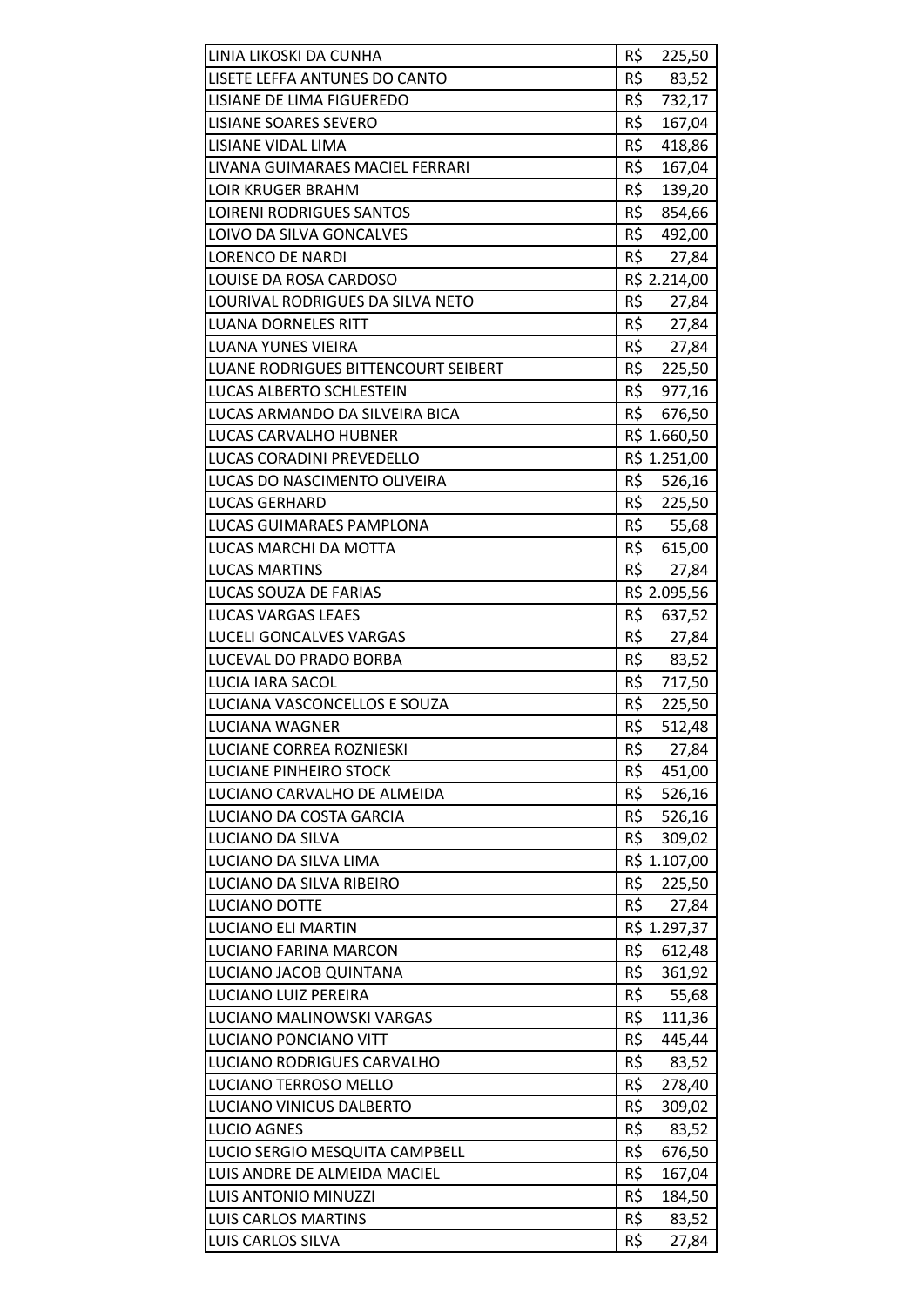| LUIS CESAR RAMBOR DA SILVA                                     | R\$ 27,84                     |
|----------------------------------------------------------------|-------------------------------|
| <b>LUIS DANIEL BRITES</b>                                      | R\$ 1.111,56                  |
| LUIS EDUARDO BRILHANTE DE OLIVEIRA                             | R\$<br>83,52                  |
| <b>LUIS EDUARDO MENDES</b>                                     | R\$<br>764,58                 |
| LUIS ERASMO DE FREITAS CAMPOS                                  | R\$<br>375,83                 |
| LUIS FELIPE ALVES DOS SANTOS                                   | R\$ 1.845,00                  |
| LUIS FELIPE DA SILVEIRA                                        | R\$<br>375,83                 |
| LUIS FELIPE FALLAVENA DA ROSA                                  | R\$<br>27,84                  |
| LUIS FELIPE SCHVAMBACH                                         | R\$<br>27,84                  |
| LUIS FERNANDO CLARO LONGARAY                                   | R\$<br>508,20                 |
| LUIS FERNANDO DA ROZA VIEIRA                                   | R\$ 1.414,50                  |
| LUIS FERNANDO PRUCIANO                                         | R\$<br>83,52                  |
| LUIS FERNANDO RODRIGUES BORGES                                 | R\$<br>240,18                 |
| LUIS FERNANDO TRINDADE GOULART                                 | R\$<br>253,34                 |
| LUIS JERONIMO DORNELLES DA CUNHA                               | R\$<br>526,16                 |
| LUIS MATHEUS FERREIRA                                          | R\$<br>295,86                 |
| <b>LUIS SERGIO BARCELOS</b>                                    | R\$<br>55,68                  |
| <b>LUIZ ANTONIO BARFKNECHT</b>                                 | R\$<br>55,68                  |
| <b>LUIZ ANTONIO RATKIEWICZ</b>                                 | R\$<br>306,24                 |
| LUIZ CARLOS CRUZ DE MELO SERENO                                | R\$<br>835,18                 |
| LUIZ CARLOS KLUSENER FILHO                                     | R\$<br>55,68                  |
| LUIZ CARLOS SALVADOR CUNHA JUNIOR                              | R\$<br>676,50                 |
| LUIZ CARLOS SCHNEIDER                                          | R\$<br>751,68                 |
| LUIZ CARLOS SEVAGE BITENCURT                                   | R\$<br>361,92                 |
| <b>LUIZ CARLOS VIVAN</b>                                       | R\$<br>55,68                  |
| <b>LUIZ CESAR PEDRO</b>                                        | R\$ 2.012,04                  |
| LUIZ DE OLIVEIRA                                               | R\$ 1.525,86                  |
|                                                                |                               |
| <b>LUIZ ERNESTO FERRARETTO</b>                                 | R\$<br>556,80                 |
| LUIZ FERNANDO FIGUEIREDO DORNELES JUNIOR                       | R\$<br>222,72                 |
| <b>LUIZ GUSTAVO MEDEIROS RICALDE</b>                           | R\$<br>861,00                 |
| LUIZ HENRIQUE DE CRISTO GONCALVES                              | R\$<br>27,84                  |
| LUIZ HENRIQUE IANICELL                                         | R\$<br>83,52                  |
| LUIZ JUNIOR SOARES DA PAIXAO                                   | R\$<br>714,72                 |
| <b>LUIZ NEIRTON SOARES CORREA</b>                              | R\$<br>55,68                  |
| LUIZ RICARDO MONTEIRO                                          | R\$<br>27,84                  |
| LUIZ ROBERTO NATEL DE OLIVEIRA                                 | R\$<br>361,92                 |
| LUIZ VILSON FRANSKOVIAK DEVIT                                  | R\$<br>27,84                  |
| LUIZA LOPES LOURO RAHMAN                                       | R\$<br>526,16                 |
| LURDES JOSEFA DEMBOSKI BONAPAZ                                 | R\$<br>27,84                  |
| LUSARDO BALDIATI PARIZI                                        | R\$<br>184,50                 |
| MADALENA DE AVILA ALANIZ                                       | R\$<br>526,16                 |
| <b>MAGLIANE FIN MARTINI</b>                                    | R\$<br>139,20                 |
| <b>MAGNUS DOS PASSOS</b>                                       | R\$<br>448,22                 |
| <b>MAGNUS MARCELO FREDRICH</b>                                 | R\$ 2.091,00                  |
| MAGNUS RODRIGO CORREA VARGAS                                   | R\$<br>111,36                 |
| MAICON ENIO ELSENBACH                                          | R\$<br>111,36                 |
| <b>MAICON MACHADO BARBOSA</b>                                  | R\$<br>139,20                 |
| <b>MAICON RAFAEL SCHMITZ</b>                                   | R\$<br>55,68                  |
| MAIKE BENITES PAIVA                                            | R\$<br>612,48                 |
| MAIQUEL KOCHHANN LUNKES                                        | R\$<br>575,52                 |
| MAIR ROQUE BARASUOL                                            | R\$<br>27,84                  |
| <b>MALTA MARIA FLUCK</b>                                       | R\$<br>457,83                 |
| MANOEL JOAQUIM VIEIRA CARVALHO<br>MANOEL LUIS DA SILVA OURIVES | R\$<br>751,66<br>R\$ 1.845,00 |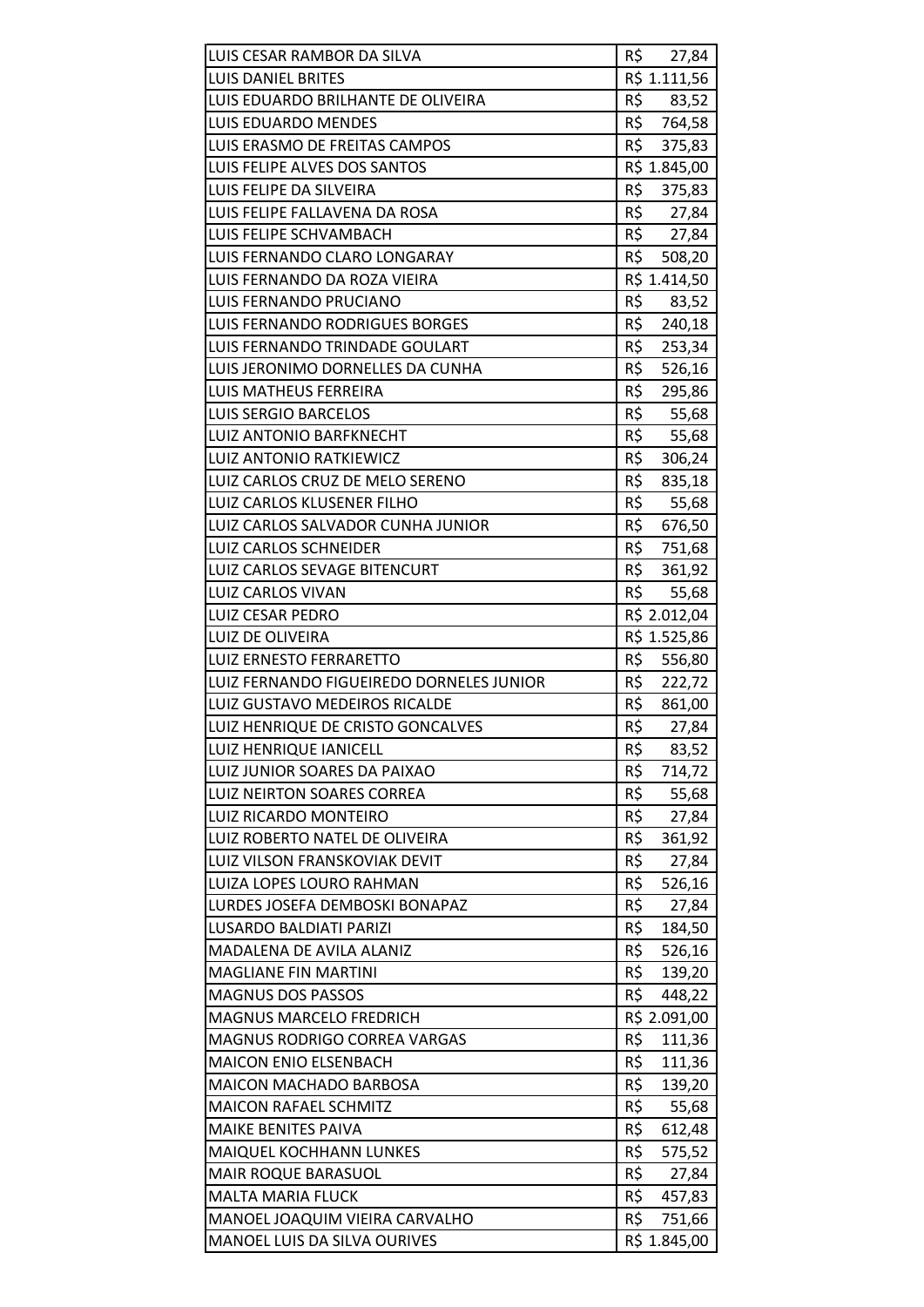| MANOEL PADAO PALMEIRA                                 | R\$<br>83,52           |
|-------------------------------------------------------|------------------------|
| <b>MARA REGINA CONTE</b>                              | R\$<br>225,50          |
| <b>MARCEL DOS SANTOS VILANTE</b>                      | R\$<br>403,67          |
| MARCEL JULIANO NEMITZ BISCAINO                        | R\$<br>212,34          |
| <b>MARCEL KONRATH MENEGHINI</b>                       | R\$<br>27,84           |
| <b>MARCEL NIELSEN</b>                                 | R\$<br>184,50          |
| MARCELA RIBAS CAMPANHA                                | R\$<br>55,68           |
| MARCELINO BLACENE SELLA                               | R\$<br>167,04          |
| <b>MARCELINO JEK</b>                                  | R\$<br>55,68           |
| <b>MARCELINO JOSE HOSS BECKER</b>                     | R\$<br>167,04          |
| MARCELO ALVES SILVEIRA                                | R\$<br>418,86          |
| <b>MARCELO AUGUSTO SCHIAVINI</b>                      | R\$<br>27,84           |
| MARCELO BENJAMIN PIVETA ROSSAROLLA                    | R\$<br>27,84           |
| MARCELO DA SILVA GONCALVES                            | R\$<br>526,16          |
| MARCELO DE ARAUJO SILVA                               | R\$<br>27,84           |
| MARCELO GOMES SCHMACHTENBERG                          | R\$<br>55,68           |
| MARCELO GUIMARAES FANFA                               | R\$<br>225,50          |
| <b>MARCELO LUDWIG</b>                                 | R\$<br>139,20          |
| <b>MARCELO MOURA DOS SANTOS</b>                       | R\$<br>225,50          |
| <b>MARCELO NORONHA DA SILVA</b>                       | R\$<br>27,84           |
| MARCELO PEREIRA KRAUSPENHAR                           | R\$ 676,50             |
| MARCELO RAMALHO DE JESUS                              | R\$<br>723,84          |
| MARCELO SANTOS DA ROSA                                | R\$ 1.968,00           |
| <b>MARCELO SANTOS FIORIN</b>                          | R\$<br>334,08          |
| <b>MARCELO SCHUSTER</b>                               | R\$<br>514,02          |
| <b>MARCELO SILVEIRA</b>                               | R\$ 27,84              |
| <b>MARCIA BERGENTHAL SCHOMMER</b>                     | R\$<br>55,68           |
| <b>MARCIA HELENA MOLLMANN FERREIRA</b>                | R\$<br>27,84           |
| MARCIA LEMOS DOS SANTOS RAMOS                         | R\$<br>612,48          |
| <b>MARCIA RIZZI</b>                                   | R\$<br>222,72          |
| <b>MARCIANO DAL PIZZOL</b>                            | R\$<br>55,68           |
| <b>MARCIANO ESTEVES</b>                               | R\$<br>27,84           |
| MARCIENA FERREIRA DA SILVA                            | R\$<br>612,48          |
| MARCIO ALAOR CASAGRANDE FRANCO                        | R\$ 1.107,00           |
| <b>MARCIO ANDRE PEREIRA</b>                           | R\$<br>922,46          |
| <b>MARCIO ANDRE RAMBO</b>                             | R\$<br>111,36          |
| <b>MARCIO ANTONIO SILVEIRA RODRIGUES</b>              | R\$<br>194,88          |
| <b>MARCIO AZEVEDO DAS NEVES</b>                       | R\$<br>55,68           |
| MARCIO DE AVILA SILVEIRA                              | R\$<br>194,88          |
| <b>MARCIO DOMINGUES AIRES</b>                         | R\$<br>584,64          |
| MARCIO EDUARDO DOS SANTOS URBANO                      | R\$<br>27,84           |
| <b>MARCIO FORMOSO SAMPAIO</b>                         | R\$<br>612,48          |
| <b>MARCIO JOSE GIACOMIN</b>                           | R\$<br>27,84           |
| MARCIO JOVAINE FRANS POLGA                            | R\$<br>431,51          |
| <b>MARCIO MACHADO RODRIGUES</b>                       | R\$<br>83,52           |
| <b>MARCIO MIREK</b>                                   | R\$<br>984,50          |
| <b>MARCIO RONILDO BORGES MOREIRA</b>                  | R\$<br>417,60          |
| <b>MARCIO ROSALES NUNES</b>                           | R\$ 1.107,00           |
| <b>MARCIO ROTHE CARNIEL</b>                           | R\$<br>55,68           |
| MARCIO SOUZA DE OLIVEIRA                              | R\$<br>685,62          |
| <b>MARCIO VUADEN</b><br><b>MARCIO ZOTTI PITAGORAS</b> | R\$<br>83,52<br>R\$    |
| MARCO ANTONIO DE OLIVEIRA                             | 212,34<br>R\$<br>27,84 |
| <b>MARCO ANTONIO MEIRELES DUARTE</b>                  | R\$<br>111,36          |
|                                                       |                        |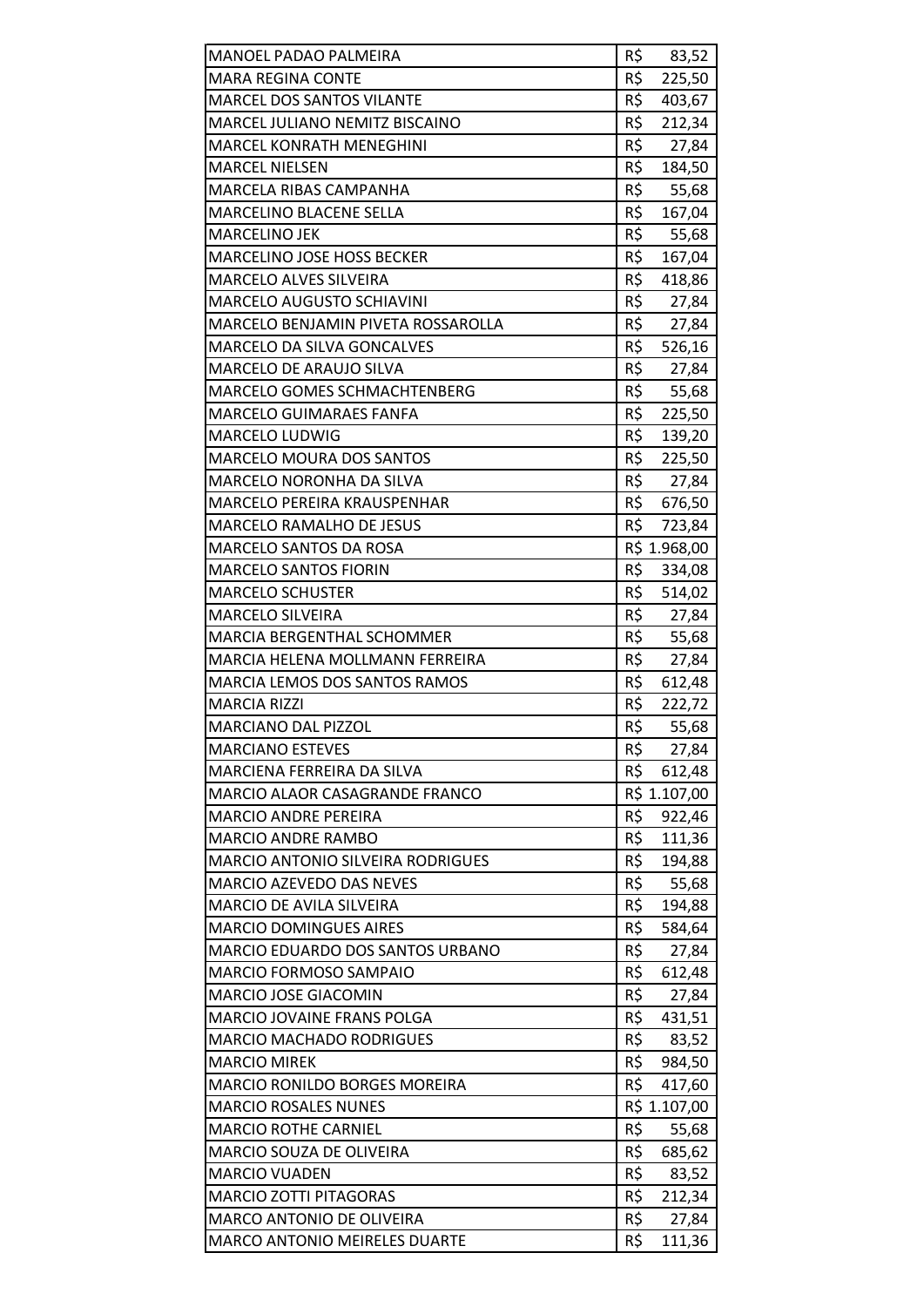| <b>MARCO ANTONIO ULLMANN</b>             | R\$<br>83,52  |
|------------------------------------------|---------------|
| MARCO ANTONIO VAZ DOS SANTOS             | R\$<br>250,56 |
| MARCOS ALEXANDRE DE AZEVEDO              | R\$<br>807,36 |
| MARCOS ALEXANDRE LIMA DA SILVA           | R\$<br>751,66 |
| <b>MARCOS ALFREDO LEITE SIQUEIRA</b>     | R\$<br>111,36 |
| MARCOS ANDRE DOS SANTOS DA CRUZ          | R\$<br>27,84  |
| MARCOS ANDRE LAUSCHNER                   | R\$ 1.196,34  |
| <b>MARCOS ANTONIO DA ROCHA ROSA</b>      | R\$<br>253,34 |
| <b>MARCOS ANTONIO JULIANOTTI</b>         | R\$<br>27,84  |
| MARCOS ANTONIO LOPES DA SILVEIRA         | R\$<br>55,68  |
| <b>MARCOS CESAR NUNES CORREA</b>         | R\$<br>389,76 |
| <b>MARCOS IVAN STEFFENS</b>              | R\$<br>225,50 |
| <b>MARCOS LISANDRO VIDAL PAZ</b>         | R\$ 1.045,50  |
| MARCOS LUCIANO DE SOUZA                  | R\$<br>184,50 |
| <b>MARCOS MALESSA</b>                    | R\$<br>27,84  |
| MARCOS ODAIR WYZYKOWSKI                  | R\$<br>27,84  |
| <b>MARCOS RENAN OLIVEIRA LOPES</b>       | R\$<br>27,84  |
| <b>MARCOS RICARDO MADER DA COSTA</b>     | R\$<br>27,84  |
| <b>MARCOS ROSALINO DOS PASSOS</b>        | R\$<br>184,50 |
| <b>MARCOS SCHNEIDER</b>                  | R\$ 2.214,00  |
| <b>MARCOS TODORO SROCHINSKI</b>          | R\$<br>83,52  |
| <b>MARCOS VENICIO PRESTES</b>            | R\$ 1.660,50  |
| <b>MARCOS VINICIOS CONTE</b>             | R\$<br>594,50 |
| MARCOS VINICIUS RODRIGUES SIFUENTES      | R\$<br>111,36 |
| MARCUS GUILHERME DOS SANTOS REINHARDT    | R\$<br>27,84  |
| <b>MARCUS SILVA DE MATOS</b>             | R\$<br>860,99 |
| <b>MARCUS VINICIUS CABERLON</b>          | R\$<br>589,86 |
| <b>MARCUS VINICIUS SIEBURGER COSTA</b>   | R\$<br>27,84  |
| <b>MARCUS VINICIUS VIEGAS SCHREIBER</b>  | R\$<br>396,84 |
| MARI FATIMA POPILNISKI                   | R\$<br>27,84  |
| MARIA BEATRIZ KESSLER WENZEL             | R\$<br>375,83 |
| MARIA CRISTINA MIRANDA DA SILVEIRA       | R\$<br>111,36 |
| MARIA DA GRACA RODRIGUES DE SOUZA        | R\$<br>375,83 |
| MARIA DILES CAMPOS POLEZE                | R\$<br>167,04 |
| <b>MARIA DO CARMO FERREIRA GONCALVES</b> | R\$<br>27,84  |
| MARIA GABRIELA CARRIZO MALLMANN          | R\$<br>55,68  |
| <b>MARIA GORETI MANZONI</b>              | R\$<br>27,84  |
| MARIA HELENA PORTAL DE ALMEIDA           | R\$<br>307,50 |
| MARIA INES DA SILVA BUENO                | R\$<br>253,34 |
| <b>MARIEL DE PAULA CHAVES</b>            | R\$<br>225,50 |
| <b>MARIEL JOSE PREUSSLER</b>             | R\$<br>55,68  |
| <b>MARIELI DAKAN</b>                     | R\$<br>27,84  |
| <b>MARIELI MACHADO PALMA CELEPRIN</b>    | R\$<br>225,50 |
| MARILENE MACHADO CUNHA                   | R\$<br>27,84  |
| MARILENE PACINI SELAU                    | R\$<br>55,68  |
| MARILU ARAUJO DA SILVA                   | R\$<br>431,51 |
| MARINA ANDRESSA DA SILVA                 | R\$<br>445,44 |
| MARINA CAMOZZATO GALNARES                | R\$<br>27,84  |
| <b>MARINO PIRES IBALDO</b>               | R\$<br>547,68 |
| <b>MARIO ADILON BORGES VIANA</b>         | R\$<br>83,52  |
| MARIO AUGUSTO DE LIMA E SILVA            | R\$<br>375,83 |
| MARIO CEZAR JARDIM JACQUES               | R\$ 1.107,00  |
| MARIO FERNANDO SCHMIDT DA SILVA          | R\$ 2.214,00  |
| MARIO GONCALVES DA SILVEIRA              | R\$ 1.006,02  |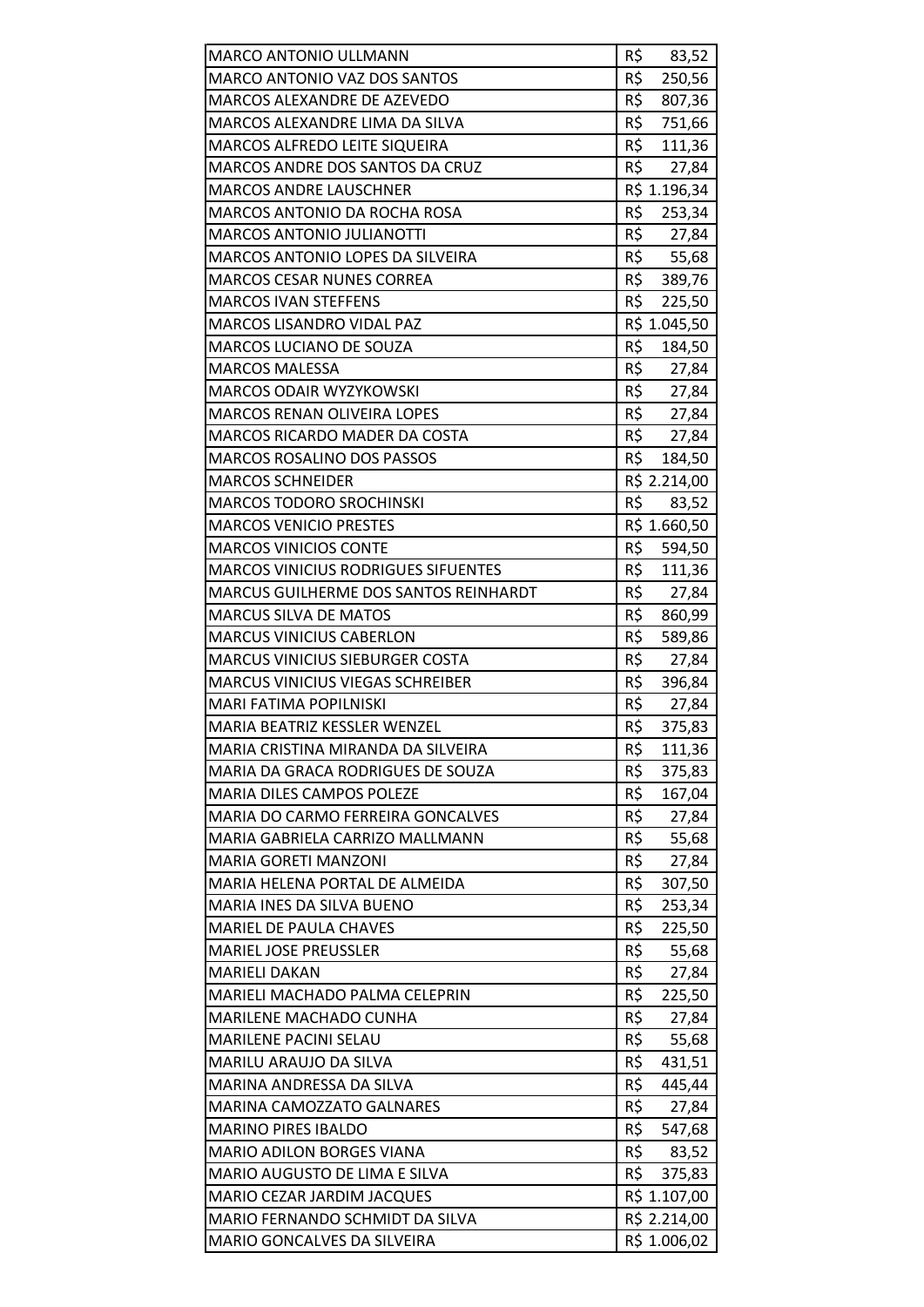| MARIO JOSE LILGE                                 | R\$<br>417,60           |
|--------------------------------------------------|-------------------------|
| <b>MARIO LEAO COSTA</b>                          | R\$<br>676,50           |
| <b>MARIO RENAN BUONOCORE DO PRADO</b>            | R\$ 1.107,00            |
| MARIO ROBERTO DA SILVA MARIN                     | R\$<br>560,84           |
| <b>MARIO ROQUE ANTONELI</b>                      | R\$<br>55,68            |
| <b>MARIO TADEU DIAS</b>                          | R\$ 139,20              |
| <b>MARISA CARMEN AGADOR</b>                      | R\$<br>55,68            |
| MARISA JANETE RAMOS NACHTIGALL                   | R\$<br>450,99           |
| <b>MARISA MOREIRA NEVES</b>                      | R\$<br>723,84           |
| MARISTELA ALBINELLI BOLZAN                       | R\$<br>55,68            |
| <b>MARISTELA SEHN</b>                            | R\$ 553,50              |
| MARLEI MESQUITA DA ROSA                          | R\$<br>375,83           |
| <b>MARLENE DE SOUZA GOMES</b>                    | R\$<br>27,84            |
| <b>MARLENE RIBEIRO GRASSI</b>                    | R\$<br>27,84            |
| <b>MARLENE SZAST</b>                             | R\$ 1.169,28            |
| MARLI SANDRA LIMA GANACINI                       | R\$ 1.968,00            |
| <b>MARLI SILVA PETTERINE</b>                     | R\$<br>27,84            |
| MARLI TERESINHA SILVA DA SILVA                   | R\$ 240,18              |
| MARLISE TERESINHA RIVA SCHUH                     | R\$ 225,50              |
| <b>MARLON DA COSTA</b>                           | R\$<br>890,88           |
| <b>MARLON RICARDO MARCHESAN</b>                  | R\$ 2.934,54            |
| <b>MARLOS MARTINS DA SILVEIRA</b>                | R\$ 3.041,34            |
| <b>MARTA BITENCOURT DOS SANTOS</b>               | R\$<br>55,68            |
| MARTA MAGALHAES ALVARE ARROJO                    | R\$<br>55,68            |
| MARTINHO PRUDENCIO DE ANDRADE                    | R\$<br>27,84            |
| MARY ZANANDREA COLARES DUTRA                     | R\$<br>526,16           |
| MATEUS BERGAMIN PALUDO                           | R\$<br>278,40           |
| <b>MATHEUS PERIN HEFLER</b>                      | R\$<br>675,24           |
| MATHEUS SOARES DE SOUZA                          | R\$<br>250,56           |
| <b>MAURICIO BARCELLOS VARGAS</b>                 | R\$<br>55,68            |
| <b>MAURICIO DA COSTA MONTEIRO</b>                | R\$<br>526,16           |
| MAURICIO DA CUNHA MONTEIRO                       | R\$<br>123,00           |
| <b>MAURICIO DOS SANTOS</b>                       | R\$<br>526,16           |
| MAURICIO JURGINA ALVES                           | R\$<br>55,68            |
| <b>MAURICIO PASLAUSKI TAVARES</b>                | R\$<br>27,84            |
| <b>MAURICIO PAULO HECKLER</b>                    | R\$ 2.214,00            |
| <b>MAURICIO RODRIGO RAMOS</b>                    | R\$<br>222,72           |
| <b>MAURICIO SILVA LEITES</b>                     | R\$<br>640,32           |
| MAURO AUGUSTO ALMEIDA CABRAL                     | R\$<br>559,58           |
| <b>MAURO CRISTIANO WEISS</b>                     | R\$<br>27,84            |
| MAURO DA SILVA DE CASTRO                         | R\$<br>923,00           |
| <b>MAURO DAIR KAISER</b>                         | R\$<br>55,68            |
| <b>MAURO ELIESER MACHADO RODRIGUES</b>           | R\$ 1.503,31            |
| <b>MAURO PISSUTTI JUNIOR</b>                     | R\$<br>375,83           |
| MAURO ROBERTO DE MORAES ADOLFO                   | R\$<br>225,50           |
| <b>MAURO VIEIRA CARRASCO</b>                     | R\$<br>225,50           |
| <b>MAX FREDERICO GRAEBIN</b>                     | R\$ 1.476,00            |
| <b>MAXCIMIANO SILVA SANTOS</b>                   | R\$<br>27,84            |
| MAXIMILIANO ALVES DE MORAES                      | R\$<br>629,17           |
| <b>MAXIMILIANO DA SILVA</b>                      | R\$<br>501,12           |
| MEDIANEIRA DELLINGHAUSEN BAIRROS COSTA           | R\$<br>225,50<br>R\$    |
| MERCIA MARLIZE ZIMMERMANN FEISTEL<br>MICAEL TOME | 901,99<br>R\$<br>584,64 |
| MICHELE BORGES MOREIRA CASTRO                    | R\$<br>375,83           |
|                                                  |                         |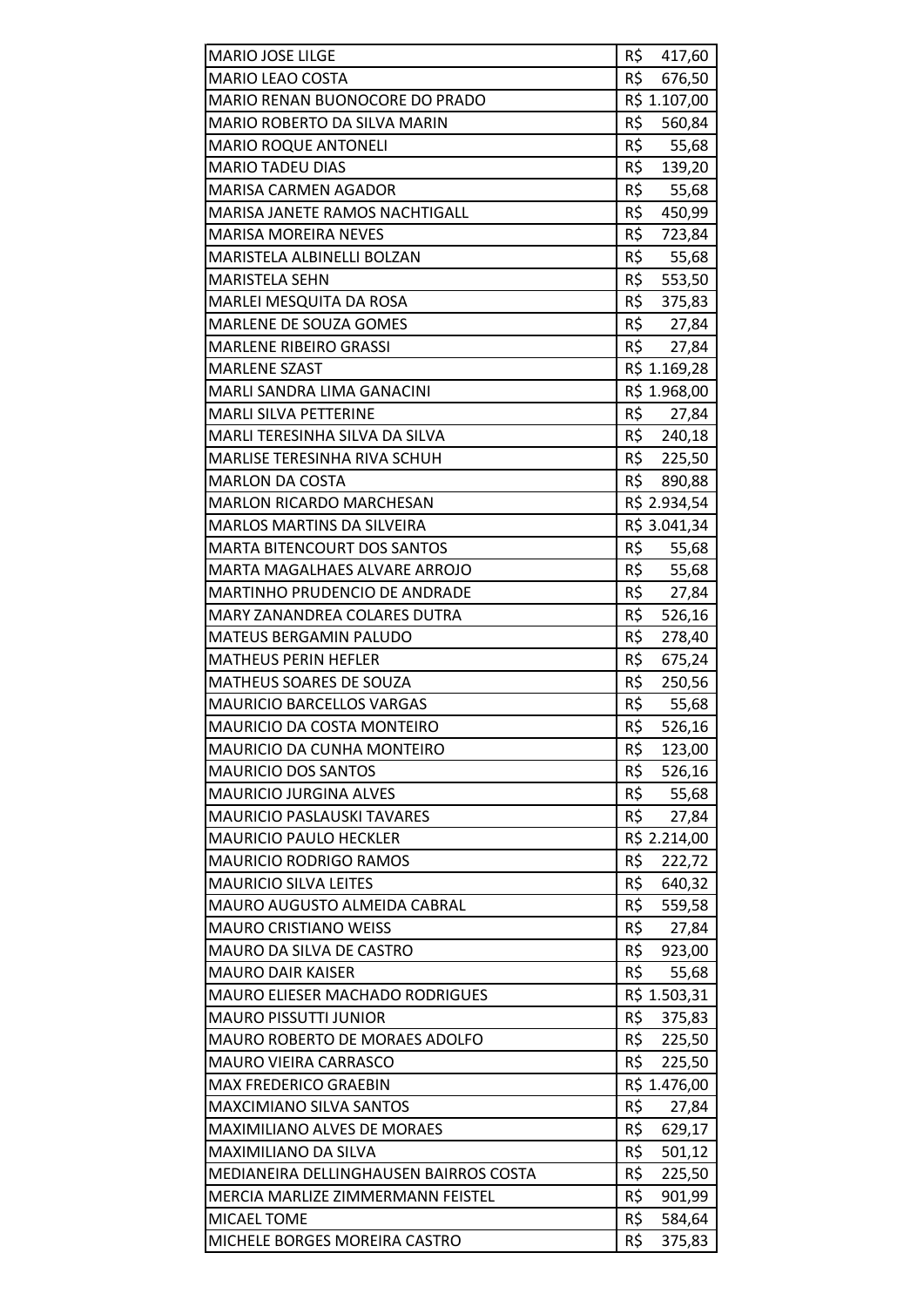| MICHELE EDYALA WEGLER                       | R\$<br>27,84  |
|---------------------------------------------|---------------|
| MICHELE FLORES LODI                         | R\$<br>83,52  |
| MIGUEL ANGELO SILVA DE OLIVEIRA             | R\$<br>526,16 |
| MIGUEL CARLOS OLIVEIRA DEGLAUS              | R\$<br>225,50 |
| MIGUEL LUGOCH                               | R\$ 83,52     |
| MILER DE SOUZA BARRAGANA                    | R\$<br>83,52  |
| MILTON ANDRE REQUELMEZ MAYER                | R\$<br>184,50 |
| MILTON DO NASCIMENTO ANTES                  | R\$ 2.744,22  |
| <b>MILTON FREITAS SANTOS</b>                | R\$ 3.813,00  |
| <b>MILTON GAMBINI PIRES</b>                 | R\$ 2.029,48  |
| MILTON HENRIQUE DO AMARAL LESO              | R\$<br>335,34 |
| <b>MILTON LUIZ HENDGES</b>                  | R\$<br>27,84  |
| <b>MILTON MORAES MACHADO</b>                | R\$<br>375,83 |
| MILTON PAULO HICKMANN                       | R\$<br>222,72 |
| <b>MILTON RODRIGO DE OLIVEIRA</b>           | R\$<br>167,04 |
| <b>MILTON ROGERIO RAMOS</b>                 | R\$<br>55,68  |
| MIRIAM DA COSTA CRUZ                        | R\$<br>696,00 |
| <b>MIRIAN GOMES FERREIRA</b>                | R\$<br>55,68  |
| <b>MOACIR ROBSON KARKOW</b>                 | R\$ 3.614,81  |
| MOACIR SILVA DA SILVA                       | R\$<br>55,68  |
| MOISES DE NEQUE PERES                       | R\$<br>27,84  |
| <b>MOISES FANTINELI CALEGARI</b>            | R\$<br>27,84  |
| <b>MOISES LUIS BARBIERI</b>                 | R\$<br>27,84  |
| MONICA VANZO                                | R\$<br>55,68  |
| MURIEL CAROLINE HOFMAN                      | R\$<br>55,68  |
| <b>NABOR LUIZ DAPPER</b>                    | R\$ 1.660,50  |
| <b>NADIA JUSTIN BREHM</b>                   | R\$<br>225,50 |
| NADIR ALBINO BECKER KONRATH                 | R\$<br>83,52  |
| <b>NAGILE OHANA STRECK</b>                  | R\$<br>83,52  |
| <b>NAIRTON JOAO PIOTROVSKI</b>              | R\$<br>222,72 |
| NATALIA DA COSTA PASSOS                     | R\$<br>184,50 |
| <b>NATALINO DA SILVA</b>                    | R\$<br>55,68  |
| NATHAN ORTIZ KLASSMANN                      | R\$<br>27,84  |
| NATIELE KRONBAUER MACHADO CANABARRO E SILVA | R\$<br>281,18 |
| <b>NEI KLUSENER GARCIA</b>                  | R\$<br>363,18 |
| NEILMO MOREIRA DE MENDONCA                  | R\$<br>278,40 |
| <b>NELSON ANTONIO ARNHOLD</b>               | R\$<br>508,20 |
| <b>NELSON CARVALHO</b>                      | R\$<br>336,86 |
| <b>NELSON JACO BONIATTI</b>                 | R\$<br>27,84  |
| <b>NELSON JAIR DA SILVA FLORES</b>          | R\$<br>111,36 |
| <b>NELSON PAULO GERHARD</b>                 | R\$ 1.790,33  |
| <b>NELSON SALDANHA NUNES</b>                | R\$<br>640,32 |
| <b>NELSON SILVEIRA</b>                      | R\$ 1.107,00  |
| <b>NELSON WEBER FILHO</b>                   | R\$ 2.214,00  |
| <b>NEOCIR RICARDO RIZZATTO</b>              | R\$<br>27,84  |
| <b>NEORILDO JOSE DASSI</b>                  | R\$<br>603,36 |
| NERI IVANDO SCORTEGAGNA                     | R\$<br>55,68  |
| <b>NERY LIMA FONTES JUNIOR</b>              | R\$<br>184,50 |
| NEWTON JOSE ROSSO TREVISAN                  | R\$<br>487,19 |
| <b>NEWTON LUIS VENECIAN PARSSO</b>          | R\$<br>184,50 |
| <b>NEWTON ROQUE RABELLO GLORIA</b>          | R\$<br>139,20 |
| NILMAR BACCHI                               | R\$<br>27,84  |
| NILMAR LUIS CANELLO                         | R\$<br>27,84  |
| NILO ELIO STRASSBURGER FILHO                | R\$<br>27,84  |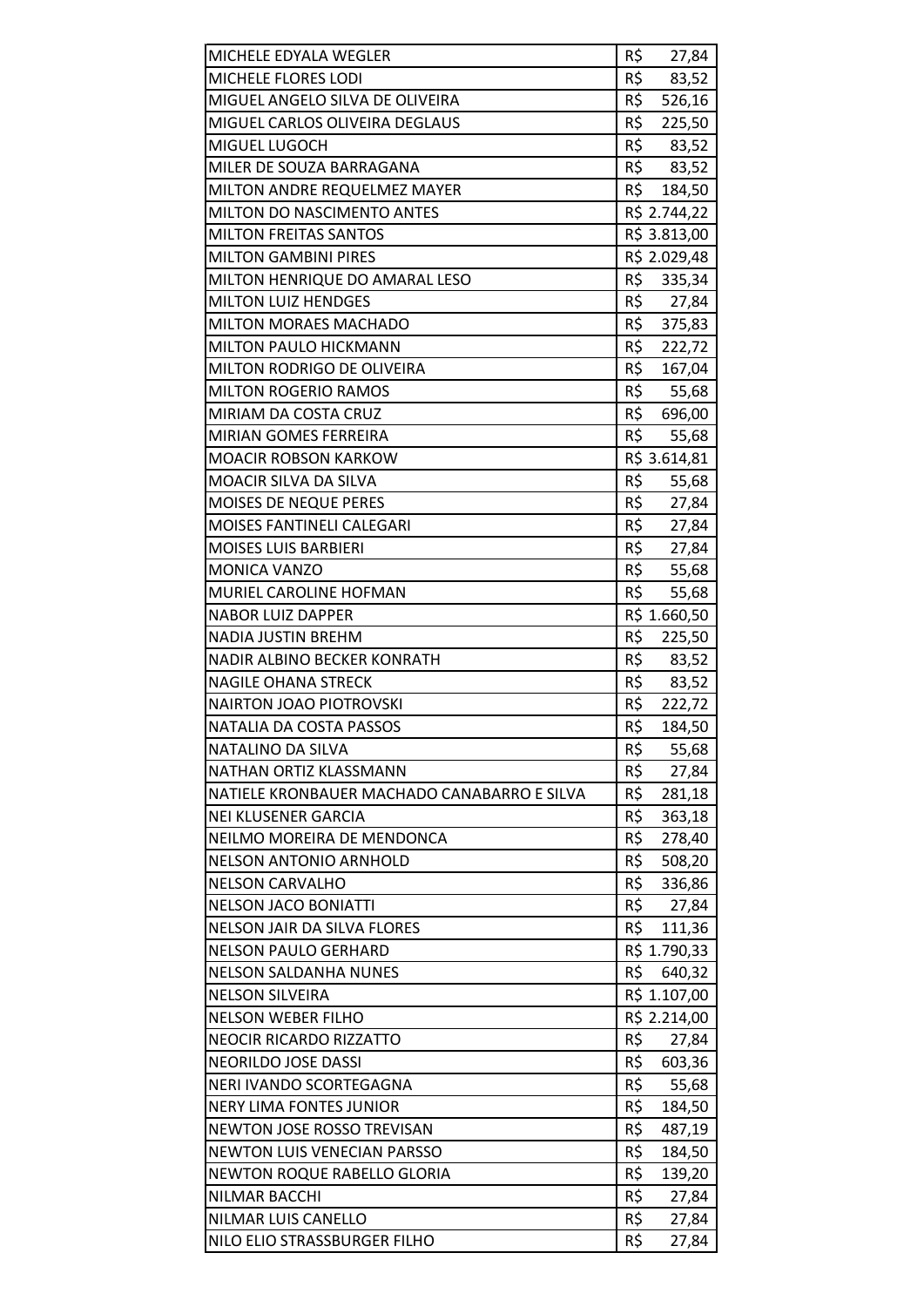| NILSON FERNANDO FONTANA             | R\$ 184,50    |
|-------------------------------------|---------------|
| <b>NILSON TONIN</b>                 | R\$<br>793,68 |
| <b>NILTAIR JOSE PILAR</b>           | R\$<br>27,84  |
| NILTON DOMINGOS MATANA              | R\$<br>431,51 |
| NILTON SIDICLEI URQUIA DA COSTA     | R\$ 1.503,31  |
| NIVALDO SOUZA MORAIS                | R\$<br>396,84 |
| <b>NOEL DA SILVA SANTOS</b>         | R\$ 1.633,16  |
| <b>NOIMAR MARCOS TELOKEN</b>        | R\$<br>27,84  |
| NORBERTO DALLA LIBERA               | R\$ 27,84     |
| NORBERTO FERNANDES PINTO DIAS FILHO | R\$ 1.197,35  |
| <b>NORI MENZEL</b>                  | R\$<br>55,68  |
| <b>OCLEIDI PAZ DA SILVA</b>         | R\$<br>194,88 |
| <b>ODAIR FIORENTIN</b>              | R\$<br>893,66 |
| <b>ODECIO IRIO HAUPT</b>            | R\$<br>916,68 |
| ODILMAR BARBOSA MENDONCA            | R\$<br>55,68  |
| <b>ODILOM LEMOS ANTUNES</b>         | R\$ 526,16    |
| <b>ODILON ROLDAN AVILA</b>          | R\$<br>184,50 |
| <b>ODINEI BONFADA</b>               | R\$<br>526,16 |
| <b>ODINEI PORTELLA</b>              | R\$<br>363,18 |
| ODIR ALVES DA SILVA                 | R\$ 2.398,50  |
| <b>OLI GINDRI JUNIOR</b>            | R\$<br>111,36 |
| <b>OLIVO DE VARGAS SIMOES</b>       | R\$<br>334,08 |
| <b>OLMES BASSANI</b>                | R\$<br>27,84  |
| <b>OLVEDO SANTOS NETTO</b>          | R\$<br>732,18 |
| ONEIDE ADEL DA SILVA CASTRO         | R\$<br>139,20 |
| <b>ORION FLORES PASSINI</b>         | R\$<br>430,50 |
| ORLI ANGELO NERI XAVIER             | R\$<br>27,84  |
| OSEIAS RIBEIRO DA SILVA             | R\$<br>515,03 |
| <b>OSLEN MELCHIOR CHAVES</b>        | R\$<br>111,36 |
| OSMAR DE JESUS BUENO DE BAIRROS     | R\$<br>111,36 |
| OSMAR DE VARGAS DORNELLES           | R\$ 1.537,50  |
| <b>OSMAR MICHEL</b>                 | R\$<br>27,84  |
| OSVALDO ANSELMO REGINATO            | R\$<br>27,84  |
| OSVALDO JESUS RODRIGUES DA SILVA    | R\$<br>253,34 |
| OTAVIO GABERT DE MOURA              | R\$<br>83,52  |
| <b>OTO SCHNEIDER</b>                | R\$ 1.537,50  |
| <b>OVIDIO GUZZO</b>                 | R\$<br>55,68  |
| PABLO DA COSTA AFONSO               | R\$<br>430,50 |
| PABLO NOVO PINEIRO                  | R\$<br>55,68  |
| PAMELA VIEIRA                       | R\$<br>27,84  |
| PATRICIA DOS SANTOS VARGAS          | R\$<br>27,84  |
| PATRICIA LUANA JESIUR KEGLER        | R\$<br>554,00 |
| PATRICIA MAROZO ARDENGHI DE LIMA    | R\$<br>139,20 |
| PATRICIA PEDROSO DE SOUZA           | R\$<br>27,84  |
| PATRICIA PEREIRA RODRIGUES CATTO    | R\$<br>55,68  |
| PATRICIA SARMANHO                   | R\$<br>417,60 |
| PATRICIA VIEIRA BRAGA               | R\$<br>184,50 |
| PAULA GABRIELE SANTOS ROJAS         | R\$<br>55,68  |
| PAULO AFONSO STEIN                  | R\$<br>459,35 |
| PAULO ALBERTO MASERA                | R\$<br>27,84  |
| PAULO ALEXANDRE LAUX DONAY          | R\$<br>111,36 |
| PAULO ANDRE POLEZE LOPES            | R\$<br>55,68  |
| PAULO ANGELO PASE                   | R\$<br>111,36 |
| PAULO ANTONIO SANTOS DA SILVA       | R\$<br>27,84  |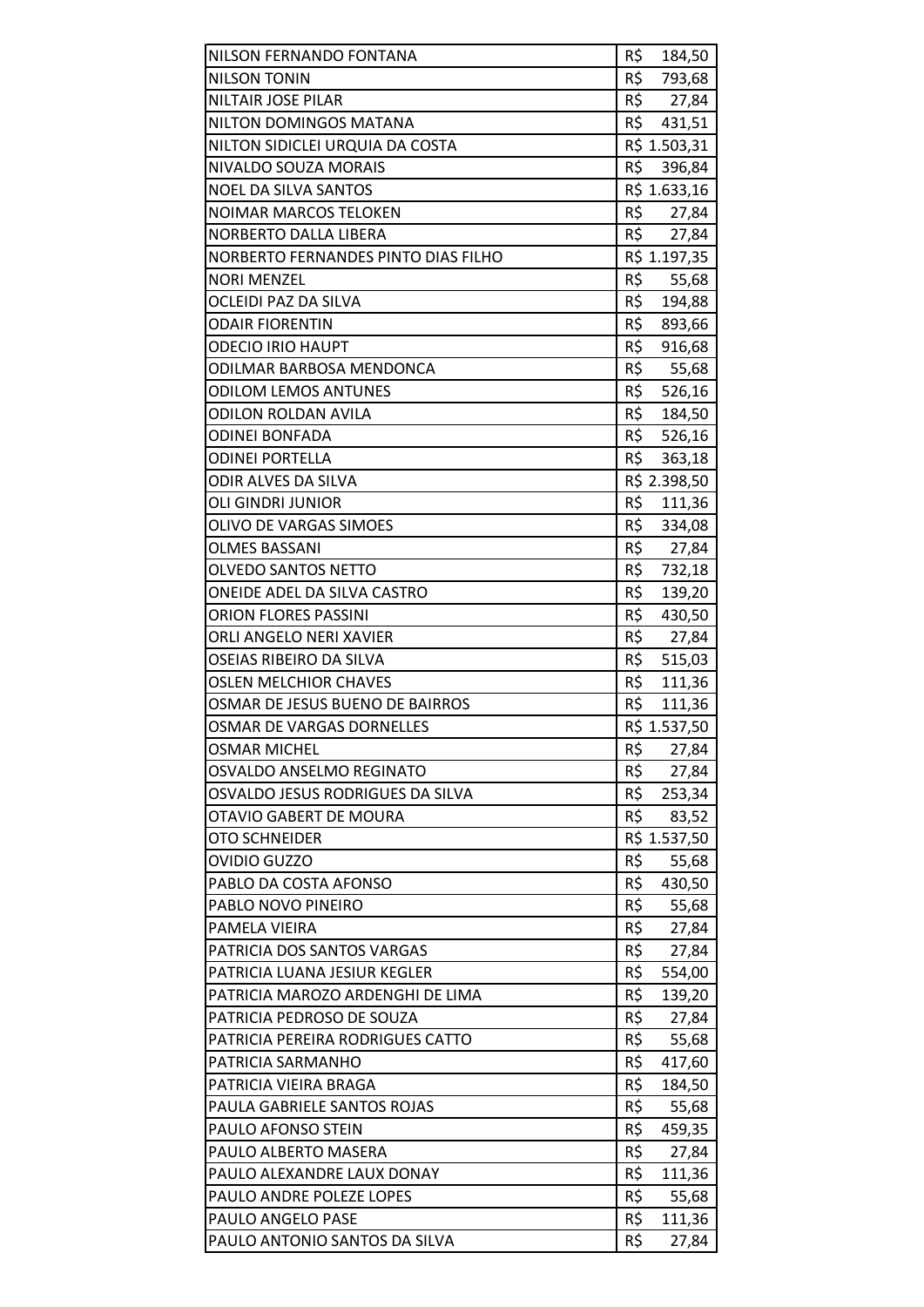| PAULO ANTONIO SOARES DA SILVA                                         | R\$<br>27,84            |
|-----------------------------------------------------------------------|-------------------------|
| PAULO AUGUSTO BORBA BIDONE                                            | R\$<br>27,84            |
| PAULO AUGUSTO SOUTO                                                   | R\$ 1.113,60            |
| PAULO CELSO HALWACKS JUNIOR                                           | R\$<br>167,04           |
| PAULO CESAR CARBONI                                                   | R\$<br>246,00           |
| PAULO CESAR CARDOSO GERMANO                                           | R\$ 27,84               |
| PAULO CESAR DA ROSA LUCAS                                             | R\$<br>27,84            |
| PAULO CESAR DOS SANTOS MARQUES                                        | R\$<br>389,76           |
| PAULO CESAR GOMES TEIXEIRA                                            | R\$ 3.075,00            |
| PAULO CESAR LAMBRECHT                                                 | R\$<br>111,36           |
| PAULO CESAR MORAES PIMENTEL                                           | R\$<br>723,84           |
| PAULO CESAR OLIVEIRA DOS SANTOS                                       | R\$<br>584,64           |
| PAULO CESAR SCHOMMER                                                  | R\$<br>629,17           |
| PAULO CEZAR ENGSTER                                                   | R\$<br>27,84            |
| PAULO CEZAR PORTOLON                                                  | R\$ 1.026,78            |
| PAULO DANIEL MACHADO GUIMARAES                                        | R\$<br>27,84            |
| PAULO DE MATEU                                                        | R\$<br>723,84           |
| PAULO DE TARSO MELLO PINHO                                            | R\$<br>27,84            |
| PAULO EDI GOMES DE FREITAS                                            | R\$ 1.653,64            |
| PAULO EDUARDO TONETTO DE ARAUJO FILHO                                 | R\$<br>334,08           |
| PAULO FERNANDO FERREIRA DE ALENCASTRO BRAGA                           | R\$<br>501,12           |
| PAULO FLAVIO DOLEJAL CONCEICAO                                        | R\$<br>612,48           |
| PAULO HENRIQUE BRAGA MARENGO                                          | R\$<br>111,36           |
| PAULO LISANDRO MACHADO                                                | R\$<br>307,50           |
| <b>PAULO MATEUS FEEBURG</b>                                           | R\$<br>225,50           |
| PAULO MOISINHO PANERAI                                                | R\$<br>184,50           |
| <b>PAULO PETRONIO PERES DE PERES</b>                                  | R\$<br>580,83           |
| <b>PAULO REGIS ADAMY ANTONELLI</b>                                    | R\$<br>670,68           |
| PAULO RENATO DA SILVA DUARTE                                          | R\$ 1.052,33            |
| PAULO RENATO OSORIO PACHECO                                           | R\$ 2.492,40            |
| PAULO RICARDO DA SILVA NICHELE                                        | R\$<br>83,52            |
| PAULO RICARDO DE ARAUJO                                               | R\$<br>473,28           |
| PAULO RICARDO FARINHA DE OLIVEIRA                                     | R\$ 1.660,50            |
| PAULO RICARDO GARCIA FRAGA                                            | R\$<br>723,84           |
| PAULO RICARDO HENCKEL                                                 | R\$<br>83,52            |
| PAULO RICARDO SIQUEIRA DA SILVA                                       | R\$<br>83,52            |
| PAULO RICARDO ZEN                                                     | R\$<br>61,50            |
| PAULO ROBERTO AICH                                                    | R\$<br>83,52            |
| PAULO ROBERTO CERVI                                                   | R\$<br>560,33           |
| PAULO ROBERTO DA S FIGUEIREDO                                         | R\$ 1.470,18            |
| PAULO ROBERTO DA SILVA DE SA                                          | R\$<br>27,84            |
| PAULO ROBERTO GARCIA DOS SANTOS                                       | R\$ 1.749,33            |
| PAULO ROBERTO MACEDO CIDADE                                           | R\$ 1.783,50<br>R\$     |
| PAULO ROBERTO MARTINS DE OLIVEIRA<br>PAULO ROBERTO RODRIGUES CASTILHO | 451,00<br>R\$<br>389,76 |
| PAULO RODRIGO PEREIRA VIEIRA                                          | R\$ 1.107,00            |
| PAULO ROGERIO BOTELHO CAETANO                                         | R\$ 2.795,34            |
| PAULO ROGERIO DA SILVA PAULON                                         | R\$<br>83,52            |
| PAULO ROGERIO DE OLIVEIRA                                             | R\$<br>27,84            |
| PAULO ROGERIO RODRIGUES DO CARMO                                      | R\$<br>27,84            |
| <b>PAULO SERGIO PIRES</b>                                             | R\$<br>604,88           |
| PAULO SIDINEI MINUZZO                                                 | R\$ 1.520,04            |
| PAULO TIGGEMANN                                                       | R\$<br>901,99           |
| PAULO VOLMES MARQUES DE MACEDO                                        | R\$<br>167,04           |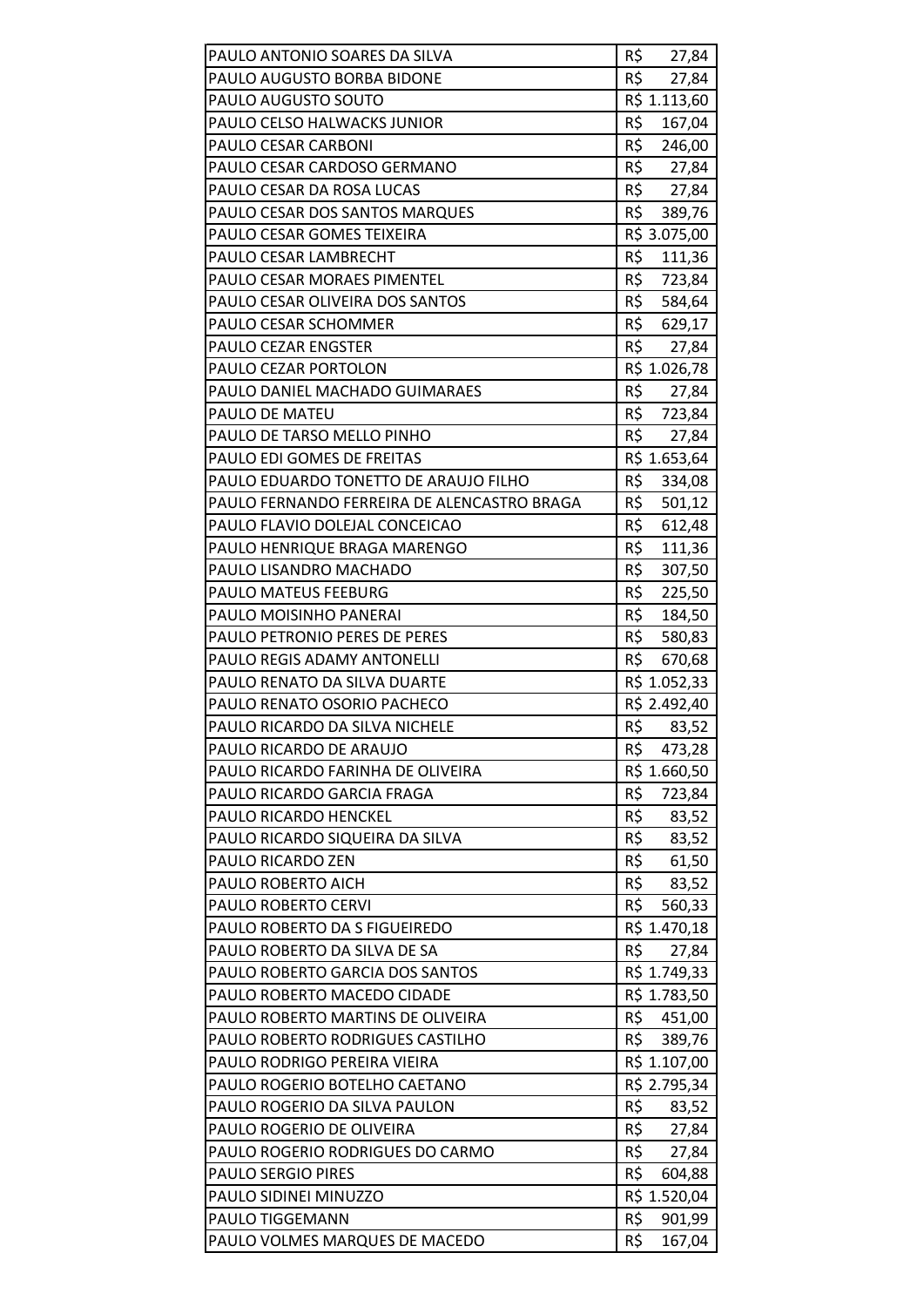| PEDRO DERLI DE OLIVEIRA TEIXEIRA          | R\$<br>55,68  |
|-------------------------------------------|---------------|
| PEDRO FLECK DE BEM                        | R\$<br>27,84  |
| PEDRO LUIS BONGIORNO                      | R\$<br>240,18 |
| PEDRO LUIZ OLIVEIRA FABRES                | R\$<br>184,50 |
| PEDRO MANOEL DA SILVA BRANDAO             | R\$ 55,68     |
| PEDRO RAIMUNDO POMMER                     | R\$ 1.851,83  |
| PEDRO ROBERTO CANTELE                     | R\$ 2.501,00  |
| PEDRO WALDIR AMES                         | R\$ 307,50    |
| PELUIZ ROMEIRO                            | R\$<br>55,68  |
| PERCIO DA SILVA                           | R\$ 139,20    |
| PERCIO SILVA DA SILVA                     | R\$ 1.537,50  |
| PETERSSON AMARAL DA SILVA                 | R\$ 554,00    |
| PIETRO SERPA KONZGEN                      | R\$<br>560,33 |
| PLUTARCO ARISTIDES GERMANO SOARES MARQUES | R\$ 1.565,34  |
| PRICILA ARGENTA MARTINI                   | R\$ 225,50    |
| PRISCILA CHAIANE ZAMBRZYCKI CAMARGO       | R\$ 184,50    |
| RAFAEL ANDREI VOGT                        | R\$<br>83,52  |
| RAFAEL ANTONIO MACHRY VIEIRA              | R\$ 1.291,50  |
| RAFAEL AYRES FARIAS                       | R\$ 1.503,31  |
| RAFAEL BRANDAO                            | R\$ 139,20    |
| RAFAEL CAMARGO MORAIS                     | R\$ 547,68    |
| RAFAEL DOS SANTOS MACHADO                 | R\$<br>225,50 |
| RAFAEL ELIAS RODRIGUES                    | R\$<br>612,48 |
| RAFAEL FABIANO PALMA                      | R\$<br>250,56 |
| RAFAEL GABIATTI                           | R\$<br>139,20 |
| RAFAEL GAMBIM KRUMMENAUER                 | R\$ 1.107,00  |
| RAFAEL GIRARDELLO                         | R\$<br>55,68  |
| RAFAEL JOSE RIBEIRO                       | R\$<br>698,52 |
| RAFAEL LIMA GARCIA                        | R\$<br>966,80 |
| RAFAEL MUMBACH                            | R\$ 1.030,08  |
| RAFAEL PINTO DA CUNHA                     | R\$<br>184,50 |
| RAFAEL SOARES DOMINGUES                   | R\$<br>717,50 |
| RAFAEL SORIANO KULMANN                    | R\$<br>111,36 |
| RAFAEL TERROSO MELO                       | R\$<br>278,40 |
| RAISSA SIGNORETTI DIAS                    | R\$<br>732,17 |
| <b>RAMIRO NUNES RASSIER</b>               | R\$<br>55,68  |
| RAMOS VOLNEI MODINGER                     | R\$<br>27,84  |
| RAONI LEIVAS MOREIRA                      | R\$ 1.421,84  |
| RAQUEL BERLEZE                            | R\$<br>615,00 |
| RAQUEL DELAI CELANT                       | R\$<br>167,04 |
| RAQUEL GARCIA SERPA                       | R\$<br>184,50 |
| RAQUEL POLENZ WIELEWICKI                  | R\$<br>27,84  |
| RAUL FERNANDO SILVEIRA MALHAO             | R\$<br>111,36 |
| RAUL LEANDRO DE MEDEIROS GUDOLLE          | R\$<br>55,68  |
| RAUL MACIEL DONATO                        | R\$ 2.214,00  |
| <b>RAUL WEDIG</b>                         | R\$<br>584,64 |
| REGINALDO ROCHA DE CASTRO                 | R\$ 1.845,00  |
| <b>REGIS ARTHUR BUGS DORR</b>             | R\$<br>977,16 |
| <b>REGIS GONCALVES</b>                    | R\$<br>361,92 |
| REGIS REBELLO MOREIRA                     | R\$<br>184,50 |
| <b>REGIS ROSSBACH MOREIRA</b>             | R\$<br>278,40 |
| RENA SILVEIRA DE MIRANDA                  | R\$<br>486,18 |
| RENAN DA SILVEIRA ESPINOZA                | R\$<br>55,68  |
| RENATA BARBOSA VALIM                      | R\$ 2.029,50  |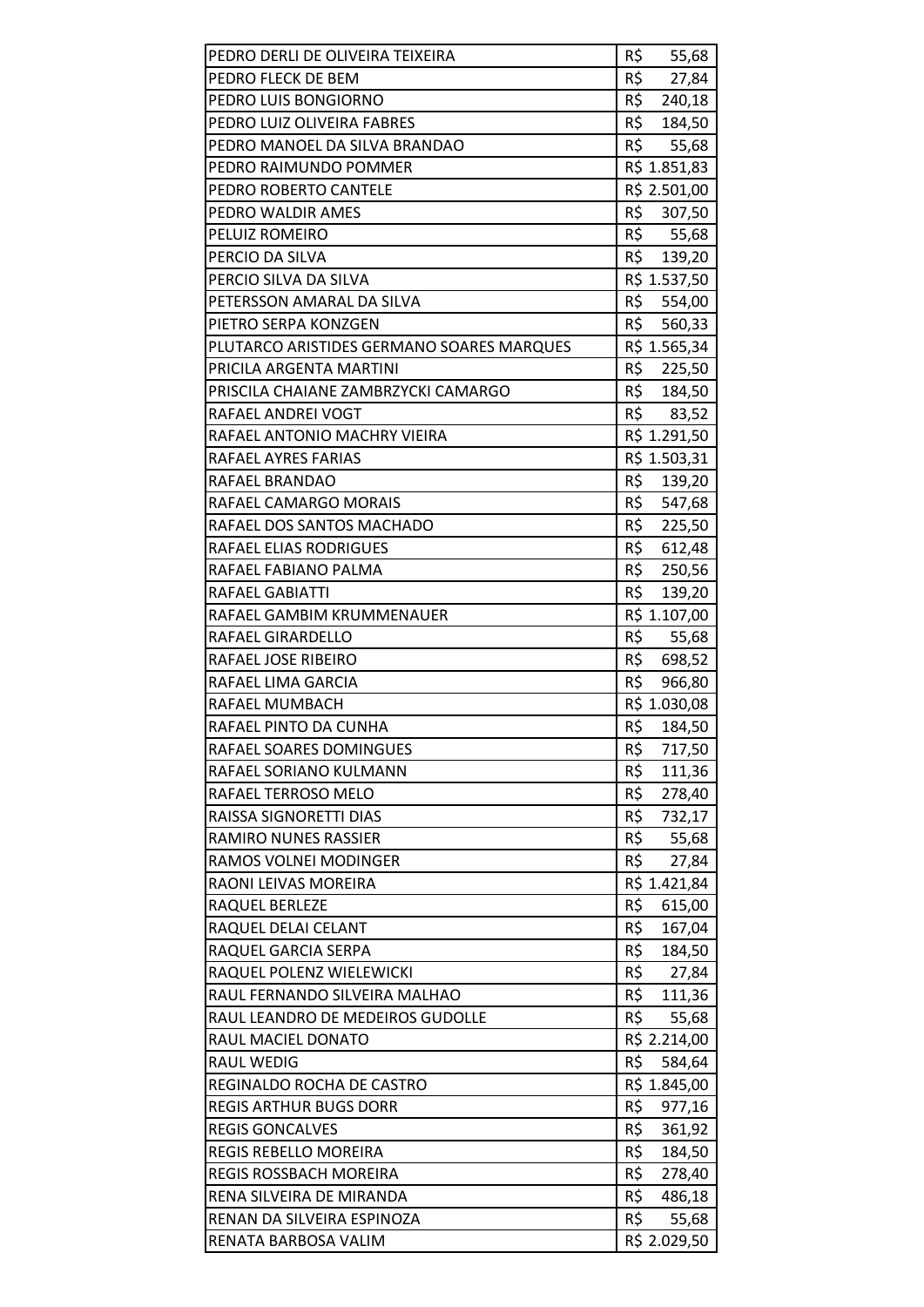| RENATA BENEVIT GIL                            | R\$<br>916,68          |
|-----------------------------------------------|------------------------|
| RENATA DA SILVEIRA CESCHINI                   | R\$<br>83,52           |
| RENATA PINTO DIAS DE OLIVEIRA JANDT           | R\$<br>194,88          |
| RENATO MACHADO                                | R\$<br>27,84           |
| RENATO RUMPEL DE MORAES                       | R\$<br>225,50          |
| RENATO SERAFIM KLIPPEL                        | R\$<br>27,84           |
| RENE ARI HOFF JUNIOR                          | R\$<br>194,88          |
| <b>RENI CAMPOS FARIAS</b>                     | R\$<br>27,84           |
| RICARDO FILLMANN LEGUISAMO                    | R\$<br>410,00          |
| RICARDO JARDIM SCHUCH                         | R\$<br>27,84           |
| RICARDO LIMA DE AZEVEDO                       | R\$<br>139,20          |
| RICARDO LOPES GUARISE                         | R\$<br>890,88          |
| RICARDO MARCELO FRIEDRICH                     | R\$<br>150,33          |
| RICARDO MAROSTICA                             | R\$<br>703,08          |
| RICARDO MONTEIRO MAZOT                        | R\$<br>779,52          |
| RICARDO OLIVEIRA BUENO                        | R\$ 27,84              |
| RICARDO ROBALO DE SOUZA                       | R\$ 1.845,00           |
| RICARDO SEBASTIAO DE MELOS                    | R\$<br>194,88          |
| RICARDO SIMOES DA SILVA                       | R\$ 1.688,34           |
| RICHARD LUIZ RODRIGUES LOPES                  | R\$<br>389,76          |
| <b>RILDO GOULART PERES</b>                    | R\$<br>861,00          |
| RINALDO PEREIRA DE LIMA                       | R\$<br>281,18          |
| RITA DE CASSIA GOMES DE OLIVEIRA              | R\$<br>184,50          |
| RIVELINO STEINMETZ                            | R\$<br>615,00          |
| ROBERTO BRITO DIAS                            | R\$<br>584,64          |
| ROBERTO CARLOS TEIXEIRA DE OLIVEIRA           | R\$<br>225,50          |
| ROBERTO CARRICONDE                            | R\$<br>246,00          |
| ROBERTO DE CASTRO                             | R\$<br>225,50          |
| ROBERTO DE SOUZA BOESE                        | R\$<br>55,68           |
| ROBERTO FABIANO WOMMER                        | R\$<br>83,52           |
| ROBERTO LEAL DE SOUZA NETO                    | R\$<br>27,84           |
| ROBERTO MARQUES PARAHYBA                      | R\$<br>240,18          |
| ROBERTO MARTINS DA COSTA                      | R\$<br>27,84           |
| <b>ROBERTO PERIN</b>                          | R\$<br>389,76          |
| ROBERTO PINTO DA SILVA                        | R\$ 1.107,00           |
| ROBERTO PINTO DE MATTOS                       | R\$ 1.224,18           |
| ROBERTO SILVEIRA DE BORBA                     | R\$ 1.291,50           |
| <b>ROBINSON LUIS STURMER</b>                  | R\$<br>765,84          |
| ROBISON BODE TEIXEIRA                         | R\$<br>901,99          |
| ROBSON ALEXANDRE BRENZINK                     | R\$<br>27,84           |
| ROBSON COSTA BOLESTA                          | R\$<br>111,36          |
| <b>ROBSON MENA</b>                            | R\$ 3.136,50           |
| RODIMAR PASSAGLIA                             | R\$<br>27,84           |
| RODINEI COSTA VITORIA                         | R\$ 2.214,00           |
| RODOLFO FUCHS DOS SANTOS                      | R\$<br>83,52           |
| RODOLFO GOBI DIAS                             | R\$<br>361,92          |
| RODRIGO BRITTES DA SILVEIRA                   | R\$<br>553,50          |
| RODRIGO DA COSTA AVALOS                       | R\$<br>55,68           |
| RODRIGO DA SILVA                              | R\$<br>668,16          |
| RODRIGO DE SENNA MACHADO<br>RODRIGO DE TOLEDO | R\$ 1.107,00<br>R\$    |
| RODRIGO DO CARMO DE ALMEIDA                   | 451,00<br>R\$ 2.029,50 |
| RODRIGO GIOVENARDI                            | R\$<br>139,20          |
| RODRIGO JOSE GOMES                            | R\$<br>184,50          |
|                                               |                        |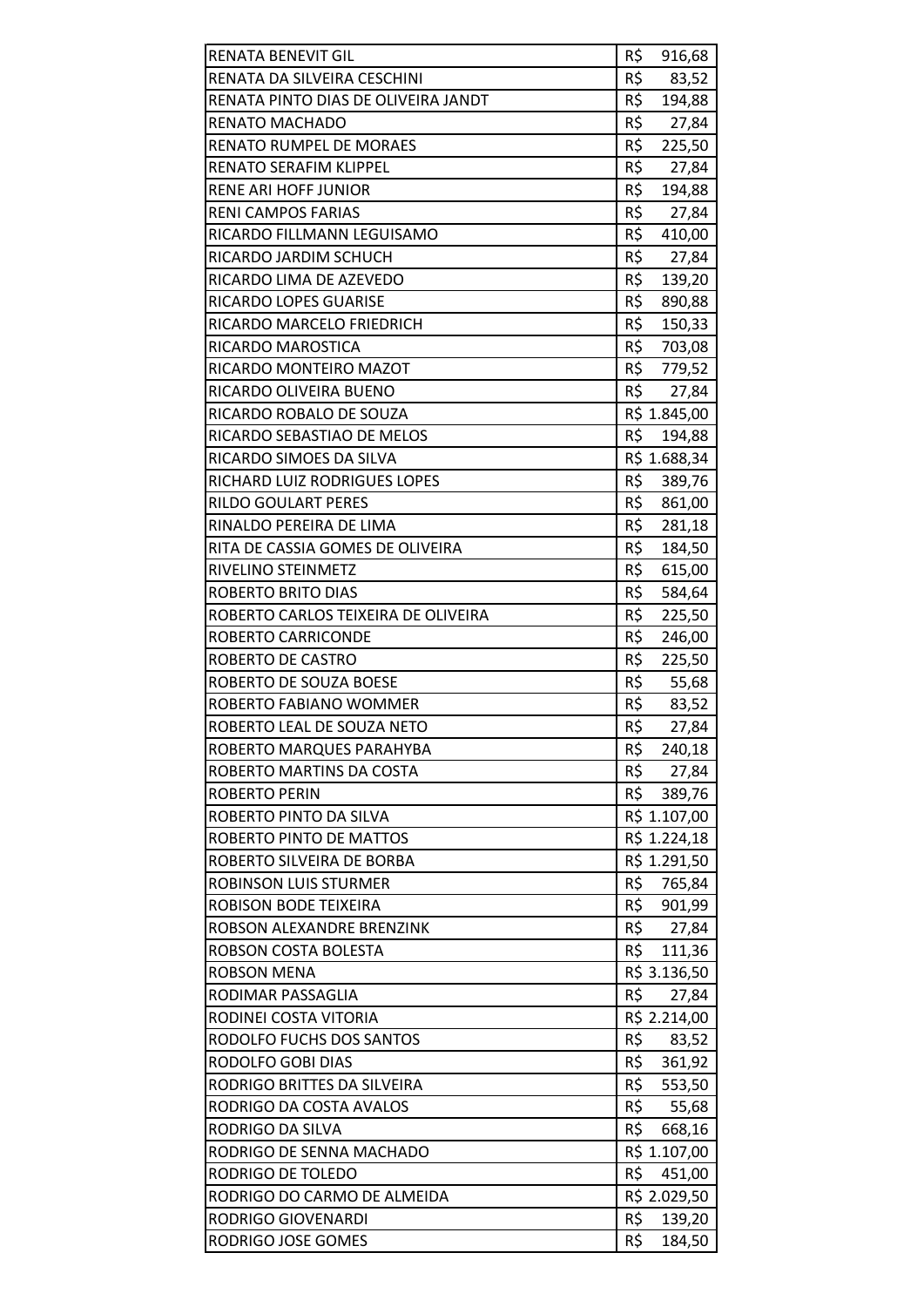| RODRIGO JUNIOR TURRA RIBEIRO        | R\$<br>27,84        |
|-------------------------------------|---------------------|
| RODRIGO KERSCNER AMODEU             | R\$<br>765,84       |
| RODRIGO LAUX TABBAL                 | R\$<br>27,84        |
| RODRIGO LINCKE SODA                 | R\$<br>27,84        |
| RODRIGO LOPES DA SILVA              | R\$<br>27,84        |
| RODRIGO LUPIM FERNANDES             | R\$<br>908,34       |
| RODRIGO MENDONCA GUERIM             | R\$<br>139,20       |
| RODRIGO NOGUEIRA CORREA             | R\$<br>363,18       |
| RODRIGO PACZEK FRANTZ               | R\$<br>111,36       |
| RODRIGO QUINTANILHA SANTINI         | R\$<br>212,34       |
| RODRIGO ROSA DA SILVA               | R\$ 2.214,00        |
| RODRIGO SAGRILO VIDAL               | R\$<br>526,16       |
| RODRIGO SANCHOTENE THOMA            | R\$<br>27,84        |
| RODRIGO SILVA ZANANDREA             | R\$<br>27,84        |
| RODRIGO SOUZA DA SILVA SCHWALM      | R\$<br>27,84        |
| RODRIGO VIEIRA PERES                | R\$ 27,84           |
| RODRIGO ZAGO RODRIGUES              | R\$<br>27,84        |
| RODRIGO ZORZETTO                    | R\$<br>55,68        |
| <b>ROGER CARLOS TORRES</b>          | R\$ 2.214,00        |
| ROGER FERNANDO FAGAN VIECELI        | R\$ 1.070,82        |
| ROGER RODRIGO DE OLIVEIRA LOPES     | R\$ 1.531,68        |
| ROGERIO ADRIANO BOFF                | R\$<br>27,84        |
| ROGERIO ANTONIO SOZINHO MAZURANA    | R\$<br>27,84        |
| ROGERIO BATISTA DOS SANTOS          | R\$ 2.767,50        |
| ROGERIO CORREA VENTURA              | R\$<br>111,36       |
| ROGERIO DA SILVA WIPRICH            | R\$<br>656,00       |
| ROGERIO DE SOUZA                    | R\$<br>83,52        |
| ROGERIO ESTANISLAU MEDEIROS DA ROSA | R\$<br>683,33       |
| ROGERIO FERREIRA DOS SANTOS SOUZA   | R\$<br>27,84        |
| ROGERIO LITAROVICZ MACEDO           | R\$<br>111,36       |
| <b>ROGERIO LUCIO</b>                | R\$ 1.476,00        |
| ROGERIO MADRID OLIVEIRA             | R\$<br>27,84        |
| ROGERIO MARTINS VARGAS              | R\$<br>27,84        |
| <b>ROGERIO NUNES LOPES</b>          | R\$<br>417,60       |
| ROMILDO LIMA DOS SANTOS             | R\$ 2.091,00        |
| ROMULO LUIZ FERREIRA FILIPINI       | R\$<br>27,84        |
| RONALDO COSTA DA SILVA              | R\$<br>27,84        |
| RONALDO KESSLER PONTES              | R\$<br>111,36       |
| RONALDO RODRIGUES DENGO             | R\$<br>55,68        |
| RONAN XAVIER COUTINHO               | R\$ 2.029,50        |
| RONEI BARREIRO FLORES               | R\$ 2.638,68        |
| RONER LUIS DA SILVA FONTOURA        | R\$<br>225,50       |
| RONIE FINGER BARBOSA                | R\$<br>677,51       |
| ROQUE DANIEL GAUER CABRAL           | R\$<br>676,50       |
| ROQUE VIANEI BERSCH                 | R\$<br>27,84        |
| ROSA MARIA VEIGA DOS SANTOS         | R\$<br>424,68       |
| ROSALINA CARDOSO DE OLIVEIRA        | R\$<br>723,84       |
| ROSANA POZZOBON                     | R\$<br>212,34       |
| ROSANA SANTOS MEYER                 | R\$<br>55,68        |
| ROSANA TAUBER FLORES                | R\$<br>253,34       |
| ROSANDRO DE ALMEIDA GARSKE          | R\$<br>167,04       |
| ROSANE DIAS GONCALVES               | R\$<br>629,17       |
|                                     |                     |
| ROSANGELA FREITAS DOS SANTOS        | R\$<br>55,68<br>R\$ |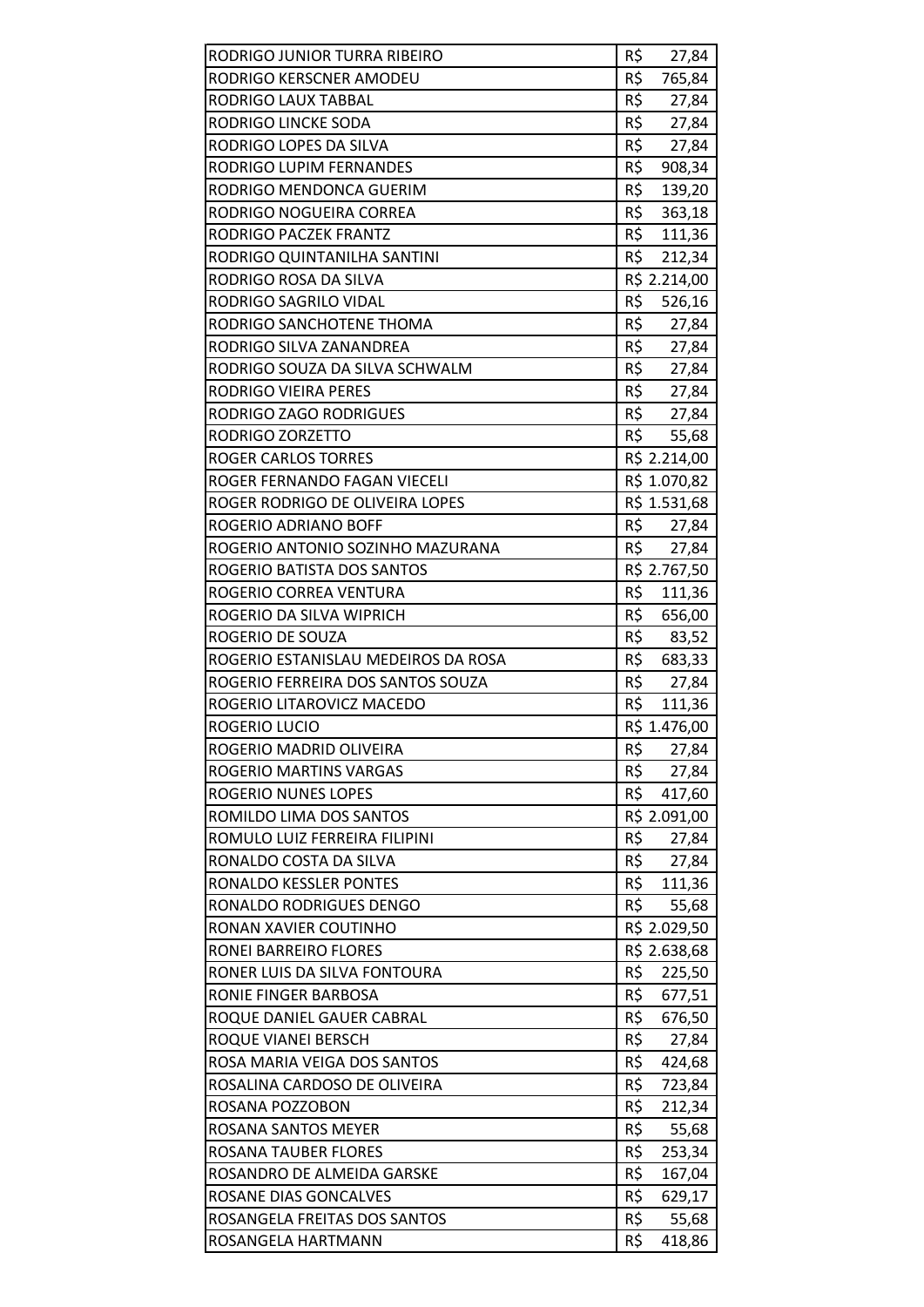| ROSELI DIAS PERALTA                                        | R\$ 1.230,00          |
|------------------------------------------------------------|-----------------------|
| ROSERLEI GORRETI DUTRA DE ARRUDA                           | R\$<br>526,16         |
| <b>RUAN PATRICK MARTINS MORAES</b>                         | R\$<br>437,84         |
| RUBEM ELIEZER XAVIER DE OLIVEIRA                           | R\$<br>55,68          |
| <b>RUBEM SILVA DAS NEVES</b>                               | R\$<br>225,50         |
| RUBEM SILVESTRE SANTOS DA COSTA                            | R\$<br>528,96         |
| RUBEMAR MARTINS FARIA                                      | R\$<br>27,84          |
| <b>RUBIMAR POST</b>                                        | R\$<br>336,86         |
| RUDIMAR PEDROSO MACIEL                                     | R\$<br>55,68          |
| RUDINEI ANTONIO SAUSEN                                     | R\$<br>335,34         |
| <b>RUDINEI POST</b>                                        | R\$<br>167,04         |
| <b>RUDNEY CRACCO</b>                                       | R\$<br>911,87         |
| RUI CESAR PIRES DA SILVA                                   | R\$<br>27,84          |
| RUI LEANDRO VARGAS                                         | R\$ 2.214,00          |
| RUI SIDNEI MOTTA CERVEIRA                                  | R\$ 27,84             |
| RUSSAIKA ROSA FLORES                                       | R\$ 225,50            |
| RUTIANI ANTUNES MELLO SANTONI                              | R\$ 2.214,00          |
| <b>SABRINA CORREA</b>                                      | R\$<br>27,84          |
| SABRINA DE MOURA RIBEIRO                                   | R\$<br>225,50         |
| <b>SABRINA ROSS BORNIATTI</b>                              | R\$ 27,84             |
| SADI ANTONIO DAL PIVA                                      | R\$ 1.589,66          |
| <b>SADI TESSARO</b>                                        | R\$<br>27,84          |
| SADI ZIMMERMANN                                            | R\$<br>225,50         |
| <b>SADY MOREIRA</b>                                        | R\$<br>417,60         |
| <b>SAMUEL BASSO</b>                                        | R\$<br>446,70         |
| SAMUEL DE SOUZA MATTIODA                                   | R\$<br>615,00         |
| SAMUEL DOS SANTOS MOREIRA                                  | R\$<br>55,68          |
| SANDER AMARAL E SILVA                                      | R\$<br>225,50         |
| SANDRA DENISE ADRIANO SOARES DE OLIVEIRA                   | R\$<br>55,68          |
| SANDRA VIVIANE RIBEIRO MARCANSONI                          | R\$<br>375,83         |
| SANDRO ADRIANI CAMARGO                                     | R\$ 1.052,31          |
| SANDRO ALEX GONCALVES VIEIRA                               | R\$ 1.455,99          |
| SANDRO DA SILVA NEUMANN                                    | R\$<br>278,40         |
| <b>SANDRO EMILIO RIFFEL</b>                                | R\$ 2.214,00          |
| SANDRO GUIMARAES FORQUIM                                   | R\$<br>83,52          |
| <b>SANDRO JANSEN BERTOLLO</b>                              | R\$<br>55,68          |
| SANDRO JOCELITO KLEIN                                      | R\$ 1.531,68          |
| SANDRO LUIZ DA SILVA                                       | R\$<br>83,52          |
| SANDRO MARQUES DA SILVA                                    | R\$<br>417,60         |
| <b>SANDRO MOURA RODRIGUES</b>                              | R\$<br>526,16         |
| SANDRO RADAMES GONCALVES DE VARGAS                         | R\$<br>83,52          |
| <b>SANDRO REIS PERUZZO</b>                                 | R\$<br>503,90         |
| <b>SANDRO REOLON ZANELLA</b>                               | R\$<br>184,50         |
| SANDRO ROGERIO BUZATA MACIEL                               | R\$<br>738,00         |
| SANDRO ROMIR FONTELLA DE OLIVEIRA                          | R\$<br>609,18         |
| <b>SANDRO TONI HAETINGER</b>                               | R\$ 2.918,34          |
| SARA BERENICE VIEIRA GRASSEL                               | R\$<br>669,66         |
| SAULO CORTEZ DE ANDRADE                                    | R\$ 1.660,50<br>R\$   |
| SAULO ORLANDO SCHOSSELER                                   | 55,68                 |
| SAULO RODRIGO GHYSIO SOUZA<br>SEBASTIAO FRANCISCO PASTORIO | R\$ 1.845,00<br>R\$   |
| SECUNDINO VOLNEI SOARES DA LUZ                             | 27,84<br>R\$ 3.567,00 |
| SEDENIR LAUNE SCHMIDT                                      | R\$<br>225,50         |
| SELVIO LOREGIAN                                            | R\$<br>403,67         |
|                                                            |                       |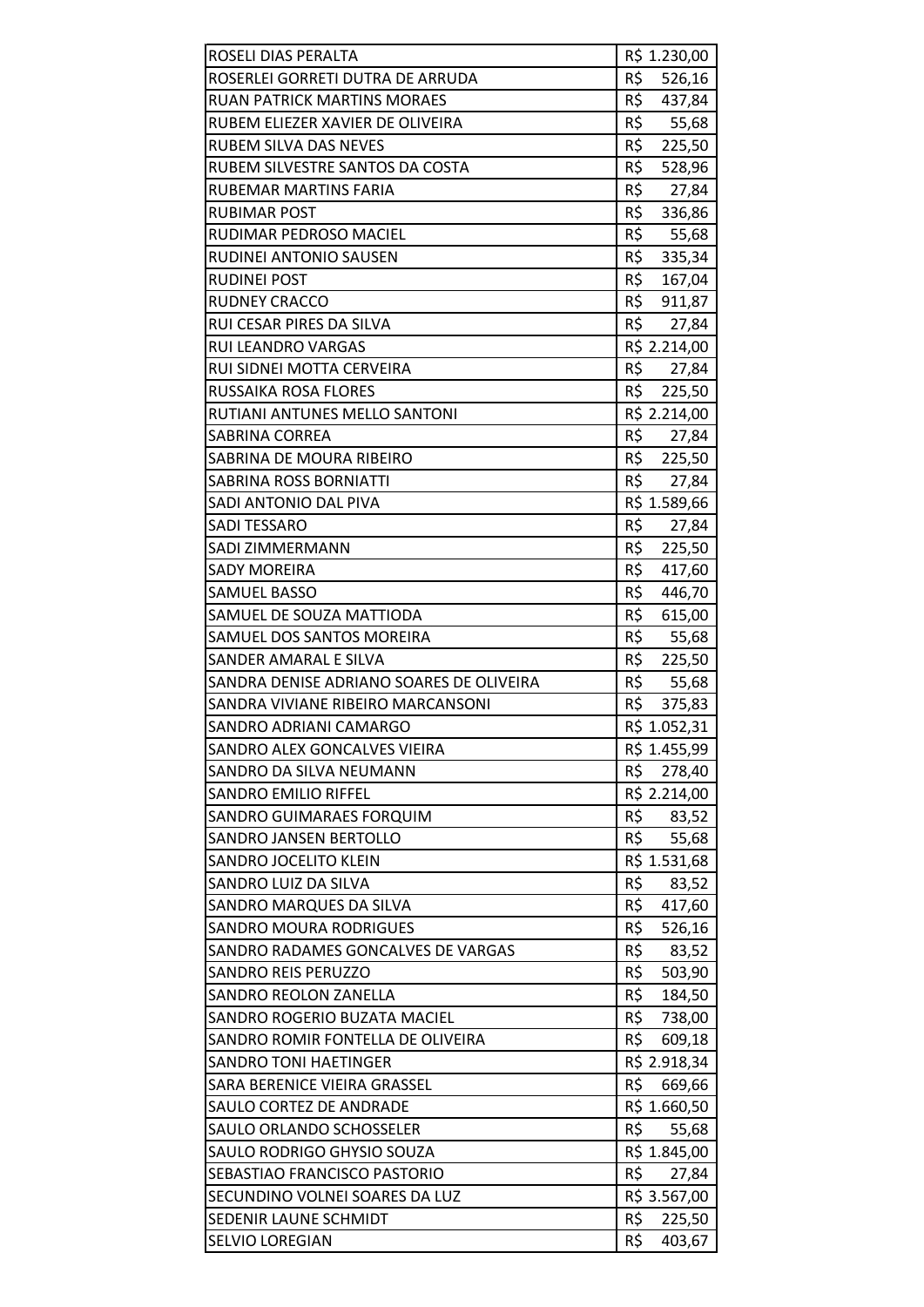| SERGIO AUGUSTO PACHECO MENDES                   | R\$ 2.214,50                 |
|-------------------------------------------------|------------------------------|
| SERGIO AUGUSTO SILVA DE OLIVEIRA                | R\$<br>212,34                |
| SERGIO DA SILVA                                 | R\$ 1.319,84                 |
| <b>SERGIO DAGOBERTO TATSCH PERES</b>            | R\$<br>83,52                 |
| SERGIO DE MEIRA MELO                            | R\$<br>27,84                 |
| SERGIO EDUARDO ROSSATO                          | R\$<br>657,01                |
| SERGIO GONCALVES MACHADO                        | R\$<br>375,83                |
| SERGIO HENRIQUE GARCIA FERNANDES                | R\$<br>184,50                |
| SERGIO JOSE STUDZINSKI                          | R\$<br>225,50                |
| <b>SERGIO LORENZI</b>                           | R\$<br>27,84                 |
| <b>SERGIO LUIS BONETTE</b>                      | R\$<br>27,84                 |
| SERGIO LUIS DA ROCHA MONTEZANO                  | R\$<br>861,00                |
| <b>SERGIO LUIS FRANKLIN WINTER</b>              | R\$<br>55,68                 |
| <b>SERGIO LUIZ MALLMANN</b>                     | R\$<br>55,68                 |
| <b>SERGIO MARTINS</b>                           | R\$<br>27,84                 |
| <b>SERGIO ROCHA CORREA</b>                      | R\$<br>389,76                |
| <b>SERGIO VALETA JUNIOR</b>                     | R\$<br>556,80                |
| SHEILA DENISE SULZBACH                          | R\$<br>676,50                |
| SHEILA FILIPPI CHIELA GRECHI                    | R\$<br>375,83                |
| SIDIMAR CASTELI                                 | R\$<br>55,68                 |
| SIDNEI FAERMANN BARTH                           | R\$ 27,84                    |
| SIDNEI FERNANDO TIBOLA                          | R\$<br>27,84                 |
| SIDNEI XISTO FRUETTI                            | R\$<br>253,34                |
| <b>SILIVIO STORCK</b>                           | R\$<br>83,52                 |
| <b>SILMAR KREMER</b>                            | R\$ 2.644,50                 |
| SILVANI INES SCHEID                             | R\$<br>55,68                 |
| SILVANO CE VIEIRA                               | R\$<br>27,84                 |
| SILVANO MUSSONINE CABREIRA                      | R\$ 1.783,50                 |
| SILVANO PRATAVIERA                              | R\$<br>55,68                 |
| SILVANOR ANTONIO ONGARATTO                      | R\$<br>375,83                |
| SILVIA REGINA RUBENICH                          | R\$<br>27,84                 |
| SILVIANE FROHLICH MAXIMIANO DE PAULA E SILVA    | R\$<br>111,36                |
| <b>SILVIO GAVIAO</b>                            | R\$ 2.214,00                 |
| SILVIO GUIMARAES SIQUEIRA                       | R\$<br>751,66                |
| <b>SILVIO JOSE GABERT</b>                       | R\$<br>167,04                |
| SIMONE BRANDOLT DA SILVA                        | R\$<br>27,84                 |
| SIMONE DA SILVA SOARES                          | R\$<br>225,50                |
| SIMONE FATIMA FABIAN DOS SANTOS                 | R\$<br>27,84                 |
| SIMONE TERESINHA DA SILVA SCHWARZ               | R\$<br>83,52                 |
| SINAIR CARGNINO                                 | R\$<br>184,50                |
| SINARA GREICE REGINATO DO NASCIMENTO            | R\$<br>375,83                |
| SOLANE DA ROSA AZAMBUJA                         | R\$<br>55,68                 |
| SOLANGE MARIA SOZINHO MAZURANA                  | R\$<br>55,68                 |
| SOLENI MACHADO DE QUADROS                       | R\$ 1.001,21                 |
| SONIA SIQUEIRA RISSETTI                         | R\$<br>375,83                |
| STEPHAN HUND PRATES                             | R\$<br>250,56                |
| STEPHANE ROSA DE ALMEIDA                        | R\$<br>27,84                 |
| STIVEN RHEINLANDER BARROS LUSANI                | R\$<br>55,68                 |
| <b>SUSANE GUNTHER HEEMANN</b>                   | R\$ 2.521,50                 |
| <b>TAILIZE DE CARLI</b><br>TAINA BERNARDI BESSA | R\$<br>27,84                 |
| TAIS REGINA BORGES DA SILVA                     | R\$ 1.070,82<br>R\$ 1.045,50 |
| <b>TALVIRONE KRETSCHMER</b>                     | R\$ 2.029,50                 |
| TANIA KUNSLER DE OLIVEIRA                       | R\$<br>307,50                |
|                                                 |                              |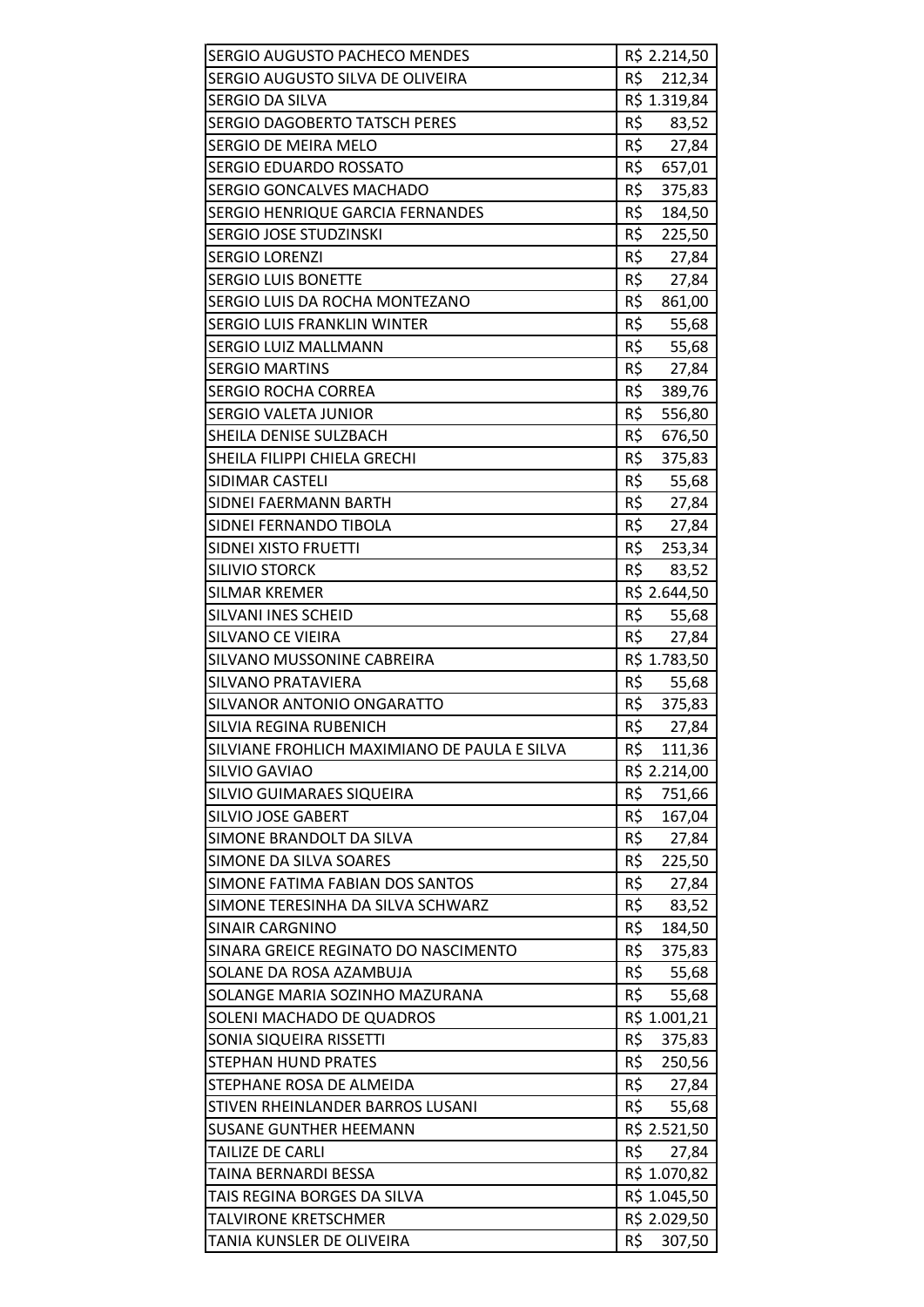| TANIA MARIA BICA PARAIBA           | R\$ 253,34              |
|------------------------------------|-------------------------|
| TARCIZO CESAR BISPO                | R\$<br>222,72           |
| TASSIANE MACIEL SPAGNOLI           | R\$ 2.644,50            |
| TATIANA CEZIMBRA DA COSTA          | R\$<br>225,50           |
| TATIANA SOUZA ROCHA                | R\$ 307,50              |
| TERESINHA MARIA STEFFEN            | R\$ 55,68               |
| THAINA DE SENE ABI                 | R\$<br>526,16           |
| THAIS CANTARELLI CASARIN           | R\$ 2.583,00            |
| THAIS HELENA MACIEL FERNANDES      | R\$<br>55,68            |
| THAISSA SILVA DOS SANTOS           | R\$ 55,68               |
| THAUANE PERACA PERACA              | R\$ 225,50              |
| THIAGO DAMASCENO ROSA              | R\$<br>556,80           |
| THIAGO PINTO DA CUNHA              | R\$ 2.214,00            |
| THIAGO PRATES COVALESKY            | R\$ 2.029,50            |
| THIAGO VASCONCELLOS COSTA          | R\$ 27,84               |
| THIAGO VILANOVA                    | R\$ 478,83              |
| THIANE ALVES BARCELLOS             | R\$<br>526,16           |
| THYAGO BITENCOURT MILIONI          | R\$<br>27,84            |
| TIAGO BORGES SILVA                 | R\$<br>111,36           |
| TIAGO DA SILVA                     | R\$ 2.029,50            |
| TIAGO DA SILVA PACHECO             | R\$ 501,12              |
| TIAGO GOLFETTO                     | R\$<br>27,84            |
| TIAGO GUILHERME IEPSEN             | R\$<br>401,40           |
| TIAGO HERENCIO FERREIRA            | R\$<br>83,52            |
| TIAGO LEMOS DA SILVA               | R\$<br>779,52           |
| <b>TIAGO LUIS MEDINA</b>           | R\$<br>612,48           |
| TIAGO MACHACHESKI MARCHI           | R\$                     |
| TIAGO MARQUES DE JESUS             | 27,84<br>R\$            |
| TIAGO MATIELLO                     | 55,68<br>R\$<br>184,50  |
| <b>TIAGO MORAES DELLANHESE</b>     | R\$<br>644,36           |
| TIAGO PEREIRA BITTENCOURT          | R\$<br>27,84            |
| TIAGO PERES DA SILVA               | R\$<br>588,17           |
| <b>TIAGO PICH GARCIA</b>           | R\$<br>501,12           |
| <b>TIAGO RODRIGUES EBLING</b>      | R\$<br>27,84            |
| TIAGO ROQUE                        | R\$ 1.476,00            |
| <b>TIAGO SCHNORNBERGER</b>         | R\$<br>451,00           |
| TIAGO SEVERO BAIERLE               | R\$<br>253,34           |
| UBAIAR BARBOSA ALVES               | R\$<br>954,89           |
| UBIRAJARA CORVELLO PEREIRA         | R\$<br>676,49           |
| UBIRAJARA JUSTO MENDONCA           | R\$<br>553,50           |
| <b>UBIRATAN DA CUNHA GUILHERME</b> | R\$<br>27,84            |
| UGLAIR MORAES MACHADO              | R\$                     |
| ULISSES DA SILVEIRA CARVALHO       | 696,00<br>R\$<br>27,84  |
| ULISSES SANTOS VAQUEIRO            | R\$ 1.364,16            |
| VAGNER BOEIRA TESCH                | R\$ 2.214,00            |
| VAGNER CARDOSO DALENOGARE          | R\$                     |
| VAGNER CARRIR DE LEMOS             | 492,00<br>R\$<br>553,50 |
| VAGNER EICH DA SILVA               | R\$<br>225,50           |
| VAGNER FLORENTINO SILVA FERREIRA   | R\$<br>526,16           |
| VAGNER FRANCISCO DE AZEVEDO        | R\$<br>306,24           |
| VAGNER MACHADO DE FREITAS          | R\$ 1.291,50            |
| VAGNER PORTES GUESSER              | R\$<br>307,50           |
| VAGNER RODRIGUES DA SILVA          | R\$<br>27,84            |
| <b>VALDAIR PASTORIO</b>            | R\$ 1.298,33            |
|                                    |                         |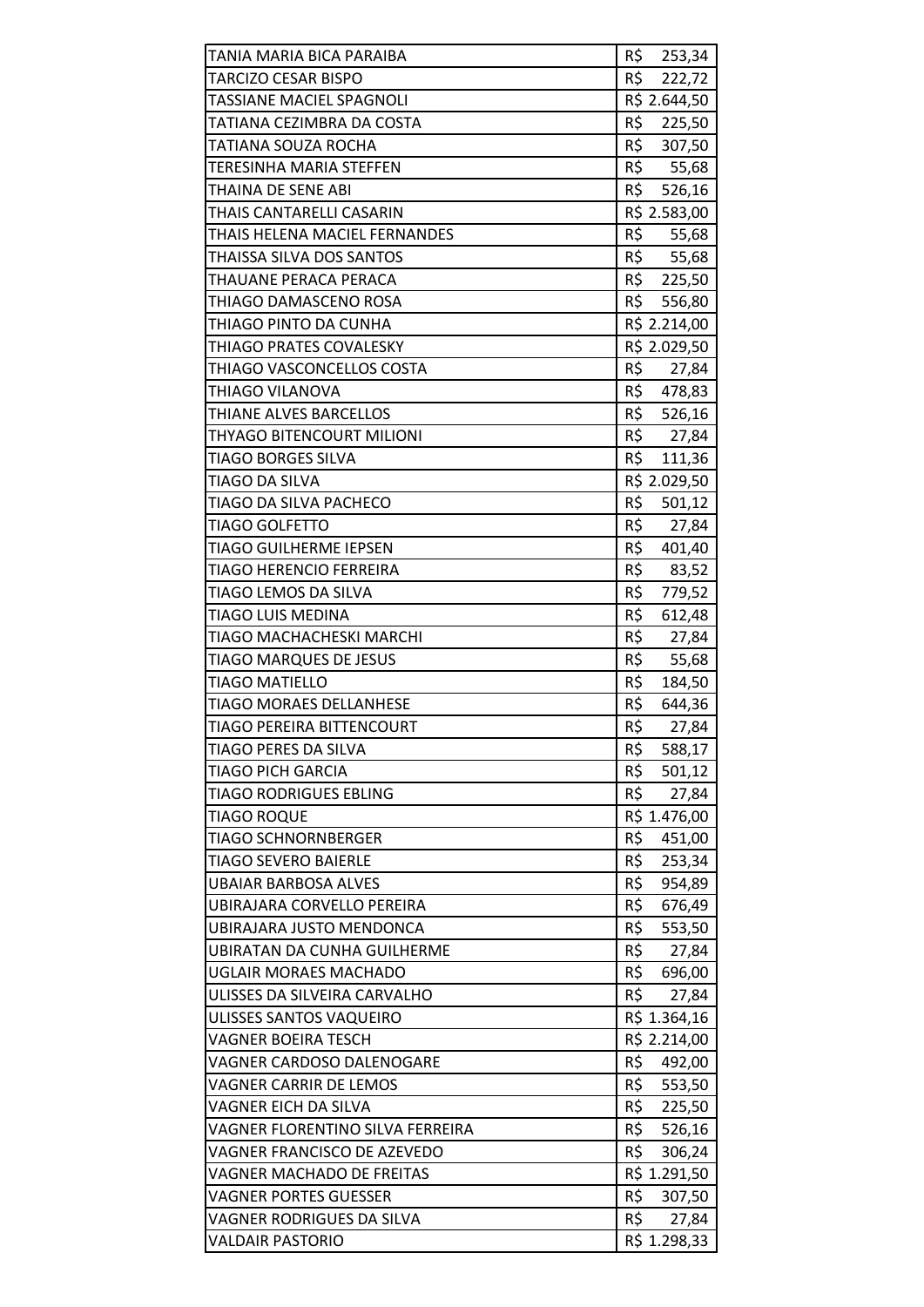| VALDAIR VIEGAS FERREIRA              |     | R\$ 1.241,65 |
|--------------------------------------|-----|--------------|
| VALDECI ADILIO PACHECO               | R\$ | 27,84        |
| <b>VALDECI RODRIGUES DE MORAES</b>   | R\$ | 446,70       |
| <b>VALDECI SIDNEI BARBOSA</b>        | R\$ | 723,84       |
| VALDEMIR ATHANAZIO                   | R\$ | 486,18       |
| <b>VALDEMIR CREMONINI</b>            | R\$ | 83,52        |
| <b>VALDEMIR VIERA</b>                | R\$ | 612,48       |
| VALDENI ARIOVALDO LACERDA DE QUADROS | R\$ | 55,68        |
| <b>VALDERI MARCOLIN</b>              | R\$ | 27,84        |
| <b>VALDETE IZABEL TIECHER</b>        | R\$ | 27,84        |
| VALDETE OURIQUE WESTENHOFEN          | R\$ | 27,84        |
| VALDIR DEFAVERI                      | R\$ | 27,84        |
| VALDIR GRAEFF                        | R\$ | 27,84        |
| <b>VALDIR PEREIRA</b>                | R\$ | 492,00       |
| <b>VALDIR SCHMITT</b>                | R\$ | 27,84        |
| VALERIA CASSAL COSTA                 | R\$ | 184,50       |
| <b>VALERIO MOREIRA DOS SANTOS</b>    | R\$ | 55,68        |
| VALMIR BORGES SOARES                 | R\$ | 553,50       |
| VALMIR DOS SANTOS FERREIRA           | R\$ | 27,84        |
| <b>VALMOR ANTONIO FRIEDRICH</b>      | R\$ | 55,68        |
| VALNERI ARAUJO DA SILVA JUNIOR       | R\$ | 281,18       |
| VALTAIR REIS                         | R\$ | 184,50       |
| VALTER BARBOSA JUNIOR                | R\$ | 946,56       |
| <b>VANDERLEI DALTRI ICKERT</b>       |     | R\$ 2.316,50 |
| VANDERLEI FERREIRA DA SILVA          | R\$ | 27,84        |
| VANDERLEI JOSE PERIN                 | R\$ | 268,02       |
| VANDERLEI LOPES DIAS                 | R\$ | 111,36       |
| VANDERLEI LUIS DALLE                 | R\$ | 194,88       |
| <b>VANDERLEI MACHADO SOARES</b>      | R\$ | 27,84        |
| VANDERLEI VANAZZI                    | R\$ | 111,36       |
| VANDERLEIA MARIA BACKES              | R\$ | 27,84        |
| VANESSA BARRETO ALVES HOPPERDIZEL    | R\$ | 512,48       |
| VANESSA DA COSTA VIEIRA KLUSENER     | R\$ | 27,84        |
| VANESSA DA GRACA                     | R\$ | 334,08       |
| <b>VANESSA MELLER</b>                | R\$ | 403,67       |
| VANESSA NUNES DE MORAES              | R\$ | 369,00       |
| VANESSA ROSA DA SILVA MACHADO        | R\$ | 83,52        |
| VANICE VIRGINIA MISSAU ROGGIA        | R\$ | 676,49       |
| VANINA DEGRANDI                      | R\$ | 391,02       |
| VANIR TEREZINHA TEIXEIRA CASTRO      | R\$ | 55,68        |
| VANISSE DOS SANTOS SILVA RODRIGUES   | R\$ | 751,66       |
| <b>VANONI BORGES BORTOLAS</b>        | R\$ | 123,00       |
| VENICIUS ANTONIO VIVIAN              | R\$ | 55,68        |
| <b>VERA LOSEKANN GOLTZ</b>           | R\$ | 139,20       |
| VERA LUCIA SILVEIRA SOARES           | R\$ | 437,84       |
| VERA MARIA DA ROCHA RODRIGUES        | R\$ | 451,00       |
| VERIDIANA FLESCH                     | R\$ | 640,32       |
| VIANEI LUIS SEBASTIANY               | R\$ | 55,68        |
| VICTOR HUGO CAMPOS FERRUGEM          | R\$ | 553,50       |
| VICTOR JOHAN KAPPEL                  | R\$ | 55,68        |
| <b>VICTOR MORBACH</b>                | R\$ | 27,84        |
| VILMAR SIRINEU MORAES DOS SANTOS     | R\$ | 730,92       |
| VILNEI MARIA RIBEIRO DE MORAES       | R\$ | 601,33       |
| VILSON DA SILVA ESCOBAR              | R\$ | 167,04       |